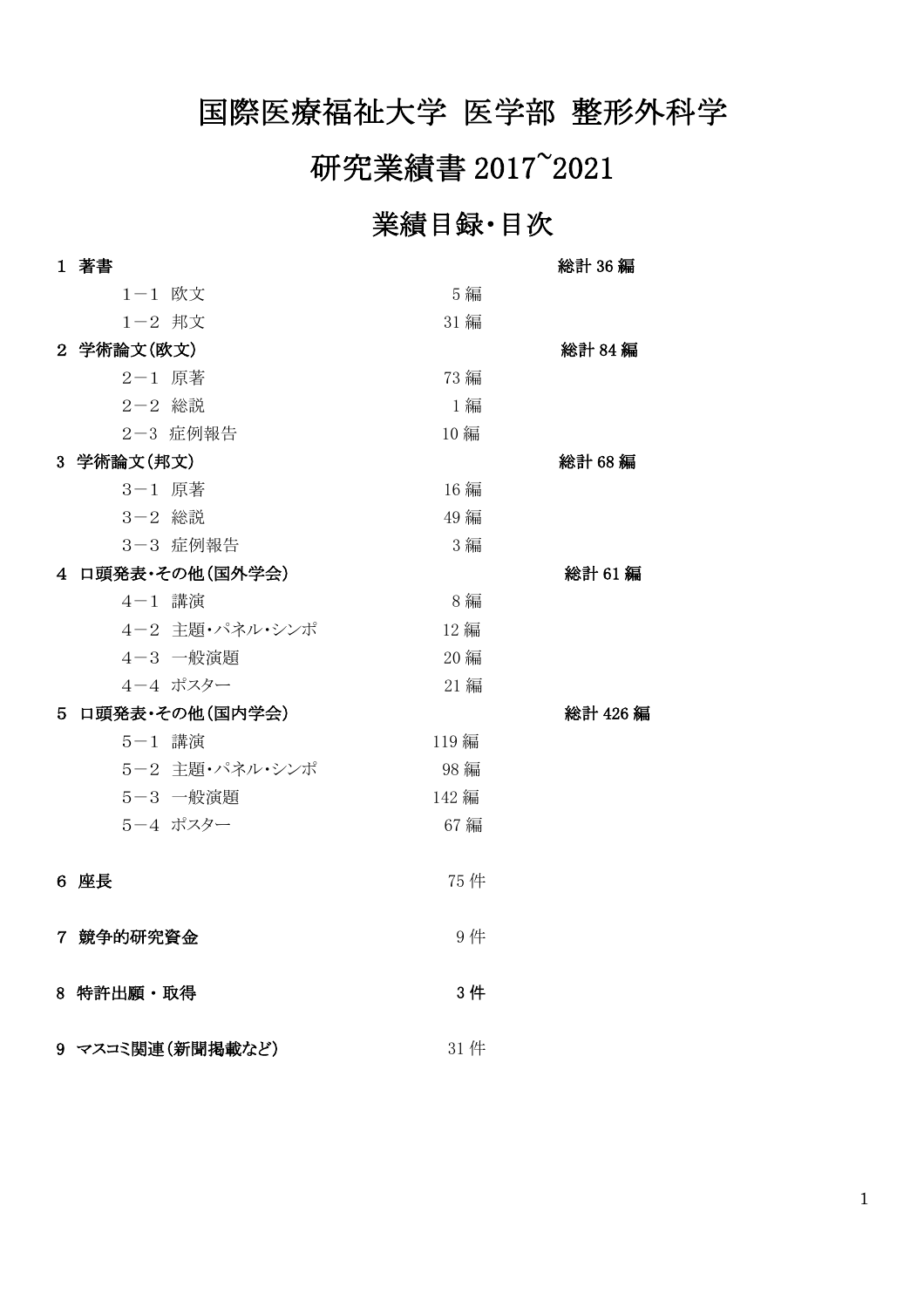# 1 著書

#### 1-1 欧文 5 編

- 1. Ishii K, Chiba K, Matsumoto M, Toyama Y. "Sacrococcygeal chordoma -Review-; New Developments in Bone Cancer Research" NOVA Science publisher, Inc., 1-27, 2005.
- 2. Funao H, Kebaish KM, "Biomechanical Effects of Long Constructs on Proximal adjacent Levels: Considerations for Including or Excluding the Thoracolumbar Junction." Global Spinal Alignment: Principles, Pathologies, and Procedures -Chapter 17 Quality Medical Publishing, 2015.
- 3. Funao H, Khechen B, Haws BE, Ishii K. "Surgical Management of Thoracic Ossification of the Posterior Longitudinal Ligament" Contemporary Spine Surgery – Chapter-, 19(9) September 2018.
- 4. Funao H, Neuman B, Kebaish K. "Navigated Pelvic Fixation." Navigation and Robotics in Spine Surgery –Chapter- 2018 (in Press)
- 5. Ishii K, Shiraishi T. "Concepts of posterior decompressive surgery" CSRS-Europe Cervical Spine Book -Introduction- 2018 (in Press)

#### 1-2 邦文 31 編

- 1. 石井賢. 前方経路腰椎椎体間固定術(ALIF)第一人者のコメント, 脊椎手術解剖アトラス, 医学書院, 164, 2017.
- 2. 須田康文. 足壊疽に対する列切断. 切断術 足の切断術 整形外科手術イラストレイデッド 基本手術手技, 戸山芳昭, 井樋栄二, 黒坂昌弘, 高橋和久編 中山書店, 218-222, 2017
- $3.$  石井賢. I.低侵襲を支える匠のワザ PPS:腰椎すべり症矯正術, OS NEXUS 10, メジカルビュー社, 2-13, 2017.
- 4. 石井賢. 海外でのLIFの現状と今後の予想, MISt手技における側方経路椎体間固定術(LIF入門), 三輪書店, 9-10, 2018.
- 5. 塩野雄太, 石井賢. 1間接除圧のメカニズムとケージの位置・大きさ, MISt手技における側方経路椎体間固 定術(LIF入門), 三輪書店, 40-43, 2018.
- 6. 石井賢.2 XLIF® (extreme lateral interbody fusion) 腰椎変性疾患への基本手技2 (ポジショニングを含 む), MISt手技における側方経路椎体間固定術(LIF入門), 三輪書店, 119-129, 2018.
- 7. 八木満, 美馬雄一郎, 石井賢. 隣接椎間障害に対するプレート併用LIF, MISt手技における側方経路椎体間 固定術(LIF入門), 三輪書店, 164-169, 2018.
- 8. 日方智宏, 石井賢. X線被曝の低減, MISt手技における側方経路椎体間固定術(LIF入門), 三輪書店,225-227, 2018.
- 9. 須田康文. 3.足関節および足, 整形外科専門研修マニュアル, 松本守雄, 森岡秀夫編, 南江堂, 337-344, 2018.
- 10. 磯貝宜広, 石井賢. X線透視下における高位別PPS挿入法と関連する合併症の回避. 脊椎手術と合併症:回避 の技とトラブルシューティング, OS NEXUS 14, メジカルビュー社, 26-35, 2018.
- **11.** 石井賢. 腰椎椎間板ヘルニア, 腰痛症. 整形外科 専門研修マニュアル, 南江堂, 359-362, 2018.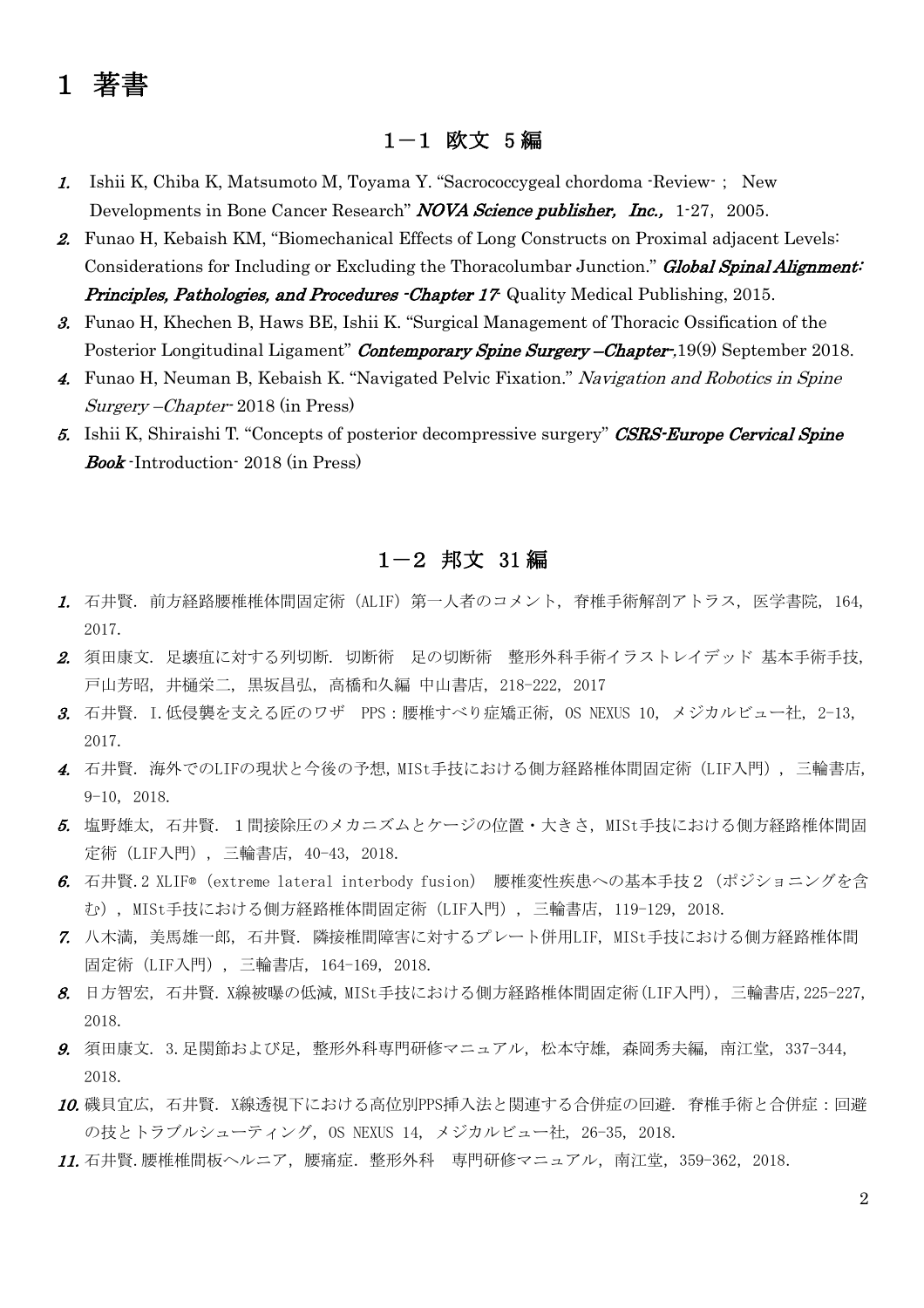- 12. 須田康文. 保存療法 1)保存用法, 足の外科テキスト, 日本足の外科学会監修, 大関覚, 熊井司, 高尾昌人 編. 南江堂, 44-48, 2018.
- 13. 須田康文. 外反母趾と前足部変形 2. 術式:遠位, 足の外科テキスト, 日本足の外科学会監修, 大関覚, 熊 井司, 高尾昌人編. 南江堂, 156-161.2018.
- 14. 小久保哲郎, 須田康文. 足関節・足部のスポーツ 整形外科日常診療のエッセンス下肢, 石橋恭之編. メジ カルビュー社, 322-335, 2018.
- 15. 小久保哲郎, 須田康文. Morton病の治療. OS NEXUS 17 末梢神経障害・損傷の修復と再建術, 172-177, 2019.
- 16. 関広幸, 須田康文: 5) 装具療法. 第4章変形性足関節症の外来診療 2. 保存療法. 下肢変形性関節症の外 来診療, 内尾祐司編, 193-198, 2019.
- 17. 船尾陽生, 石井賢. V.骨粗鬆症脊椎手術のArt 骨粗鬆症合併例でのPPS挿入の工夫, State of the Art脊椎 外科 レベルアップのための18の奥義, OS NEXUS 18, メジカルビュー社, 160-173, 2019.
- 18. 関広幸, 須田康文. 外反母趾に対する小侵襲手術(DLMO法), OS NEXUS 19 足・足関節の最新の手術, メジ カルビュー社, 2-9, 2019
- 19. 磯貝宜広, 船尾陽生, 石井賢. 脊椎転移に対する低侵襲治療ー新しい取り組みー, がん患者の運動器疾患の 診方, 中外医学社, 115-120, 2019
- 20. 須田康文. 編集 外反母趾 病態を理解し、正しい治療選択ができる、メジカルビュー社, 2019.
- 21. 須田康文. PartⅡ診断と評価 臨床症状 機能障害, 外反母趾-病態を理解し, 正しい治療選択ができる, 須田康文編,メジカルビュー社,66-69, 2019
- 22. 関広幸. Part III 治療 外反母趾低侵襲手術, 外反母趾-病熊を理解し, 正しい治療選択ができる, 須田康 文編,メジカルビュー社,162-168, 2019
- 23. 中山政憲.手指の外傷.池上博泰編, 整形外科日常診療のエッセンス上肢: メジカルビュー社,354-363,2019
- 24. 磯貝宜広,石井賢. 転移性脊椎腫瘍と感染疾患:MIS-long, 匠が伝える低侵襲脊椎外科の奥義, 石井賢編, メ ジカルビュー社,270-278,2019
- 25. 石井賢. 頚椎人工椎間板置換術(Mobi-C®), 匠が伝える低侵襲脊椎外科の奥義, 石井賢編,メジカルビュー社, 366-371,2019
- 26. 船尾陽生,横須賀公章,鵜飼淳一,中西一夫, 朴正旭, 富田卓, 星野雅洋, 齋藤貴徳, 石井賢, 佐藤公治. 脊 柱管内治療(経仙骨的脊柱管形成術): intraspinal canal treatment (trans-sacral canal plasty), 匠が伝 える低侵襲脊椎外科の奥義, 石井賢編,メジカルビュー社,372-381,2019
- 27. 新井健・中山政憲. 末梢神経領域における最小侵襲治療の最前線, 整形外科最小侵襲手術ジャーナル 新井 健・中山政憲編, 全日本病院出版会, 2019
- 28. 石井賢. 環軸関節回旋位固定, Current Decision Support 『今日の疾患辞典』, 株式会社プレシジョン, 2020
- 29. 石井賢. 首下がり症候群, Current Decision Support 『今日の疾患辞典』, 株式会社プレシジョン, 2020
- 30. 遠藤彩佳, 中山政憲. 解剖と遠位橈骨動脈のバリエーション. 吉町文暢編著, 『遠位橈骨動脈アプローチ dRA2020』,中外医学社, 2020
- 31. 船尾陽生. (編者) 整形外科レジデントのための脊椎のベーシック手術. 日本医事新報社, 2020.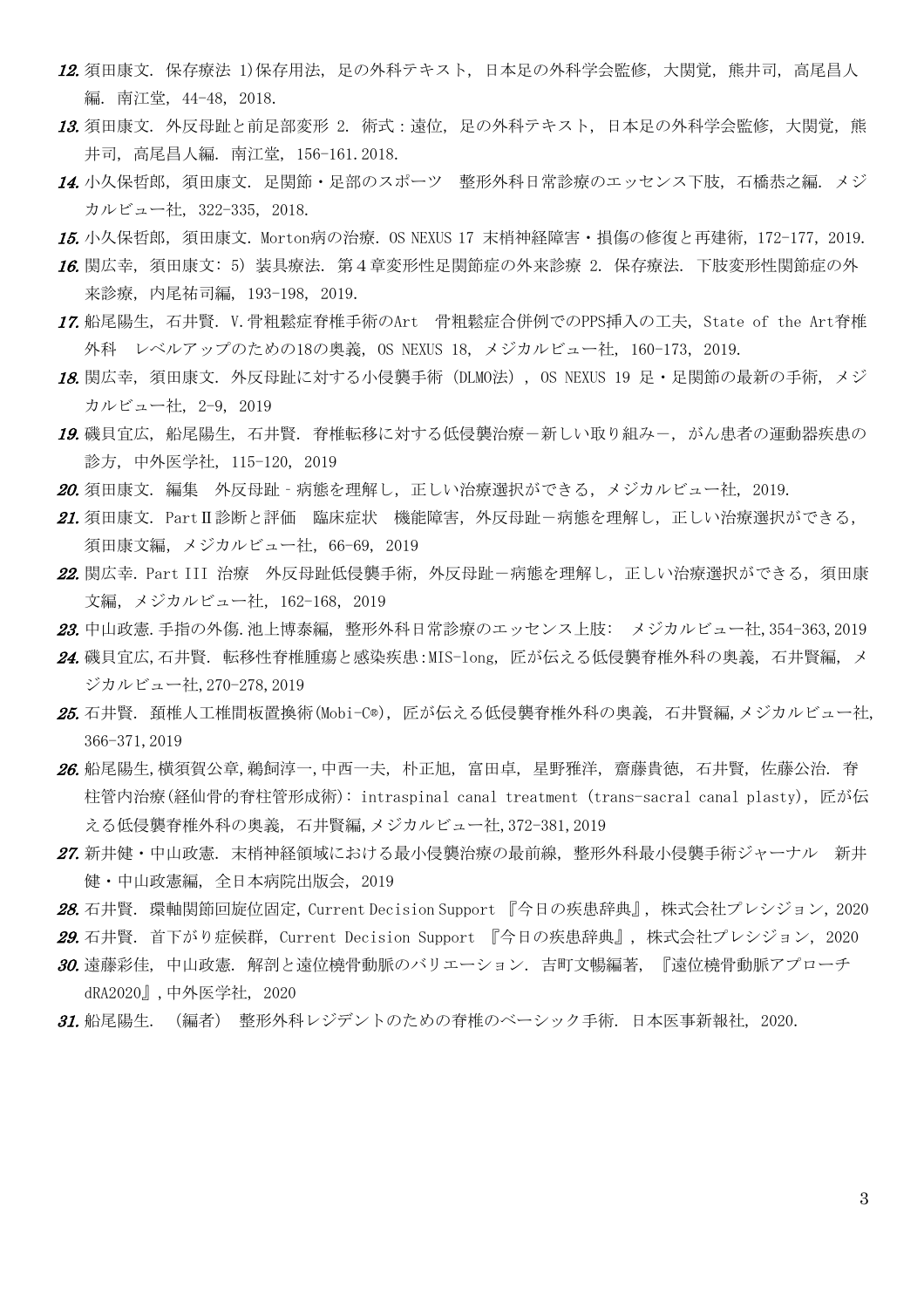# 2 学術論文(欧文)

### 2-1 原著 73 編

- 1. Ishikawa M, Cao K, Pang L, Fujita N, Yagi M, Hosogane N, Tsuji T, Machida M, Ishihara S, Nishiyama M, Fukui Y, Nakamura M, Matsumoto M, Watanabe K. "Onset and remodeling of coronal imbalance after selective posterior thoracic fusion for Lenke 1C and 2C adolescent idiopathic scoliosis (A pilot study)." Scoliosis Spinal Disord,  $12:16$ ,  $2017$ .
- 2. Morita M, Iwasaki R, Sato Y, Kobayashi T, Watanabe R, Oike T, Nakamura S, Kaneko Y, Miyamoto K, Ishihara K, Iwakura Y, Ishii K, Matsumoto M, Nakamura M, Kawana H, Nakagawa T, Miyamoto T. "Elevation of pro-inflammatory cytokine levels following anti-resorptive drug treatment is required for osteonecrosis development in infectious osteomyelitis" **Scientific Reports** 7:46322, 2017
- 3. Takeshima K, Nishiwaki, Suda Y, Niki Y, Sato Y, Kobayashi T, Miyamoto K, Uchida H, Inokuchi W, Tsuji T, Funayama A, Nakamura M, Matsumoto M, Toyama Y, Miyamoto T "A missense single nucleotide polymorphism in the ALDH2 gene, rs671, is associated with hip fracture." **Scientific** Reports 2017 Mar 27;7(1):428. doi: 10.1038/s41598-017-00503-2
- 4. Niki H, Haraguchi N, Aoki T, Ikezawa H, Ouchi K, Okuda R, Kakihana M, Shima H, Suda Y, Takao M, Tanaka Y, Watanabe K, Tatsunami S "Responsiveness of the Self-Administered Foot Evaluation Questionnaire (SAFE-Q) in patients with hallux valgus." J Orthop Sci 22: 737-742, 2017
- 5. Seki H, Nagura T, Suda Y, Ogihara N, Ito K, Matsumoto M, Nakamura M "Effect of tibial coronal inclination on hindfoot kinematics: A biomechanical simulation study." **Proc IMechE Part H: J** Engineering in Medicine 231:952–958, 2017
- 6. Funao H, Kebaish K, Isogai N, Koyanagi T, Matsumoto M, Ishii K. "Utilization of a technique of percutaneous S2-alar-iliac fixation in immunocompromised patients with spondylodiscitis." World Neurosurg 2017 Jan; 97: 757. e11-757. e18
- 7. Hikata T, Isogai N, Shiono Y, Funao H, Okada E, Fujita N, Iwanami A, Watanabe K, Tsuji T, Nakamura M, Matsumoto M, Ishii K. "A Retrospective Cohort Study Comparing the Safety and Efficacy of Minimally Invasive Versus Open Surgical Techniques in the Treatment of Spinal Metastases." *Clin Spine Surg* 2016 Nov 10. [Epub ahead of print]
- 8. Ishii K, Shiono Y, Funao H, Singh K, Matsumoto M. "A Novel Groove-Entry Technique for Inserting Thoracic Percutaneous Pedicle Screws." Clin Spine Surg 2017;30(2):57-64.
- 9. Ota T, Nagura T, Kokubo T, Kitashiro M, Ogihara M, Takashima K, Seki H, Suda Y, Matsumoto M, Nakamura M "Etiological factors in hallux valgus, a three-dimentional nalysis of the first metatarsal." **J Foot Ankle Res** 10(43), doi: 10.1186/s 13047-017-0226-1, 2017
- 10. Tsuji T, Matsumoto M, Nakamura M, Ishii K, Fujita N, Chiba K, Watanabe K. "Factors associated with postoperative C5 palsy after expansive open-door laminoplasty: retrospective cohort stufy using multivariable analysis" Eur Spine J, 26:2410-2416, 2017
- 11. Kaneko S, Ishii K, Watanabe K, Tsuji T, Nakamura M, Matsumoto M, Yato Y, Asazuma T. "Exploration for reliable radiographic assessment method for hinge-like hypermobility at atlanto-occipital joint" **Eur Spine J** 1432-0932, 2017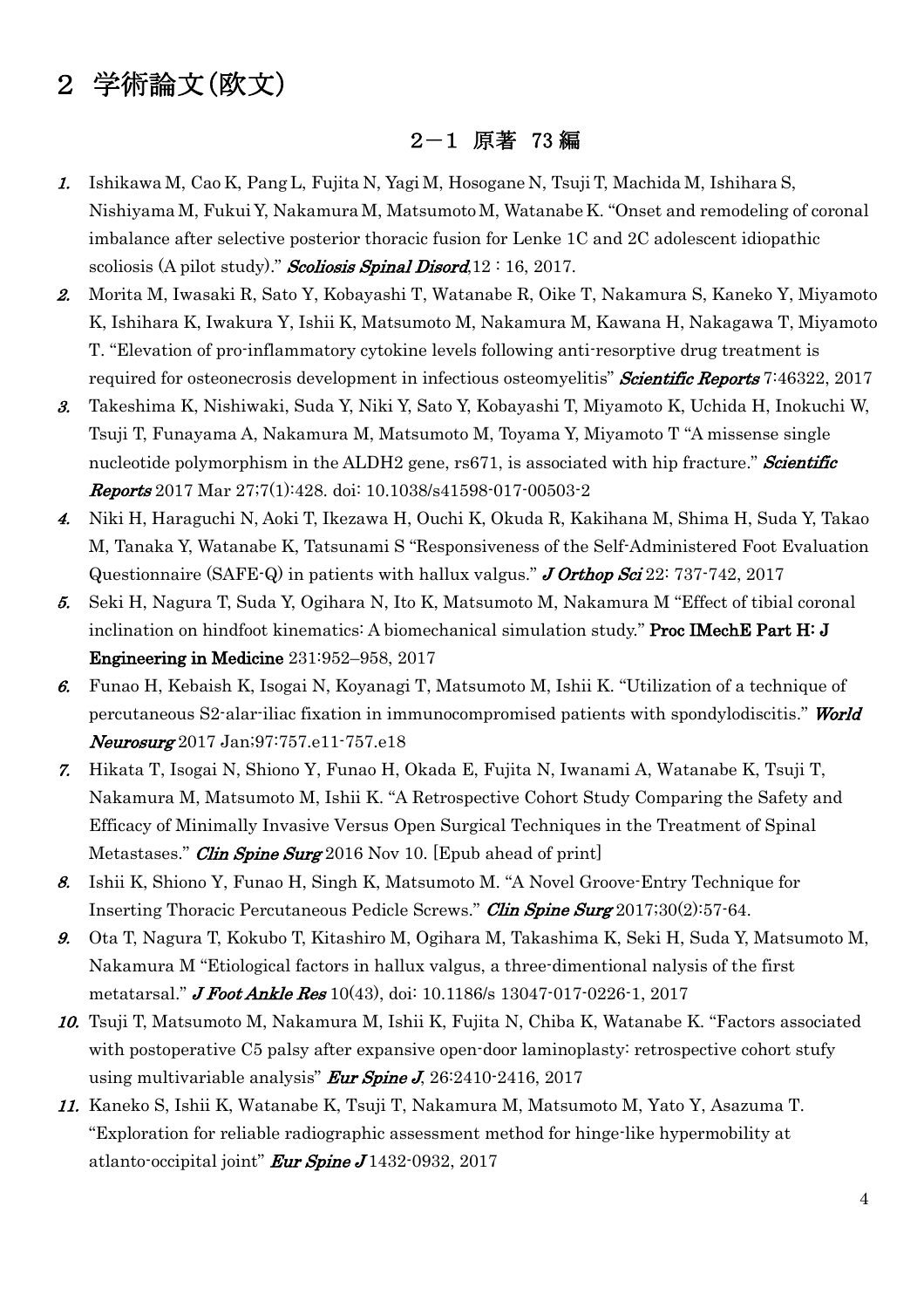- 12. Isogai N, Asamoto S, Nakamura S, Sakurai K, Ishihara S, Ishikawa M, Nishiyama M, Yoshioka F, Samura K, Kawashima M. "Spine and spinal cord injury associated with a fracture in elderly patients with ankylosing spondylitis" Neurologia medico-chirurgica.58(3):103-109, 2017
- 13. Nakayama M, Sakuma Y, Imamura H, Yano K, Kodama T, Ikari K. "A comparison of the dose of anesthetic agents and the effective interval from the block procedure to skin incision for ultrasound-guided supraclavicular brachial plexus block in upper extremity surgery." Asian J Anesthesiol. 2017;55(4):83-6.
- 14. Seki H, Suda Y, Takeshima K, Kokubo T, Ishii K, Nakamura M, Matsumoto M, Niki Y. "Minimally invasive distal linear metatarsal osteotomy combined with selective release of lateral soft tissue for severe hallux valgus"  $J$  Orthop Sci. 23(3)557-564, 2018,
- 15. Seki H, Nagura T, Suda Y, Ogihara N, Ito K, Niki Y, Matsumoto M, Nakamura M "Quantification of vertical free moment induced by the human foot-ankle complex during axial loading." *Proc IMechE* Part H: J Engineering in Medicine 232:637-640, 2018
- 16. Isogai N, Nagoshi N, Iwanami A, Kono H, Kobayashi Y, Tsuji T, Fujita N, Yagi M, Watanabe K, Kitamura K, Shiono Y, Nakamura M, Matsumoto M, Ishii K, Yamane J. "Surgical Treatment of Cervical Spondylotic Myelopathy in The Elderly: Outcomes in Patients Aged 80 Years or Older." **Spine** (Phila Pa 1976). 43(24): E1430-1436, 2018
- 17. Nakashima D, Ishii K, Matsumoto M, Nakamura M, Nagura T. "A study on the use of the osstell apparatus to evaluate pedicle screw stability: An in-vitro study using micro-CT" PLoS One,  $13(6)$ : e0199362, 2018.
- 18. Mizutani J, Strom R, Abumi K, Endo K, Ishii K, Yagi M, Tay B, Deviren V, Ames C. "How Cervical Reconstruction Surgery Affects Global Spinal Alignment." Neurosurgery, doi: 10.1093/neuros/nyy141, 2018
- 19. Ishihara S, Fujita N, Yagi M, Tsuji T, Michikawa T, Nishiwaki Y, Fukui Y, Horiuchi K, Ishii K, Nakamura M, Matsumoto M, Watanabe K. "Idiopathic Spinal Epidural Fat Accumulation Is Associated with Hyperlipidemia." **Spine**, 15;43(8)E468-E473
- 20. Mizutani J, Verma K, Endo K, Ishii K, Abumi K, Yagi M, Hosogane N, Yang J, Tay B, Deviren V, Ames C. "Global Spinal Alignment in Cervical Kyphotic Deformity: The Importance of Head Position and Thoracolumbar Alignment in the Compensatory Mechanism." Neurosurgery, 82(5)686-694, 2018
- 21. Yagi M, Fujita N, Tsuji O, Nagoshi N, Asazuma T, Ishii K, Nakamura M, Matsumoto M, Watanabe K. "Low Bone-Mineral Density Is a Significant Risk for Proximal Junctional Failure After Surgical Correction of Adult Spinal Deformity: A Propensity Score-Matched Analysis." Spine, 43(7):485-491, 2018
- 22. Imamura H, Momohara S, Yano K, Sakuma Y, Nakayama M, Tobimatsu H, Ikari K. "Tocilizumab Treatment in Patients with Rheumatoid Arthritis Is Associated with Reduced Fibrinogen Levels and Increased Blood Loss after Total Knee Arthroplasty." Mod Rheumatol.2018;28(6):976-80.
- 23. Nakayama M, Sakuma Y, Imamura H, Yano K, Ikari K. "Long-term outcome of open synovectomy with radial head resection for rheumatoid elbow." J Hand Surg Asian Pac Vol. 2018;23(2):192-7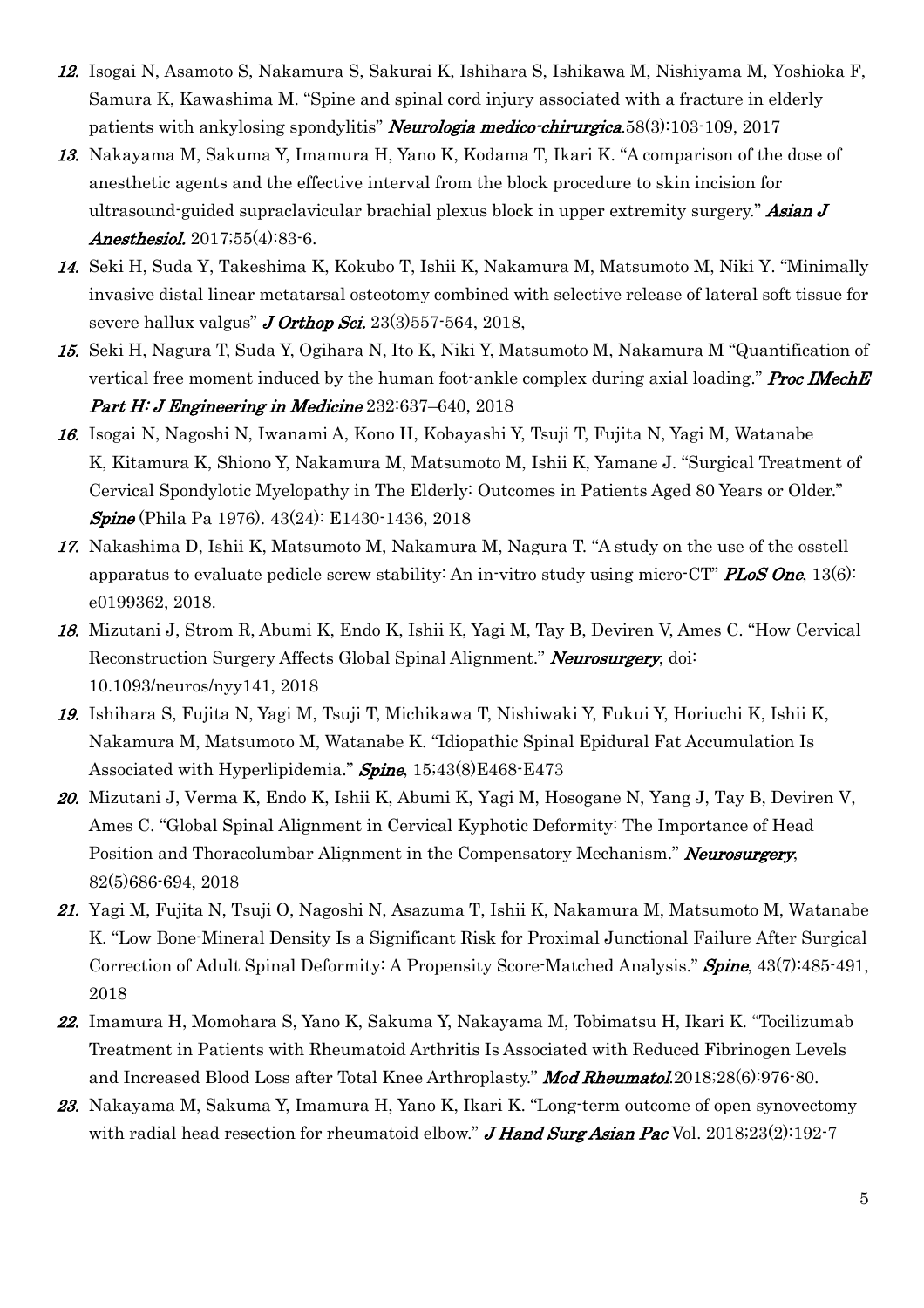- 24. Yano K, Ikari K, Nakayama M, Sakuma Y, Imamura H, Tobimatsu H, Shimazaki M, "The impact of hindfoot deformities for the recurrence of hallux valgus after joint-preserving surgeries for rheumatoid forefoot deformities." Foot Ankle Surg.2019;25:348-53.
- 25. Nagoshi N, Iwanami A, Isogai N, Ishikawa M, Nojiri K, Tsuji T, Daimon K, Takeuchi A, Tsuji O, Okada E, Fujita N, Yagi M, Watanabe K, Nakamura M, Matsumoto M, Ishii K, Yamane J. ''Does Posterior Cervical Decompression Conducted by Junior Surgeons Affect Clinical Outcomes in the Treatment of Cervical Spondylotic Myelopathy? Results From a Multicenter Study." **Global Spine Journal** 2019 Feb;  $9(1)$ :  $25-31$ .
- 26. Fujita N, Sakurai A, Michikawa T, Otaka Y, Suzuki S, Tsuji O, Kono H, Ishii K, Nakamura M, Matsumoto M, Watanabe K. "Stride length of elderly patients with lumbar spinal stenosis: Multi-center study using the Two-Step test." **JOS.** 2019; 25(5):787-92.
- 27. Fujita N, Sakurai A, Miyamoto A, Michikawa T, Tsuji O, Nagoshi N, Okada E, Yagi M, Otaka Y, Tsuji T, Kono H, Ishii K, Nakamura M, Matsumoto M, Watanabe K. "Lumbar spinal canal stenosis leads to locomotive syndrome in elderly patients." **J Orthop Sci.** 2019 Jan;  $24(1)$ : 19-23. doi: 10.1016/j.jos.2018.08.004. Epub 2018 Sep 20.
- 28. Nakashima D, Ishii K, Nishiwaki Y, Kawana H, Jinzaki M, Matsumoto M, Nakamura M, Nagura T. "Quantitative CT-based bone strength parameters for the prediction of novel spinal implant stability using resonance frequency analysis: a cadaveric study involving experimental micro-CT and clinical multislice CT." **Eur Radiol Exp.** 2019 Jan 22;3(1):1. doi: 10.1186/s41747-018-0080-3.
- 29. Ruchirawan S, Fujita N, Yagi M, Tsuji O, Okada E, Nagoshi N, Ishii K, Nakamura M, Matsumoto M, Watanabe K. "Acute Paraparesis Due to Protrusion of a Disc Following Lateral Interbody Fusion for Degenerative Kyphoscoliosis: A Case Report." **JBJS Case Connect**. 2019 Jan-Mar;9(1):e8. doi: 10.2106/JBJS.CC.18.00002.
- 30. Tsuji O, Suda K, Takahata M, Matsumoto-Harmon S, Komatsu M, Menjo Y, Watanabe K, Ishii K, Nakamura M, Matsumoto M, Minami A, Iwasaki N. "Early surgical intervention may facilitate recovery of cervical spinal cord injury in DISH." **J Orthop Surg** (Hong Kong). 2019 Jan-Apr; 27(1): 2309499019834783. doi: 10.1177/2309499019834783.
- 31. Okada E, Shiono Y, Nishida M, Mima Y, Funao H, Shimizu K, Kato M, Fukuda K, Fujita N, Yagi M, Nagoshi N, Tsuji O, Ishii K, Nakamura M, Matsumoto M, Watanabe K. "Spinal fractures in diffuse idiopathic skeletal hyperostosis: Advantages of percutaneous pedicle screw fixation." **J Orthop Surg** (Hong Kong). 2019 May-Aug;27(2):2309499019843407. doi: 10.1177/2309499019843407.
- 32. Takeda K, Kou I, Hosogane N, Otomo N, Yagi M, Kaneko S, Kono H, Ishikawa M, Takahashi Y, Ikegami T, Nojiri K, Okada E, Funao H, Okuyama K, Tsuji T, Fujita N, Nagoshi N, Tsuji O, Ogura Y, Ishii K, Nakamura M, Matsumoto M, Ikegawa S, Watanabe K. "Association of Susceptibility Genes for Adolescent Idiopathic Scoliosis and Intervertebral Disc Degeneration With Adult Spinal Deformity." **Spine** (Phila Pa 1976).2019 Dec 1;44(23):1623-1629.doi: 10.1097/ BRS. 0000000000003179.
- 33. Nishiyama Y, Iwanami A, Mikami S, Kawabata S, Tsuji O, Nagoshi N, Okada E, Fujita N, Yagi M, Ishii K, Matsumoto M, Nakamura M, Watanabe K. "Post-transplant lymphoproliferative disorder of the cauda equina in a kidney transplant recipient." **Spinal Cord Ser Cases**  $6(4)100$ .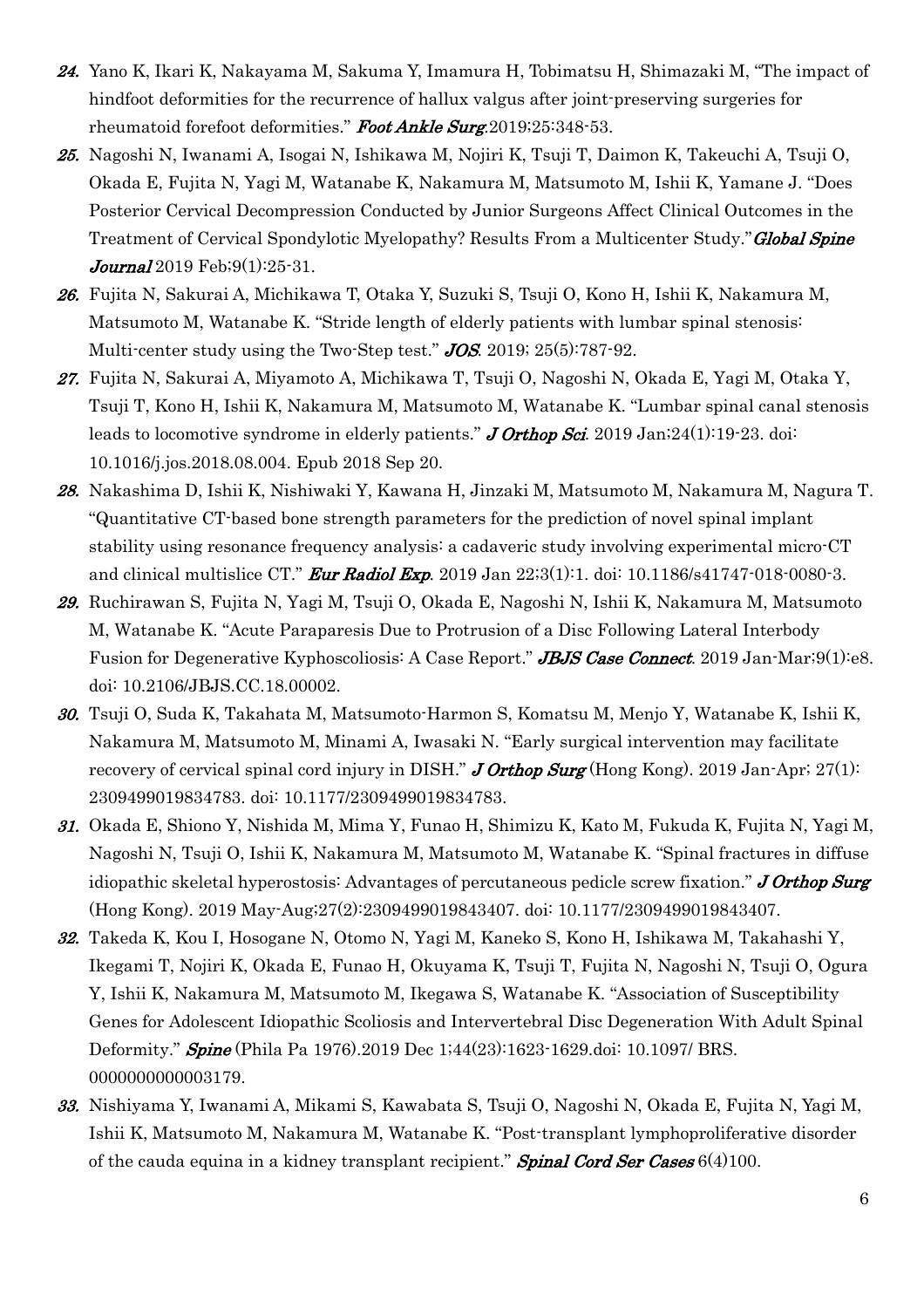doi:10.1038/s41394-018-0135-y,2018

- 34. Harato K, Kobayashi S, Nagashima M, Hasegawa T, Tanikawa H, Maeno S, Nomoto S. "Factors Affecting Longer Surgical Times in Total Knee Arthroplasty for Obese Patients - A Comparative Study between High- and Nonhigh-Volume Surgeons." **J Knee Surg.** 2018 Sep; 31(8): 781-785. doi: 10.1055/s-0037-1608879.
- 35. Nakayama M, Furuya T, Inoue E, Tanaka E, Ikari K, Nakajima A, Taniguchi A, Yamanaka H, "Factors associated with decreasing serum 25(OH)D among Japanese patients with rheumatoid arthritis: Results from the IORRA cohort study." Mod Rheumatol. 2019; 29(3):430-5
- 36. Kobayashi Y, Matsumaru S, Kuramoto T, Nagoshi N, Iwanami A, Tsuji O, Okada E, Fujita N, Yagi M, Tsuji T, Ogawa J, Nakamura M, Masumoto M, Ishii K, Watanabe K. "Plate Fixation of Expansive Open-Door Laminoplasty Decreases the Incidence of Postoperative C5 Palsy." Clin Spine **Surg.** 2019 May;32(4):E177-E182. doi: 10.1097/BSD.00000000000000790.
- 37. Mizutani J, Strom R, Abumi K, Endo K, Ishii K, Yagi M, Tay B, Deviren V, Ames C. "How Cervical Reconstruction Surgery Affects Global Spinal Alignment." Neurosurgery. 2019 Apr 1;84(4):898-907. doi: 10.1093/neuros/nyy141.
- 38. Tamai K, Terai H, Suzuki A, Nakamura H,Watanabe K, Katsumi K,Ohashi M, Shibuya Y,Izumi T, Hirano T,Kaito T,Yamashita T,Fujiwara H,Nagamoto Y,Matsuoka Y,Suzuki H,Nishimura H, Tagami A,Yamada S,Adachi S,Yoshii T,Ushio S,Harimaya K,Kawaguchi K,Yokoyama N,Oishi H, Doi T,Kimura A,Inoue H,Inoue G,Miyagi M,Saito W,Nakano A,Sakai D,Nukaga T,Ikegami S,Shimizu M,Futatsugi T,Ohtori S,Furuya T,Orita S,Imagama S,Ando K,Kobayashi K,Kiyasu K,Murakami H,Yoshioka K,Seki S,Hongo M,Kakutani K,Yurube T,Aoki Y, Oshima M, Takahata M, Iwata A,Endo H,Abe T,Tsukanishi T,Nakanishi K,Watanabe K,Hikata T,Suzuki S,Isogai N,Okada E,Funao H,Ueda S,Shiono Y,Nojiri K,Hosogane N,Ishii K."Risk Factors for Proximal Junctional Fracture following Fusion Surgery for Osteoporotic Vertebral Collapse with Delayed Neurological Deficits: A Retrospective Cohort Study of 403 Patients." Spine Surgery and Related research 2019(3) 2: 171-177
- 39. Watanabe K, Katsumi K, Ohashi M, Shibuya Y, Izumi T, Hirano T, Endo N, Kaito T, Yamashita T, Fujiwara H, Nagamoto Y, Matsuoka Y, Suzuki H, Nishimura H, Terai H, Tamai K, Tagami A, Yamada S, Adachi S, Yoshii T, Ushio S, Harimaya K, Kawaguchi K, Yokoyama N, Oishi H, Doi T, Kimura A, Inoue H, Inoue G, Miyagi M, Saito W, Nakano A, Sakai D, Nukaga T, Ikegami S, Shimizu M, Futatsugi T, Ohtori S, Furuya T, Orita S, Imagama S, Ando K, Kobayashi K, Kiyasu K, Murakami H, Yoshioka K, Seki S, Hongo M, Kakutani K, Yurube T, Aoki Y, Oshima M, Takahata M, Iwata A, Endo H, Abe T, Tsukanishi T, Nakanishi K, Watanabe K, Hikata T, Suzuki S, Isogai N, Okada E, Funao H, Ueda S, Shiono Y, Nojiri K, Hosogane N, Ishii K. "Surgical outcomes of spinal fusion for osteoporotic thoracolumbar vertebral fractures in patients with Parkinson's disease: what is the impact of Parkinson's disease on surgical outcome?" **BMC Musculoskelet Disord**. 2019 Mar 9;20(1):103. doi: 10.1186/s12891-019-2473-8.
- 40. Watanabe K, Katsumi K, Ohashi M, Shibuya Y, Hirano T, Endo N, Kaito T, Yamashita T, Fujiwara H, Nagamoto Y, Matsuoka Y, Suzuki H, Nishimura H, Terai H, Tamai K, Tagami A, Yamada S, Adachi S, Yoshii T, Ushio S, Harimaya K, Kawaguchi K, Yokoyama N, Oishi H, Doi T, Kimura A,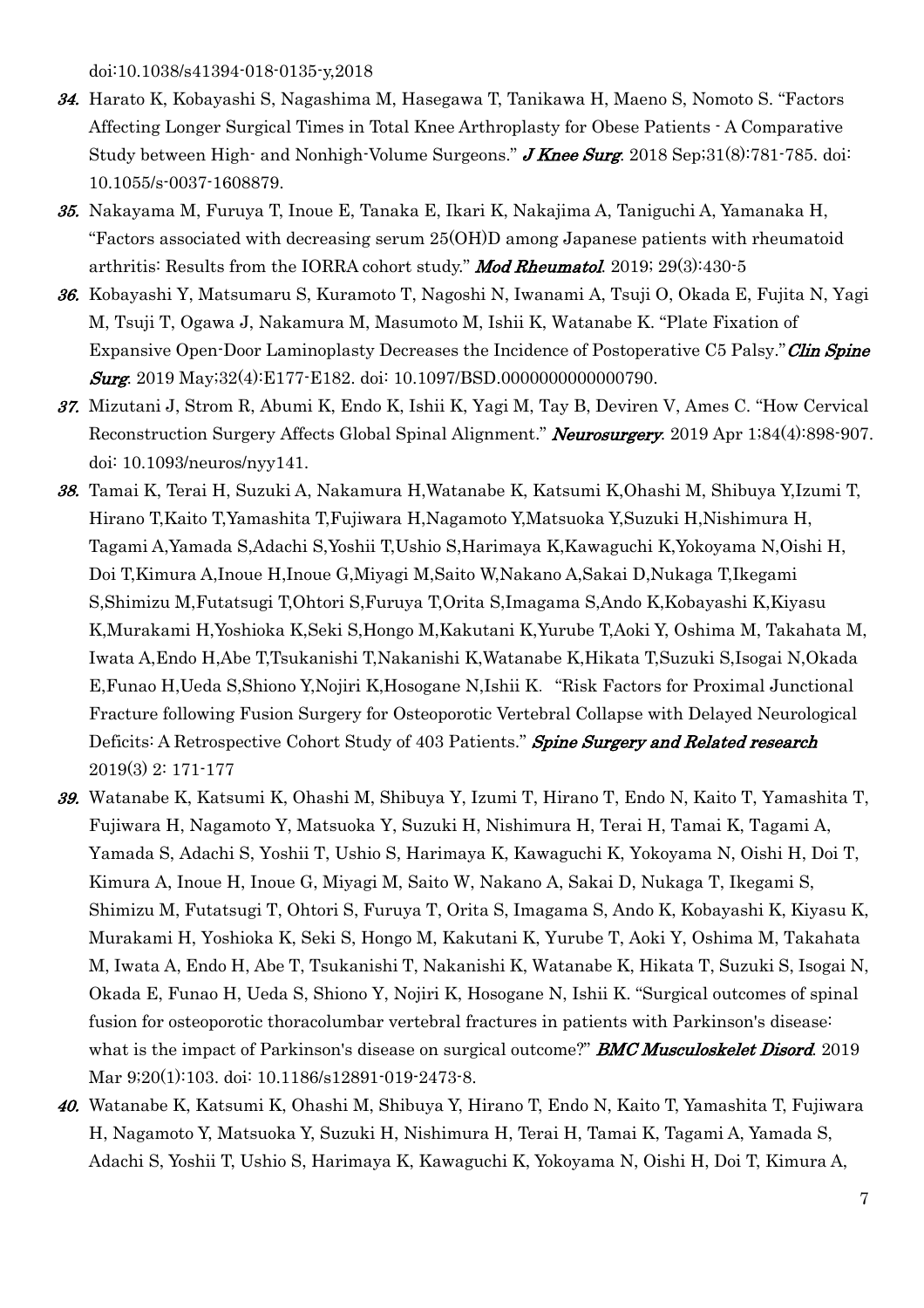Inoue H, Inoue G, Miyagi M, Saito W, Nakano A, Sakai D, Nukaga T, Ikegami S, Shimizu M, Futatsugi T, Ohtori S, Furuya T, Orita S, Imagama S, Ando K, Kobayashi K, Kiyasu K, Murakami H, Yoshioka K, Seki S, Hongo M, Kakutani K, Yurube T, Aoki Y, Oshima M, Takahata M, Iwata A, Endo H, Abe T, Tsukanishi T, Nakanishi K, Watanabe K, Hikata T, Suzuki S, Isogai N, Okada E, Funao H, Ueda S, Shiono Y, Nojiri K, Hosogane N, Ishii K. "Surgical outcomes of spinal fusion for osteoporotic vertebral fracture in the thoracolumbar spine: Comprehensive evaluations of 5 typical surgical fusion techniques." **J Orthop Sci** 24 $(6)$ :1020-1026, 2019

- 41. Hosogane N,Nojiri K, Suzuki S,Funao H,Okada E,Isogai N,Ueda S,Hikata T,Shiono Y,Watanabe K,Watanabe K,Kaito T,Yamashita T,Fujiwara H,Nagamoto Y,Terai H,Tamai K,Matsuoka Y,Suzuki H,Nishimura H,Tagami A,Yamada S,Adachi S,Ohtori S,Orita S,Furuya T,Yoshii T,Ushio S,Inoue G, Miyagi M,Saito W,Imagama S,Ando K,Sakai D,Nukaga T,Kiyasu K,Kimura A,Inoue H,Nakano A, Harimaya K,Kawaguchi K,Yokoyama N,Oishi H,Doi T,Ikegami S, Shimizu M,Futatsugi T,Kakutani K, Yurube T,Oshima M,Uei H,Aoki Y,Takahata M,Iwata A,Seki S,Murakami H,Yoshioka K,Endo H, Hongo M,Nakanishi K,Abe T,Tsukanishi T,Ishii K. "Surgical treatment of osteoporotic vertebral fracture with neurological deficit–A nationwide multicenter study in Japan– Spine Surgery and Related research 2019 (in press)
- 42. Sakai Y, Kaito T, Takenaka S, Yamashita T, Makino T, Hosogane N, Nojiri K, Suzuki S, Okada E, Watanabe K, Funao H, Isogai N, Ueda S, Hikata T, Shiono Y, Watanabe K, Katsumi K, Fujiwara H, Nagamoto Y, Terai H, Tamai K, Matsuoka Y, Suzuki H, Nishimura H, Tagami A, Yamada S, Adachi S, Ohtori S, Orita S, Furuya T, Yoshii T, Ushio S, Inoue G, Miyagi M, Saito W, Imagama S, Ando K, Sakai D, Nukaga T, Kiyasu K, Kimura A, Inoue H, Nakano A, Harimaya K, Doi T, Kawaguchi K, Yokoyama N, Oishi H, Ikegami S, Futatsugi T, Shimizu M, Kakutani K, Yurube T, Oshima M, Uei H, Aoki Y, Takahata M, Iwata A, Seki S, Murakami H, Yoshioka K, Endo H, Hongo M, Nakanishi K, Abe T, Tsukanishi T, Ishii K. "Complications after Spinal Fixation Surgery for Osteoporotic Vertebral Collapse with Neurological Deficits: Japan Association of Spine Surgeons with Ambition  $(JASA)$  Multicenter Study" J Orthop Sci 24(6): 985-990, 2019.
- 43. Murata K, Matsuoka Y, Nishimura H, Endo K, Suzuki H, Takamatsu T, Sawaji Y, Aihara T, Kusakabe T, Maekawa A, Yamamoto K, Watanabe K, Kaito T, Terai H, Tamai K, Tagami A, Yoshii T, Harimaya K, Kawaguchi K, Kimura A, Inoue G, Nakano A, Sakai D, Hiyama A, Ikegami S, Ohtori S, Furuya T, Orita S, Imagama S, Kobayashi K, Kiyasu K, Murakami H, Yoshioka K, Seki S, Hongo M, Kakutani K, Yurube T, Aoki Y, Uei H, Ajiro Y, Takahata M, Endo H, Abe T, Nakanishi K, Watanabe K, Okada E, Hosogane N, Funao H, Isogai N, Ishii K. "The factors related to the poor ADL in the patients with osteoporotic vertebral fracture after instrumentation surgery." Eur Spine J. 2019 Aug 10. doi: 10.1007/s00586-019-06092-0. [Epub ahead of print]
- 44. Seki H, Ogihara N, Kokubo T, Suda Y, Ishii K, Nagura T. "Visualization and quantification of the degenerative pattern of the talus in unilateral varus ankle osteoarthritis." Scientific Reports 9:17438, 2019.
- 45. Neel Anand,MDa,Aniruddh Agrawalb,Evalina L.Burger,MDcEmmanuelle Ferrero,MDd,Jeremy L.Fogelson,MDe,Takashi Kaito,MDf,Michael O.LaGrone,MDg,Jean-Charles Le Huec,MDe,Jung-Hee Lee,MDi,Ram Mudiyam,MDj,Yutaka Sasao,MDk,Jonathan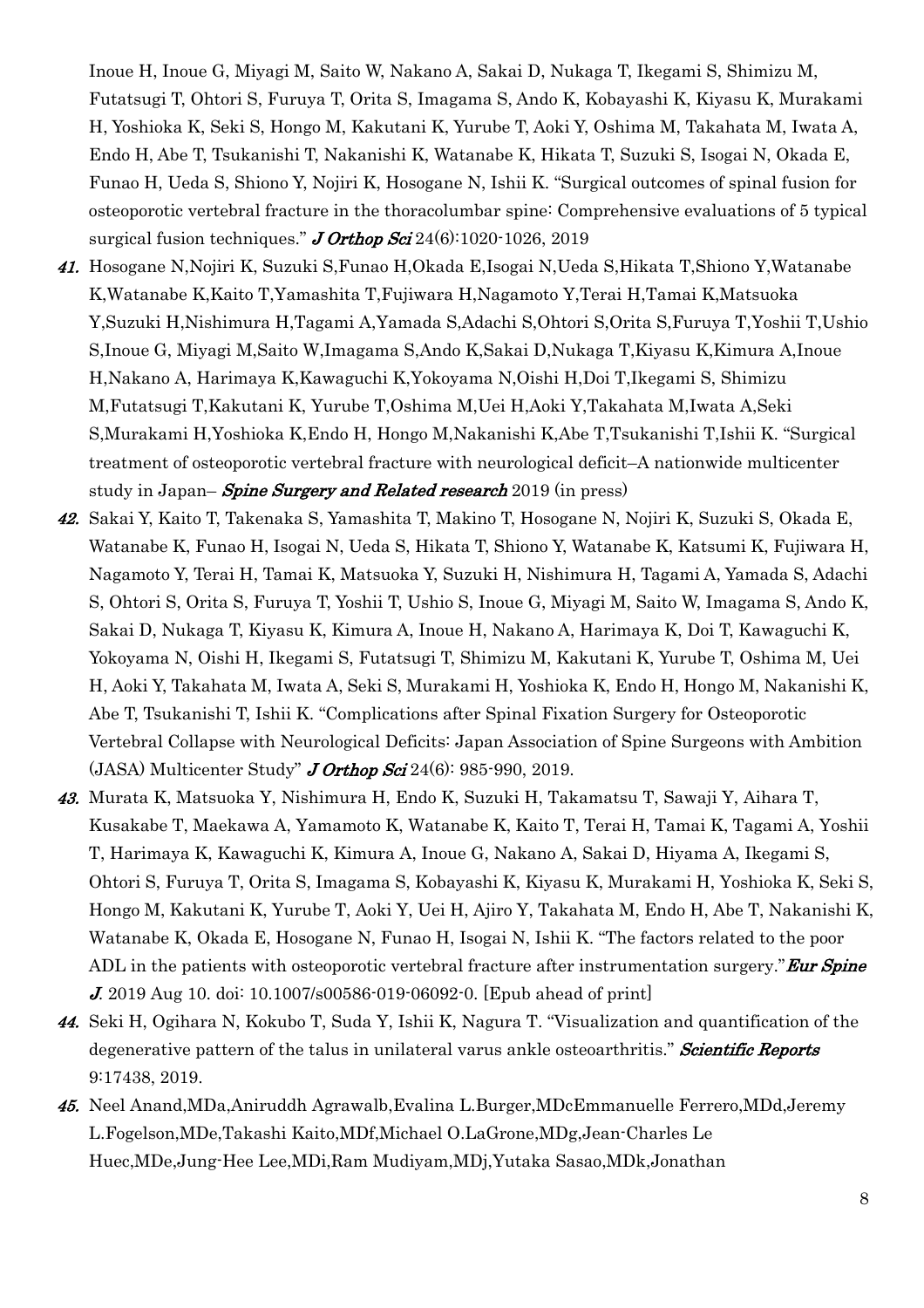N.Sembrano,MDl,Per D.Trobisch,MDm,Shu-Hua Yang,MDn. "The Prevalence of the Use of MIS Techniques in the Treatment of Adult Spinal Deformity (ASD) Amongst Members of the Scoliosis Research Society (SRS) in 2016" Spine Deformity 2019 Mar; 7(2): 319-324. doi: 10.1016/j.jspd.2018.08.014.

- 46. Kotani T, Sakuma T, Nakayama K, Iijima Y, Watanabe K, Isogai N, Akazawa T, Sato K, Asada T, Kishida S, Muramatsu Y, Sasaki Y, Ueno K, Katogi T, Minami S, Inage K, Shiga Y, Ohtori S. "Patients majoring in a healthcare field after scoliosis surgery: Comparison with the national census in Japan." Journal of Orthopaedic Science 25(3):394-399. 2020.
- 47. Seki H, Oki S, Suda Y, Takeshima K, Kokubo T, Nagura T, Ishii K. "Three-Dimensional Analysis of the First Metatarsal Bone in Minimally Invasive Distal Linear Metatarsal Osteotomy for Hallux Valgus." Foot and Ankle International 41(1)84-93, 2020.
- 48. Nagashima M, Otani T, Takeshima K, Seki H, Ishii K. "Benign neglect of anomalous insertion of the anterior horn of the medial meniscus as an incidental finding during knee arthroscopy." Arthroscopy, Sports Medicine, and Rehabilitation  $2(1)$ : e1-e6, 2020.
- 49. Isogai N,Hosogane N,Funao H,Nojiri K,Suzuki S,Okada E,Ueda S,Hikata T,Shiono Y,Watanabe K, Watanabe K,Kaito T, Yamashita T,Fujiwara H,Nagamoto Y,Terai H,Tamai K,Matsuoka Y,Suzuki H, Nishimura H,Tagami A,Yamada S,Adachi S,Ohtori S,Orita S,Furuya T,Yoshii T,Ushio S,Inoue G, Miyagi M,Saito W,Imagama S,Ando K,Sakai D,Nukaga T,Kiyasu K,Kimura A,Inoue H,Nakano A, Harimaya K,Kawaguchi K,Yokoyama N, Oishi H, Doi T, Ikegami S,Shimizu M, Futatsugi T, Kakutani K, Yurube T, Oshima M, Uei H, Aoki Y, Takahata M,Iwata A, Seki S, Murakami H, Yoshioka K, Endo H, Hongo M, Nakanishi K, Abe T, Tsukanishi T,Ishii K. "The surgical outcomes of spinal fusion for osteoporotic vertebral fractures in the lower lumbar spine with neurological deficit" **Spine Surgery and Related research** 2020 (in press)
- 50. Nagashima M, Otani T, Takeshima K, Seki H, Nakayama M, Origuchi N, Ishii K. "Unexpectedly high incidence of venous thromboembolism after arthroscopic anterior cruciate ligament reconstruction: prospective, observational study." **JISAKOS** 2020;0:1-3.
- 51. Igawa T, Isogai N, Suzuki A, Kusano S, Sasao Y, Nishiyama M, Funao H, Ishii K. "Establishment of a novel rehabilitation program for patients with dropped head syndrome: Short and intensive rehabilitation (SHAiR) program." **J Clin Neurosci.** S0967-5868(19)31914-9, 2020
- 52. Isogai N, Shiono Y, Kuramoto T, Yoshioka K, Ishihama H, Funao H, Nakamura M, Matsumoto M, Ishii K. "Potential osteomyelitis biomarkers identified by plasma metabolome analysis in mice." Sci **Rep**, doi:  $10.1038/s41598-020-57619-1$ , 2020.
- 53. Funao H, Kebaish F, Skolasky R, Kebaish K. "Clinical results and functional outcomes after three-column osteotomy at L5 or the sacrum in adult spinal deformity." **Eur Spine J** 2020;29(4):821-830.
- 54. Kato T,Inoue H,Ichimura S,Tokuhashi Y,Nakamura H,Hoshino M,Togawa D,Hirano T,Haro H,Ohba T,Tsuji T,Sato K,Sasao.Y,Takahata M,Otani K,Momoshima S,Tateishi U,Tomota M,Takemasa R,Yuasa M,Hirai T,Yoshii T,Okawa A. "Comparison of Rigid and Soft-Brace Treatments for Acute Osteoporotic Vertebral Compression Fracture : A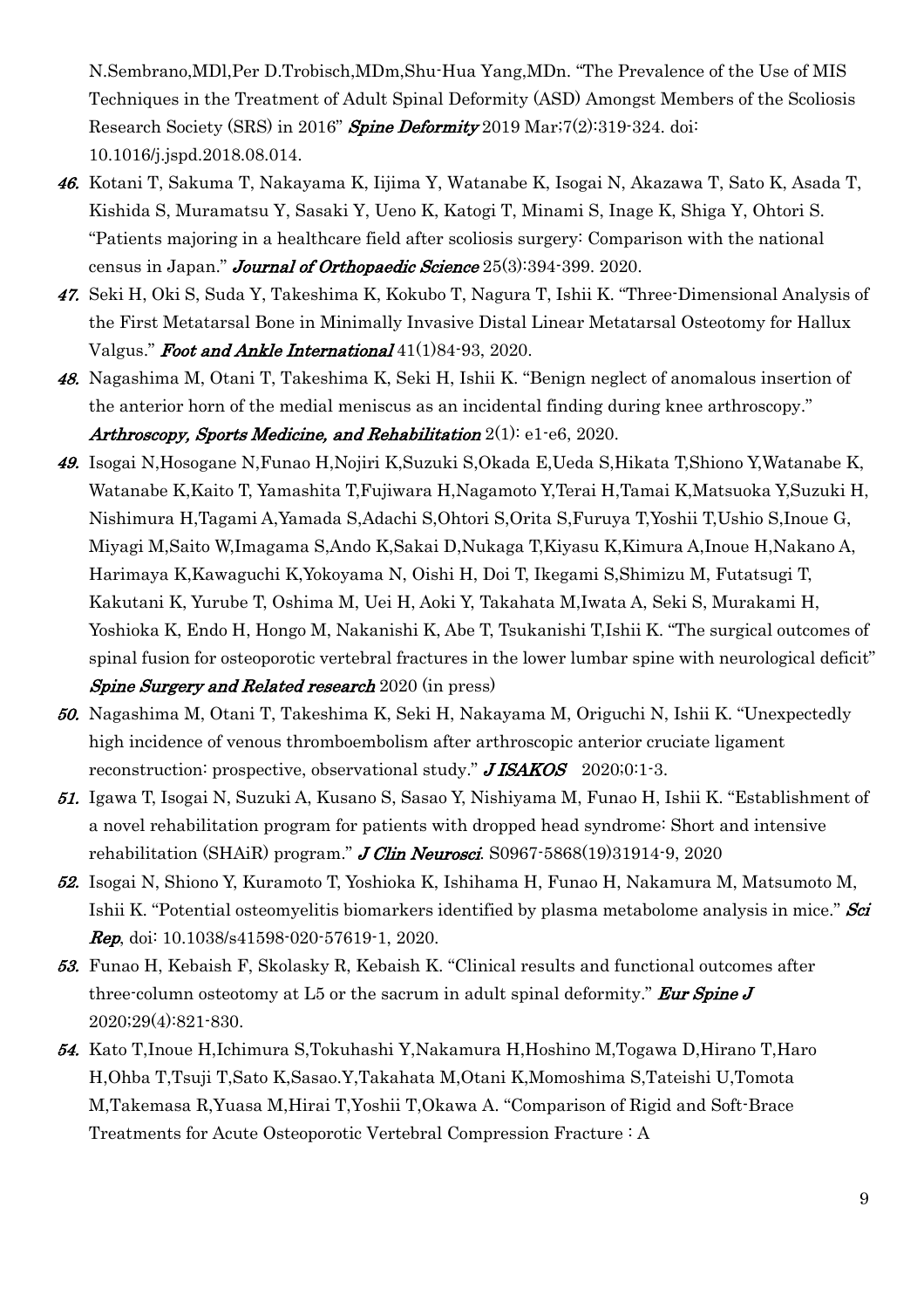Prospective, Randomized, Multicenter Study" Journal of Clinical Medicine 2019 Feb 6;8(2):198. doi: 10.3390/jcm8020198

- 55. Ito H, Tsuji S, Nakayama M, Mochida Y, Nishida K, Ishikawa H, Kojima T, Matsumoto T, Kubota A, Mochizuki T, Sakuraba K, Matsushita I, Nakajima A, Hara R, Haraguchi A, Matsubara T, Kanbe K, Nakagawa N, Hamaguchi M, Momohara S "JOSRA Consortium, Does Abatacept Increase Postoperative Adverse Events in Rheumatoid Arthritis Compared with Conventional Synthetic Disease-modifying Drugs?" **J Rheumatol.**2020;47:502-9.
- 56. Nakayama M, Furuya T, Inoue E, Tanaka E, Ikari K, Taniguchi A, Yamanaka H, Harigai M. "Factors associated with osteoporosis medication use in Japanese patients with rheumatoid arthritis: Results from the Institute of Rheumatology Rheumatoid Arthritis cohort study." Osteoporos Sarcopenia. 2020; epub ahead.
- 57. Honda M, Kawanobe Y, Nagata K, Matsumoto M, Aizawa M, Ishii K. "Bactericidal and Bioresorbable Calcium Phosphate Comments Fabricated by Silver-Containing Tricalcium Phosphate Microsperes" **Int J Mol Sci** 2020 May 26;21(11):E3745. doi: 10.3390/ijms21113745.
- 58. Kawabata A, Yoshii T, Hirai T, Ushio S, Kaito T, Yamashita T, Fujiwara H, Nagamoto Y, Matsuoka Y, Suzuki H, Nishimura H, Terai H, Tamai K, Tagami A, Yamada S, Adachi S, Watanabe K, Katsumi K, Ohashi M, Shibuya Y, Harimaya K, Kawaguchi K, Yokoyama N, Oishi H, Doi T, Kimura A, Inoue H, Inoue G, Miyagi M, Saito W, Nakano A, Sakai D, Nukaga T, Ikegami S, Shimizu M, Futatsugi T, Ohtori S, Furuya T, Orita S, Imagama S, Ando K, Kobayashi K, Kiyasu K, Murakami H, Yoshioka K, Seki S, Hongo M, Kakutani K, Yurube T, Aoki Y, Oshima M, Takahata M, Iwata A, Endo H, Abe T, Tsukanishi T, Nakanishi K, Watanabe K, Hikata T, Suzuki S, Isogai N, Okada E, Funao H, Ueda S, Shiono Y, Nojiri K, Hosogane N, Ishii K. "Effect of Bisphosphonates or Teriparatide on Mechanical Complications after Posterior Instrumented Fusion for Osteoporotic Vertebral Fracture: A Multi-center Retrospective Study" **BMC** Musculoskeletal Disorders 2020 Jul 1;21(1):420. doi: 10.1186/s12891-020-03452-6.
- 59. Ishikawa Y,Watanabe K,Katsumi K,Ohashi M,Shibuya Y,Izumi T,Hirano T,Endo N,Kaito T,Yamashita T,Fujiwara H,Nagatomo Y,Matsuoka Y,Suzuki H,Nishimura H,Terai H,Tamai K,Tagami A,Yamada S,Adachi S,Yoshii T,Ushio S,Hariyama K,Kawaguchi K,Yokoyama N,Oishi H,Doi T,Kimura A,Inoue H,Inoue G,Miyagi M,Saito W,Nakano A,Sakai D,Nukaga T,Ikegami S,Shimizu M,Futatsugi T,Ohtori S,Furuya T,Orita S,Imagama S,Ando K,Kobayashi K,Kiyasu K,Murakami H,Yoshioka K,Seki S,Hongo M,Kakutani K,Yurube T,Aoki Y,Oshima M,Takahata M,Iwata A,Endo H,Abe T,Tsukanishi T,Nakanishi K,Watanabe K,Hikata T,Suzuki S,Isogai N,Okada E,Funao H,Ueda S.Shiono Y,Nojiri K,Hosogane N,Ishii K. "Short- versus long-segment posterior spinal fusion with vertebroplasty for osteoporotic vertebral collapse with neurological impairment in thoracolumbar spine: a multicenter study." **BMC Musculoskeletal Disorders** 2020 Aug 1;21(1):513. doi: 10.1186/s12891-020-03539-0.
- 60. Isogai N, Yagi M, Nishimura S, Nishida M, Mima Y, Hosogane N, Suzuki S, Fujita N, Okada E, Nagoshi N, Tsuji O, Ishii K, Nakamura M, Matsumoto M, Watanabe K. ''Risk predictors of perioperative complications for the palliative surgical treatment of spinal metastasis." **Journal of Orthopaedic Science** 2020 (in press)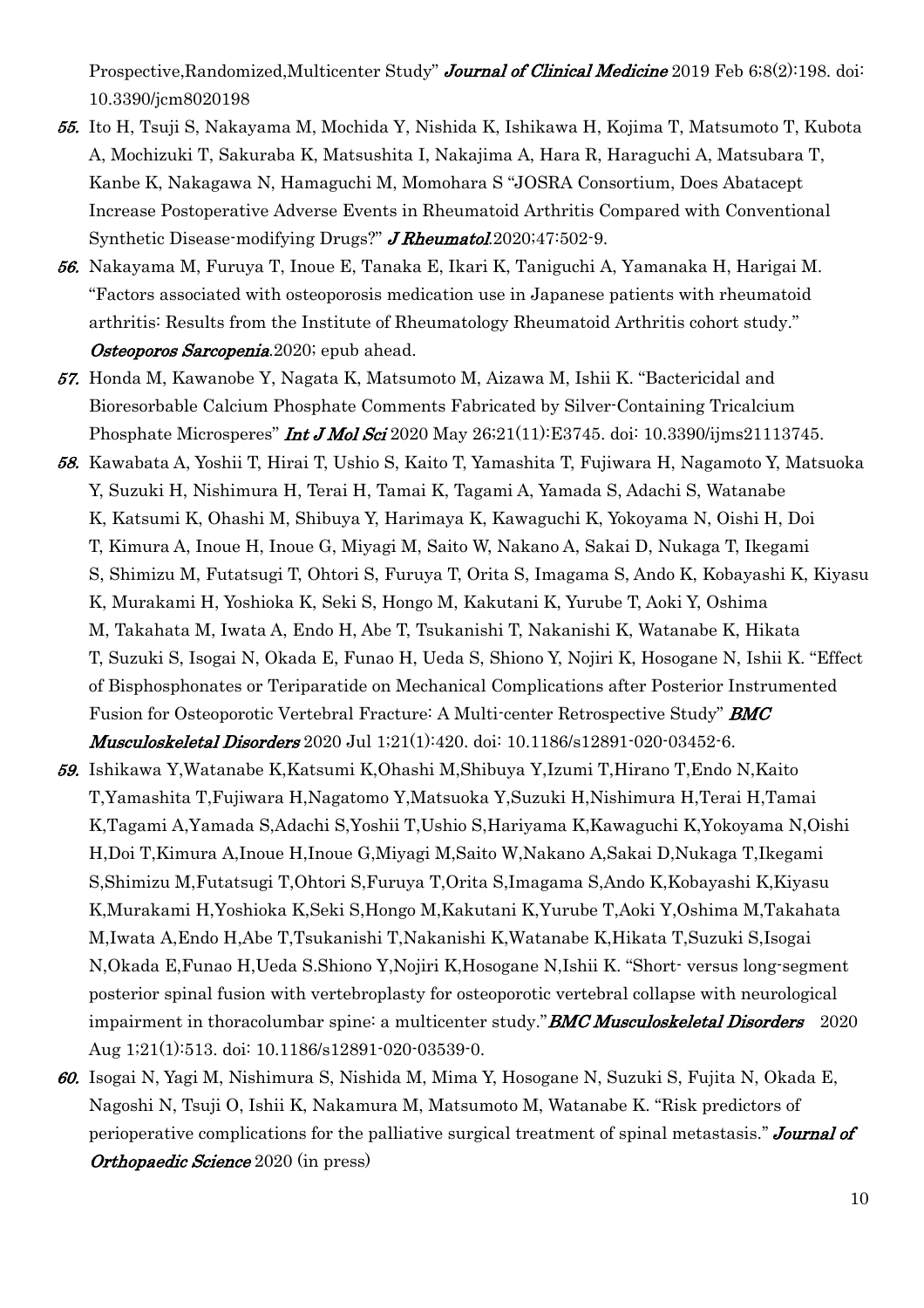- 61. Isogai N, Hosogane N, Funao H, Nojiri K, Suzuki S, Okada E, Ueda S, Hikata T, Shiono Y, Watanabe K, Watanabe K, Kaito T, Yamashita T, Fujiwara H, Nagamoto Y, Terai H, Tamai K, Matsuoka Y, Suzuki H, Nishimura H, Tagami A, Yamada S, Adachi S, Ohtori S, Orita S, Furuya T, Yoshii T, Ushio S, Inoue G, Miyagi M, Saito W, Imagama S, Ando K, Sakai D, Nukaga T, Kiyasu K, Kimura A, Inoue H, Nakano A, Harimaya K, Kawaguchi K, Yokoyama N, Oishi H, Doi T, Ikegami S, Shimizu M, Futatsugi T, Kakutani K, Yurube T, Oshima M, Uei H, Aoki Y, Takahata M, Iwata A, Seki S, Murakami H, Yoshioka K, Endo H, Hongo M, Nakanishi K, Abe T, Tsukanishi T, Ishii K. "The surgical outcomes of spinal fusion for osteoporotic vertebral fractures in the lower lumbar spine with neurological deficit." Spine Surg Relat Res  $2020$ ;  $4(3)$ :199-207.
- 62. Hosogane N, Nojiri K, Suzuki S, Funao H, Okada E, Isogai N, Ueda S, Hikata T, Shiono Y, Watanabe K, Watanabe K, Kaito T, Yamashita T, Fujiwara H, Nagamoto Y, Terai H, Tamai K, Matsuoka Y, Suzuki H, Nishimura H, Tagami A, Yamada S, Adachi S, Ohtori S, Orita S, Furuya T, Yoshii T, Ushio S, Inoue G, Miyagi M, Saito W, Imagama S, Ando K, Sakai D, Nukaga T, Kiyasu K, Kimura A, Inoue H, Nakano A, Harimaya K, Kawaguchi K, Yokoyama N, Oishi H, Doi T, Ikegami S, Shimizu M, Futatsugi T, Kakutani K, Yurube T, Oshima M, Uei H, Aoki Y, Takahata M, Iwata A, Seki S, Murakami H, Yoshioka K, Endo H, Hongo M, Nakanishi K, Abe T, Tsukanishi T, Ishii K. "Reply to the editor: Surgical treatment of osteoporotic vertebral fracture with neurological deficit– A nationwide multicenter study in Japan" Spine Surg Relat Res 2020; 4(3):292-293.
- 63. Isogai N, Nagoshi N, Iwanami A, Kono H, Kobayashi Y, Tsuji T, Fujita N, Yagi M, Watanabe K, Kitamura K, Shiono Y, Nakamura M, Matsumoto M, Ishii K, Yamane J. "Surgical Treatment of Cervical Spondylotic Myelopathy in the Elderly: Outcomes in Patients Aged 80 Years or Older." Spine (Phila Pa 1976) .2018 Dec 15;43(24): E1430-E1436.doi: 10.1097/BRS.0000000000002751. PMID:29916956
- 64. Nagoshi N, Iwanami A, Isogai N, Ishikawa M, Nojiri K, Tsuji T, Daimon K, Takeuchi A, Tsuji O, Okada E, Fujita N, Yagi M, Watanabe K, Nakamura M, Matsumoto M, Ishii K, Yamane J. "Does Posterior Cervical Decompression Conducted by Junior Surgeons Affect Clinical Outcomes in the Treatment of Cervical Spondylotic Myelopathy? Results From a Multicenter Study." Global Spine J. 2019 Feb;9(1):25-31. doi: 10.1177/2192568218756329. Epub 2018 Oct 15.PMID: 30775205
- 65. Ishii K, Isogai N, Shiono Y, Yoshida K, Takahashi Y, Takeshima K, Nakayama M, Funao H. "Contraindication of Minimally Invasive Lateral Interbody Fusion for Percutaneous Reduction of Degenerative Spondylolisthesis: A New Radiographic Indicator of Bony Lateral Recess Stenosis Using I Line" **Asian Spine J** 2020 Oct 19. doi: 10.31616/asj.2020.0083.
- 66. Isogai N, Yagi M, Nishimura S, Nishida M, Mima Y, Hosogane N, Suzuki S, Fujita N, Okada E, Nagoshi N, Tsuji O, Ishii K, Nakamura M, Matsumoto M, Watanabe K. ''Risk predictors of perioperative complications for the palliative surgical treatment of spinal metastasis." **Journal of** Orthopaedic Science 2020 (in press)
- 67. Hikata T, Ishii K, Matsumoto M, Kobayashi K, Imagama S, Ando K, Ishiguro N, Yamashita M, Seki S, Terai H, Suzuki A, Tamai A, Aramomi M, Ishikawa T, Kimura A, Inoue H, Inoue G, Miyagi M, Saito W, Yamada K, Hongo M, Endo K, Suzuki H, Nakano A, Watanabe K, Ohya J, Chikuda H, Aoki Y, Shimizu M, Futatsugi T, Mukaiyama K, Hasegawa M, Kiyasu K, Iizuka H, Kobayashi R,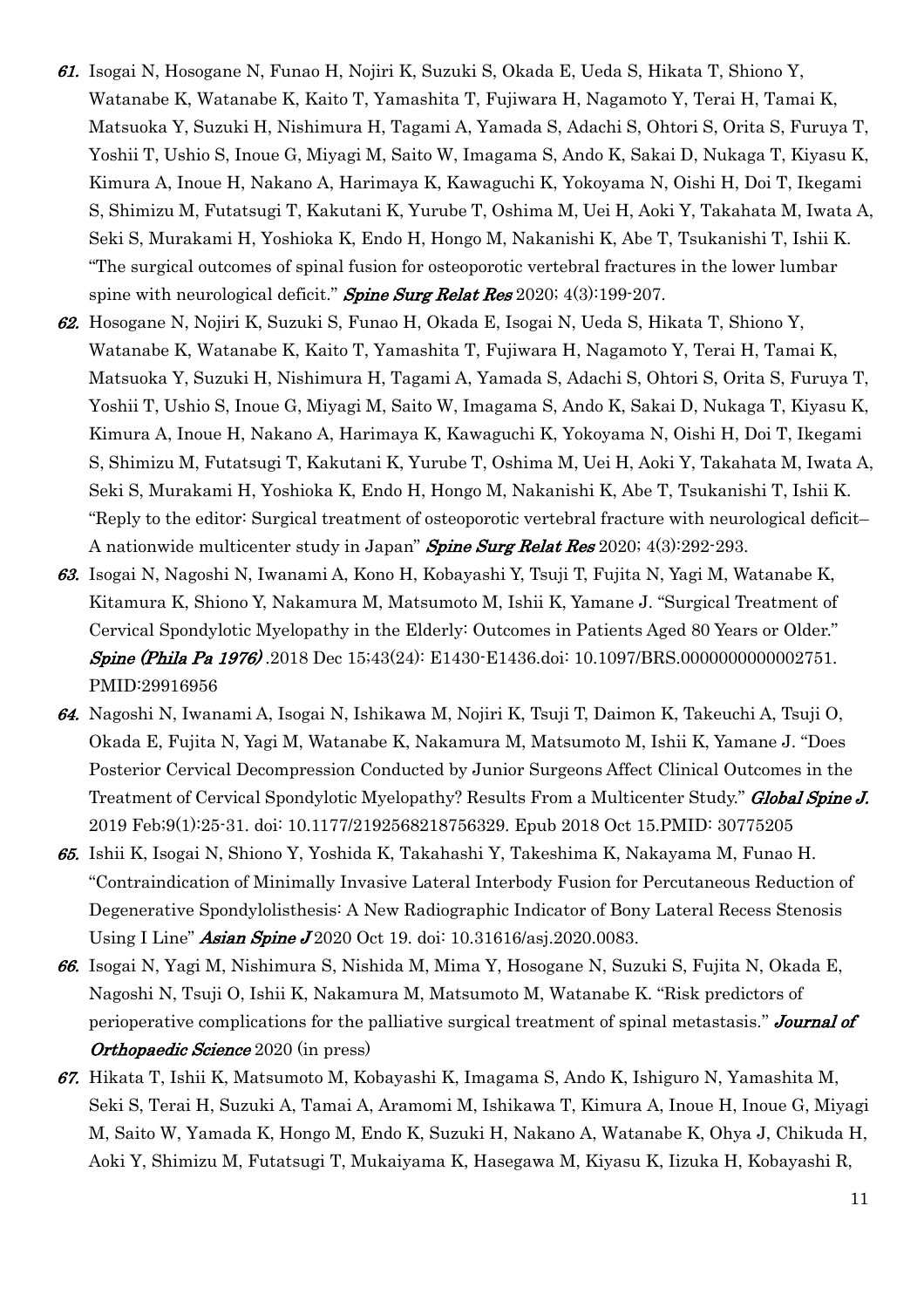Iizuka Y, Nishida K, Kakutani K, Nakajima H, Murakami H, Demura S, Kato S, Yoshioka K,Namikawa T, Watanabe K, Nakanishi K, Nakagawa Y,Yoshimoto M, Fujiwara H, Nishida N, Imajo Y, Yamazaki M, Abe T, Fujii K, Kaito T, Eguchi Y, Furuya T, Orita S, Ohtori S. "Risk Factor for Poor Patients Satisfaction After Lumber Spine Surgery in Elderly Patients Aged Over 80 years." Clin Spine Surg. 2020 Oct 13. doi: 10.1097/BSD.0000000000001101

- 68. Ninomiya K, Yamane J, Aoyama R, Suzuki S, Shiono Y, Takahashi Y, Fujita N, Okada E, Tsuji O, Yagi M, Watanabe K, Iga T, Nakamura M, Matsumoto M, Ishii K, Nagoshi N. "Clinical Effects of Anterior Cervical Spondylolisthesis on Cervical Spondylotic Myelopathy After Posterior Decompression Surgery: A Retrospective Multicenter Study of 732 Cases," Global Spine J. 2020 Nov 18;2192568220966330. doi: 10.1177/2192568220966330.
- 69. Nori S, Nagoshi N, Yoshioka K, Nojiri K, Takahashi Y, Fukuda K, Ikegami T, Yoshida H, Iga T, Tsuji O, Suzuki S, Okada E, Yagi M, Nakamura M, Matsumoto M, Watanabe K, Ishii K, Yamane J. "Dibetes Does Not Adversely Affect Neurological Recovery and Reduction of Neck Pain After Posterior Decompression Surgery for Cervical Spondylotic Myelopathy." **Spine** (Phila Pa 1976). 2021 Apr 1;46(7):433-439. doi: 10.1097/BRS.0000000000003817.
- 70. Nori S, Nagoshi N, Kono H, Kobayashi Y, Isogai N, Ninomiya K, Tsuji T, Horiuchi Y, Takemura R, Kimura R, Tsuji O, Suzuki S, Okada E, Yagi M, Nakamura M, Matsumoto M, Watanabe K, Ishii K, Yamane J. "Baseline severity of myelopathy predicts neurological outcomes after posterior decompression surgery for cervical spondylotic myelopathy: a retrospective study." **Spinal Cord** 2021 (in press)
- 71. Ishihama H, Ishii K, Nagai S, Kakinuma H, Sasaki A, Yoshioka K, Kuramoto T, Shiono Y, Funao H, Isogai N, Tsuji T, Okada Y, Koyasu S, Toyama Y, Nakamura M, Aizawa M, Matsumoto M. "An antibacterial coated polymer prevents biofilm formation and implant-associated infection." Sci Rep 2021 Feb 11;11(1):3602. doi: 10.1038/s41598-021-82992-w.
- 72. Nakayama M, Furuya T, Inoue E, Tanaka E, Ikari K, Taniguchi A, Yamanaka H, Harigai M. "Adherence to denosumab for the treatment of osteoporosis in Japanese patients with rheumatoid arthritis: Results from the IORRA cohort study" **Mod Rheumatol** 2021;  $31(2):510-513$ .
- 73. Funao H, Kebaish F, Skolasky R, Kebaish K. "Recurrence of proximal junctional kyphosis after revision surgery for symptomatic proximal junctional kyphosis in patients with adult spinal deformity: Incidence, risk factors, and outcomes." **Eur Spine J** 2021 Jan 15. doi:10.1007/s00586-020-06669-0. Online ahead of print.

### 2-2 総説 1 編

1. Ishii K, Chiba K, Toyama Y, Matsumoto M, "Management of chronic atlantoaxial rotatory fixation" Spine, 37: 278-285, 2012.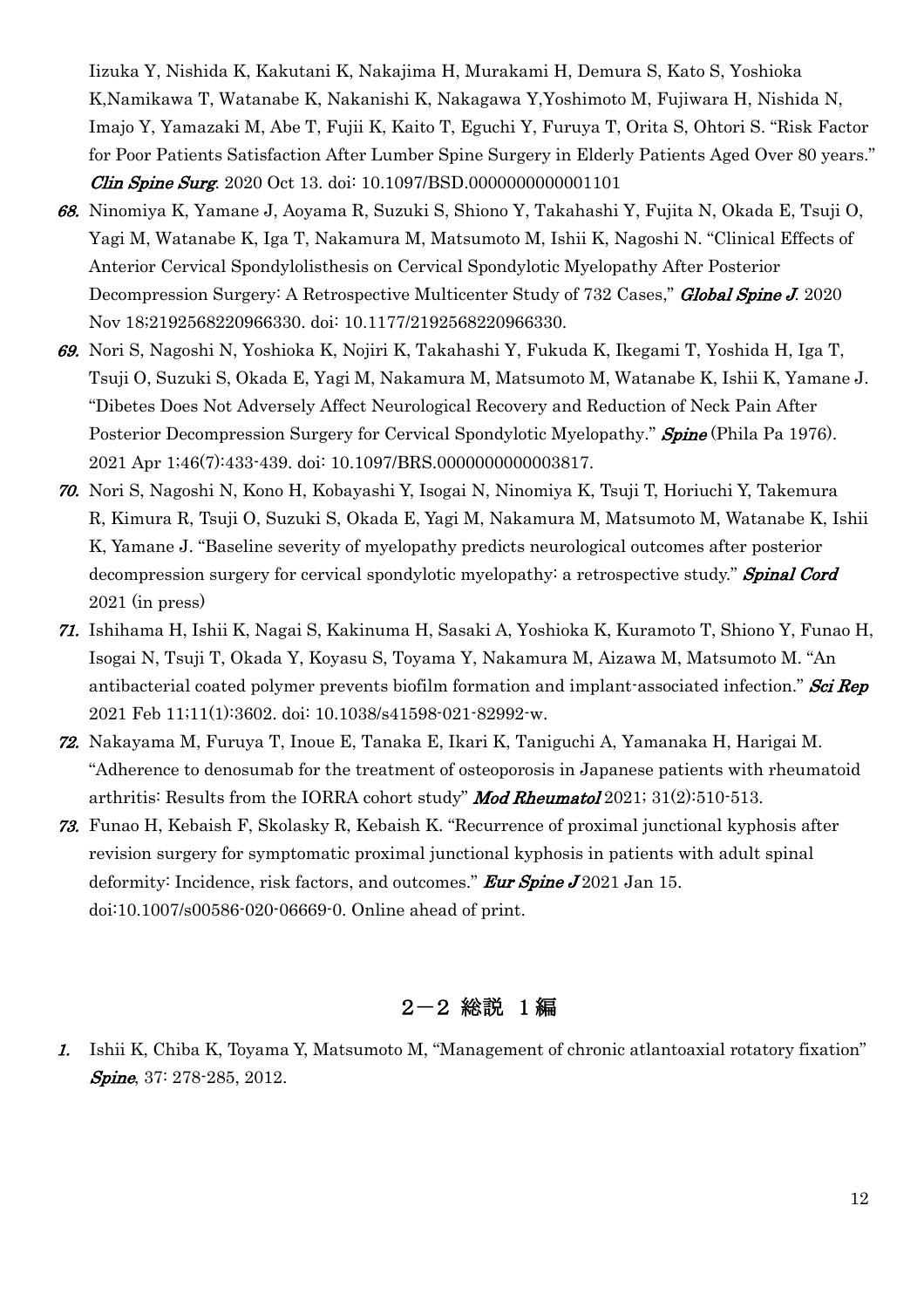## 2-3 症例報告 10 編

- 1. Funao H, Isogai N, Daimon K, Mima Y, Sugiura H, Koyanagi T, Nakamura M, Matsumoto M, Ishii K. "A rare case of intradural and extramedullary epidermoid cyst after repetitive epidural anesthesia: Case report and review of the literature." World J Surg Oncol 2017;15(1):131.
- 2. Nori S, Iwanami A, Yasuda A, Nagoshi N, Fujita N, Hikata T, Yagi M, Tsuji T, Watanabe K, Momoshima S, Matsumoto M, Nakamura M, Ishii K. "Risk factor analysis of kyphotic malalignment after cervical intramedullary tumor resection in adults" **JNS Spine**, 2017
- 3. Tobimatsu H, Nakayama M, Sakuma Y, Imamura H, Yano K, Itagaki H, Ikari K, "Multiple tophaceous gout of hand with extensor tendon rupture." Case Rep Orthop. 2017;2017 :7201312.
- 4. Nagashima M, Otani T, Kojima K, Aida S, Ishii K. "Ring-shaped meniscus formation may arise from the regenerative response to meniscectomy during growth spurts: A case report." **Int J Surg** Case Rep. 2019 Jul 25;61:226-229.
- 5. Nagashima M, Otani T, Kojima K, Obitsu Y, Suda Y, Ishii K. "Symptomatic proximal deep venous thrombosis extending to the inferior vena cava after arthroscopic meniscectomy: A case report." Asian Journal of Arthroscopy. 2019 May-Dec;4(2):14-16
- 6. Nakayama M, Sakuma Y, Tobimatsu H, "Recurrent volar dislocation of the metacarpophalangeal joint of thethumb with radial collateral ligament injury: A case report." **Int J Sure Case Rep.**2020; 68:96-9
- 7. Funao H, Isogai N, Sasao Y, Nishiyama M, Ishii K. "Vertebroplasty with posterior spinal fusion for osteoporotic vertebral fracture using computer-assisted rod bending: A new minimally invasive technique." *Int J Surg Case Rep* 2020;  $72:301-305$ .
- 8. Funao H, Isogai N, Ishii K. "The potential efficacy of serotonin noradrenaline reuptake inhibitor duloxetine in dropped head syndrome: A case report and review of the literature." **Heliyon** 2020; e04774.
- 9. Isogai N, Matsui I, Sasao Y, Nishiyama M, Funao H, Ishii K. "A Rare Case of Nontraumatic Atlantoaxial Rotatory Fixation in an Adult Patient Treated by a Closed Reduction: A Case Report." **JBJS Case Connect.** 2021 Feb 17;11(1). doi:  $10.2106$  JBJS.CC.20.00675.
- 10. Funao H, Nakamura S, Isogai N, Sasao Y, Nishiyama M, Ishii K. "Idiopathic dorsal spinal cord herniation perforating the lamina: A case report and review of the literature Acta Neurochirurgica 2021 doi: 10.1007/s00701-021-04804-4. Online ahead of print.

# 3 学術論文(邦文)

### 3-1 原著 16 編

- 1. 小松秀郎,長島正樹,新庄琢磨,松本秀男. プロ野球選手における投球と腱板の厚さについて、日本整形 外科スポーツ医学会雑誌 37:37-41, 2017.
- 2. 美馬雄一郎,小栁貴裕,船尾陽生,磯貝宜広,大門憲史.後脊髄動脈症候群に椎体梗塞を合併した1例,臨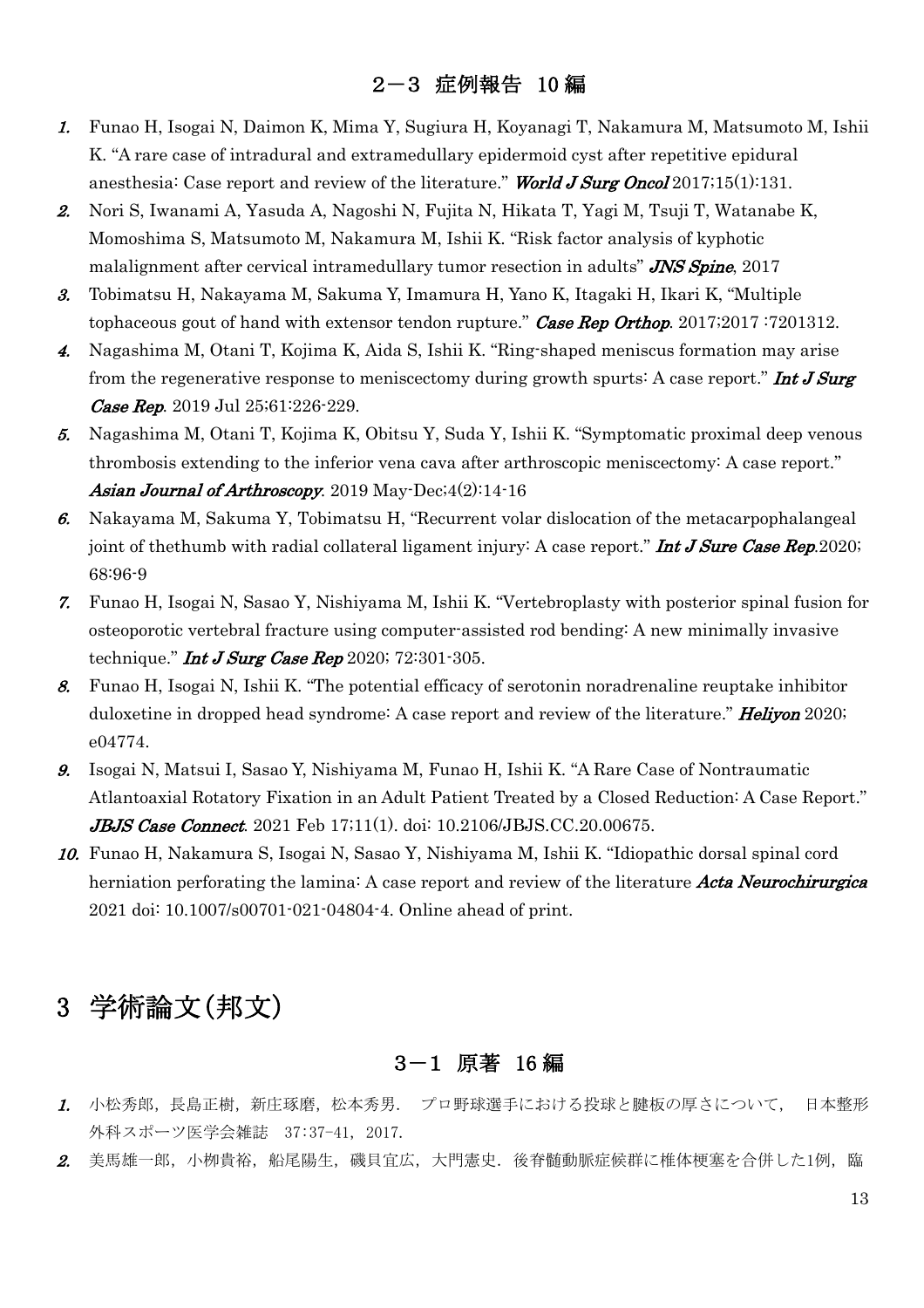床整形外科 52(6):587-592, 2017

- 3. 小松秀郎,長島正樹,松本秀男. プロ野球選手における肉離れの特徴, 日本臨床スポーツ医学会誌 25(3): 431-434, 2017
- 4. 磯貝宜広,渡辺航太,日方智宏,藤田順之,八木満,汁収彦,名越慈人,中村雅也,松本守雄,石井賢. 腰 椎変性疾患に対する2椎間の後方経路腰椎椎体間固定術後の椎体間ケージ沈み込みの危険因子, 臨床整形外 科 52: 685-690, 2017
- 5. 関広幸,須田康文,竹島憲一郎,早稲田明生,池澤裕子. 外反母趾に併発した第 2-4 趾 MTP 関節脱臼に対す る DLMO 法と遠位中足骨斜め骨切り術の成績, 日本足の外科学会雑誌 38:12-18,2017
- 6. 小久保哲郎, 橋本健史, 池澤裕子, 関広幸, 須田康文,足関節アライメント矯正を併用した人工足関節置換 術の術後成績, 日本足の外科学会雑誌 38:159-163,2017
- 7. 磯貝宜広, 藤田順之, 八木満, 小谷俊明, 佐久間毅, 赤澤努, 中村雅也, 松本守雄, 渡辺航太. 思春期特 発性側弯症患者のカーブタイプと生活環境との関連. Journal of Spine Research 9(11): 1583-1587, 2018 (側弯症学会ベストペーパー賞)
- 8. 長島正樹, 大谷俊郎, 松本亮, 関広幸, 磯貝宜広, 石原慎一, 船尾陽生, 西山誠, 石井賢. 膝蓋骨置換 TKA における膝蓋骨外側部の骨切りの有効性, 日本人工関節学会誌 48:443-444,2018
- 9. 田辺理恵, 関広幸, 須田康文. 外反母趾患者の歩行解析-立脚終期に着目して-. 日本足の外科学会雑誌 39:158-162,2018
- 10. 松本達明, 須田康文, 原藤健吾, 関広幸, 小林秀, 二木康夫, 中村雅也, 松本守雄. 第 2・3 趾背側脱臼を 伴う重度外反母趾に対して DLMO 変法を施行した 2 例.関東整形災害外科学会雑誌 49:443-447, 2018
- 11. 堀内孝一, 須田康文, 二木康夫, 中村雅也, 松本守雄. 手術戦略の構築に 3D-CT が有用であった重度外反母 趾の1例,関東整災誌 50(1): 50-55, 2019.
- 12. 小松秀郎,長島正樹,橘内基純,世良泰,金子博徳,松本秀男. プロ野球選手に特有の肉離れ~腱板筋肉 離れの実態~, 日本臨床スポーツ医学会誌 27(2): 195-197, 2019
- 13. 小久保哲郎, 橋本健史, 関広幸. 人工足関節置換術と鏡視下足関節固定術の手術成績の比較. 日本足の外 科学会雑誌 40(1):135-139, 2019.
- 14. 中山政憲. X 線診断 Q&A, 整形外科, 2020;71(4):355-6(2020.4)
- 15. 関広幸, 小久保哲郎. 変形性足関節症の装具療法の治療成績-SAFE-Q による手術療法との比較検討-.日本足 の外科学会雑誌 41(1):32-35, 2020.
- 16. 八木満, 石井賢, 岩﨑幹季, 井上玄, 大鳥精司, 折田純久, 金村徳相, 小谷俊明, 西良浩一, 酒井大輔, 須 藤英毅, 高橋淳, 種市洋, 戸川大輔, 中村雅也, 長谷川智彦, 藤林俊介, 吉井俊貴, 若尾典充, 渡辺雅彦, 細金直文.2018 年度側方進入腰椎椎体間固定術の合併症に関する全国調査結果報告(委員会報告).Journal of spine research.12:38-44,2021

### 3-2 総説 49 編

- 1. 石井賢, 船尾陽生, 石原慎一, 磯貝宜広, 櫻井公典, 中村聡, 朝本俊司, 西山誠, 石川雅之: 特集、脊椎・ 脊髄疾患と筋萎縮 -首下がり症候群の病態と治療-.脊椎脊髄ジャーナル30(5):569-572,2017.
- 2. 八木満, 藤田順之, 石井賢, 中村雅也, 松本守雄, 渡辺航太. 脊柱矢状面バランスと筋委縮. 脊椎脊髄ジ ャーナル30(5):579-584,2017.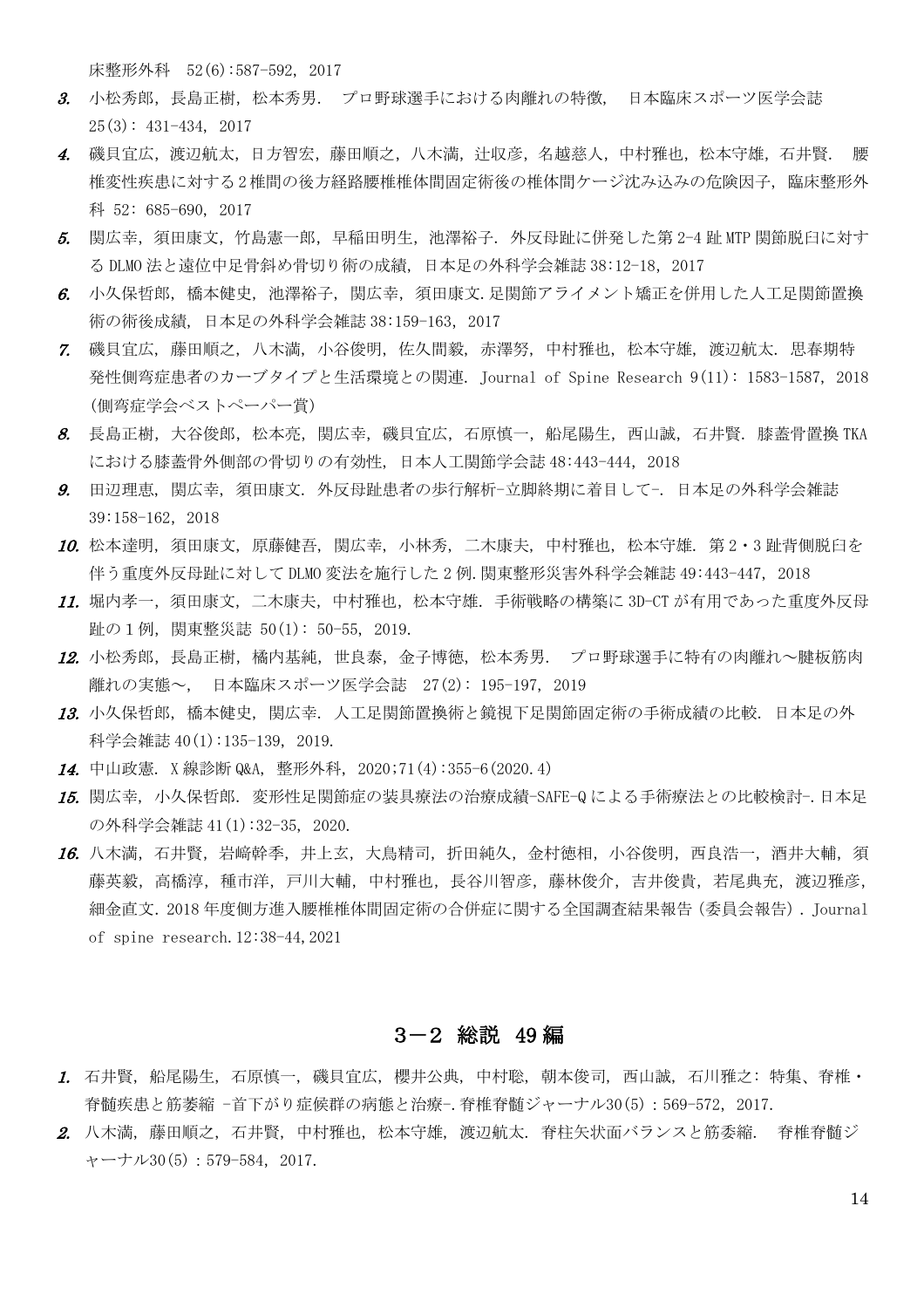- 3. 日方智宏, 石井賢. 腰椎MIS t のスキルアップ. Monthly Book Orthopaedics  $30(5)141$ -152, 2017
- 4. 須田康文. 術後の遺残疼痛について-足(下肢、外反母趾)-. Orthopaedic Forum. Locomotive Pain Frontier 6(1): 48-50, 2017
- 5. 須田康文. 整形外科手術名人のknow-how 外反母趾に対するDLMO法. 整形・災害外科 60(1): 2-6, 2017
- 6. 関広幸, 池澤裕子,須田康文. 外反母趾に対するdistal liner metatarsal osteotomy, 整形外科(特集), 四肢関節骨切り術, 南江堂, 893-899, 2017
- 7. 関広幸, 須田康文. 外反母趾に対するDLMO法, 整形外科サージカルテクニック, 外反母趾の手術スペシャリ ストの技と知恵を学ぶ, メディカ出版, 6:13-18, 2017
- 8. 船尾陽生,大和雄: 第11回Asia Traveling Fellowship –韓国・マレーシア訪問記–. Journal of Spine Research, 2017 in Press.
- 9. 石井賢. 今, 日本の医師と医療に求められるもの. 整形・災害外科 60(11)1349, 2017.
- 10. 杉本真樹, 石井賢, 成田渉, 梅澤昭子, 北川美智子, 笠間和典, 関洋介,網木学. 仮想現実(VR)・拡張現実 (AR)・複合現実(MR)による4D digital radiologyと手術ガイディングシステム. INNERVISION Vol.32(12)81-82, 2017.
- 11. 石井賢. 第64回健康セミナー:レビュー 首こりと腰痛の予防と解消法.三田メディカルクラブニューズレタ ー10月発行,2-3, 2017
- 12. 石井賢. 脊椎の人工関節置換術はないの? 整形外科看護2(23)76-77, 2017
- 13. 石井賢, 塩野雄太, 磯貝宜広, 船尾陽生, 細金直文, 八木満, 日方智宏, 渡辺航太, 松本守雄: Extreme lateral interbody fusion (XLIF) –適応と手術手技-. 整形外科最小侵襲手術ジャーナル 82: 2-12, 2017.
- 14. 船尾陽生, 石井賢: Ⅱ トラブルシューティング. 脊椎instrumentationの術後感染対策. 脊椎手術と合併症. OS NEXUS 14号, 154-163, 2018
- 15. 石井賢, 船尾陽生, 磯貝宜広, 松本守雄, 相澤守: 特集:ロコモティブシンドロームのためのバイオマテリ アル 抗菌性を備えた整形外科インプラント材の開発. バイオマテリアル学会誌36−1号, 2018
- 16. 船尾陽生, 石井賢: S2-alar iliac (S2AI) screw法のMIStへの応用. 整形外科最小侵襲手術ジャーナル, J MIOS.87:69-79, 2018
- 17. 石井賢. 時代の流れ-MIStの普及と従来手術の低侵襲化-. 整形外科最小侵襲手術ジャーナル. J MIOS.87:1, 2018
- 18. 船尾陽生, 杉本真樹, 磯貝宜広, 笹生豊, 西山誠, 成田渉, 石井賢.腰椎すべり症に対するLIFを用いた最新 治療. MB Orthop.31(8):29-37, 2018
- 19. 船尾陽生, 磯貝宜広, 前田祥宏, 笹生豊, 西山誠, 石井賢. 術者の被曝 術者の観点から,脊椎脊髄31(9): 843‐849,2018
- 20. 須田康文, 関広幸, 竹島憲一郎, 池澤裕子. 外反母趾に対するDLMO法の成績不良例から学ぶ. シンポジウム 外反母趾の成績不良例から学ぶ. 臨床整形外科 53 (9): 799-807, 2018
- 21. 船尾陽生, 石井賢: 「術者の被曝―術者の観点から」 脊椎脊髄ジャーナル 31(9):843-849, 2018.
- 22. 磯貝宜広,船尾陽生,石井賢. がん治療における脊椎外科の役割-転移性脊椎腫瘍を中心に-. 整形・災害外 科62:895-900, 2019
- 23. 船尾陽生, 石井賢: ―医療放射線被曝― 境界領域・知っておきたい. 臨床整形外科 54(4): 500-505, 2019.
- 24. 石井賢, 船尾陽生, 磯貝宜広: 整形外科医の医療被曝の現状と対策 −脊椎疾患を中心に−. 日整会誌 93: 780-786, 2019.
- *25.* 石井賢,磯貝宜広,船尾陽生.医療放射線被曝.整形外科診療 ガイドライン活用術.-第6章 リスク管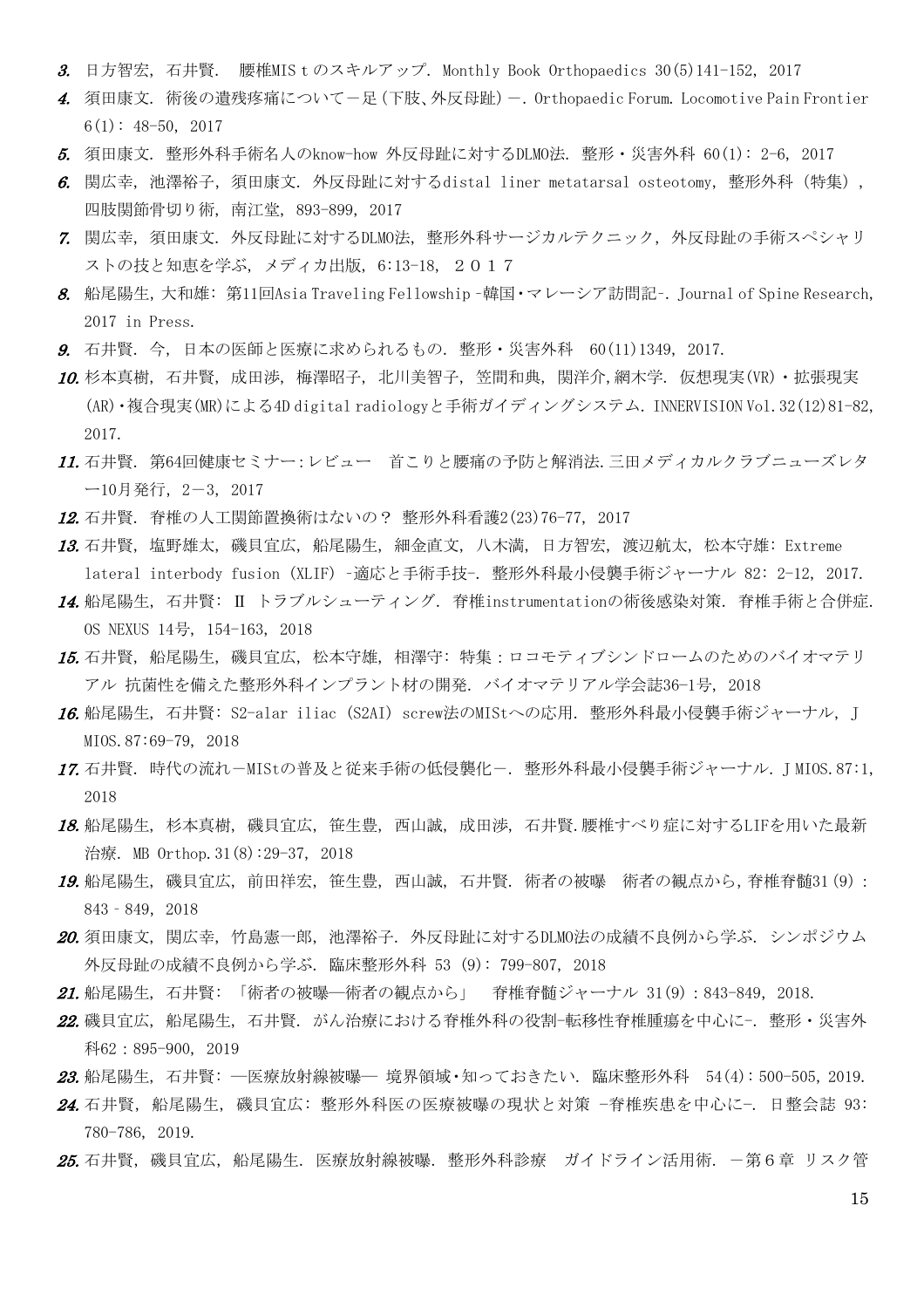理一. 中山書店; p ?, 2019

26. 須田康文: 外反母趾 知っておきたいことア・ラ・カルト. Medical Practice 36(6): 988-990, 2019 27. 石井賢, 船尾陽生, 磯貝宜広. 整形外科医の医療被曝の現状と対策-脊椎疾患を中心に-.

J.Jpn.Orthop.Assoc.93:780-786, 2019.

- 28. 塩野雄太, 中村雅也, 松本守雄, 石井賢, 胸椎経皮的椎弓根スクリュー-Groove Entry Technique-, Bone Joint Nerve 9(4)537-542, 2019.
- 29. 船尾陽生, 石原慎一, 磯貝宜広, 笹尾豊, 西山誠, 石井賢. 感染症脊椎炎に対するMISt. Bone Joint Nerve 9(4)569-575, 2019.
- 30. 横須賀公章, 船尾陽生, 鵜飼淳一, 中西一夫, 島崎孝裕, 朴正旭, 富田卓, 星野雅洋, 齋藤貴徳, 石井賢, 佐藤公治. 経仙骨的脊柱管形成術(Trans-sacral Canal Plasty:TSCP)-硬膜外腔癒着剥離術による疼痛治療 -. Bone Joint Nerve 9(4)577-581, 2019.
- 31. 中村雅也, 西良浩一, 石井賢. 脊椎低侵襲手術の現状と今後の展望. 鼎談. Bone Joint Nerve 9(4)597-610, 2019.
- 32. 新井健. 末梢神経領域における最小侵襲治療の最前線. 整形外科最小侵襲ジャーナルJ MIOS. 94(1)1-8, 2020
- 33. 中山政憲. 上肢手術に対する超音波ガイド下末梢神経ブロック. 整形外科最小侵襲ジャーナルJ MIOS. 94(1)62-68, 2020
- 34. 相澤守, 松本守雄, 石井賢. 耐感染性を備えた次世代バイオセラミックスの開発. セラミックス55(3) 140-145,2020
- 35. 船尾陽生, 石井賢: 低侵襲脊椎手術における職業被曝の実態と対策. 整形外科の職業被曝. 臨床整形 55(2): 143-148, 2020
- 36. 石井賢, 高畑雅彦. 骨粗鬆症に対する薬物療法の最近のトピックについて. 日本医事新報5002 51,2020.
- 37. 石井賢. アジア諸国の医療水準と本邦の国際化. 整形外科71(3)214, 2020
- **38.**石井賢,成人脊柱変形に対する真の低侵襲治療を目指して.Insight from expert\_vol.2, InSpine, 2020
- 39. 石井腎, 頚椎人工椎間板置換術, 整形 災害外科63:984-987, 2020
- **40.** 石井賢, 頸部神経根症に対する頸椎人工椎間板置換術. 脊椎脊髄ジャーナル. 33(7):731-736,2020
- 41. 磯貝宜広, 石井賢. 整形外科領域の人工知能 総論. 臨床整形外科.55(8):893-898,2020.
- 42. 石井賢. 緒言. 臨床整形外科. 55:892, 2020
- 43. 須田康文. 整形外科疾患③足部疾患. いつ手術・インターベンションに送るの?総合診療 30(9): 1088-1093, 2020.
- 44. 関広幸, 早稲田明生. 特集/足のリハビリテーションパーフェクトガイド 靴選びのポイント-靴の構造と機 能- Medical Rehabilitation 254:183-190,2020.
- 45. 須田康文. 外反母趾(私の治療), 週刊日本医事新報 5035, 35: 2020.
- 46. 船尾陽生, 石井賢: 低侵襲脊椎手術における職業被曝の実態と対策. 整形外科の職業被曝. 臨床整形 55(2): 143-148, 2020.
- **47.** 石井賢. 人工椎間板の立場から, LOCO CURE vol.7 no.1, 株式会社先端医学者, 2021
- 48. 横須賀公章, 船尾陽生, 鵜飼淳一, 中西一夫, 島崎孝裕,朴正旭, 富田卓, 星野雅洋, 齋藤貴徳, 石井賢, 佐藤公治: 経仙骨的脊柱管形成術(TSCP:Trans sacral canalplasty) -硬膜外腔癒着剥離術による疼痛治療 -. Bone Joint Nerve Vol.9(4):577-581, 2019.
- *49.* 石井賢,磯貝宜広,船尾陽生.医療放射線被曝.整形外科診療 ガイドライン活用術.-第6章 リスク管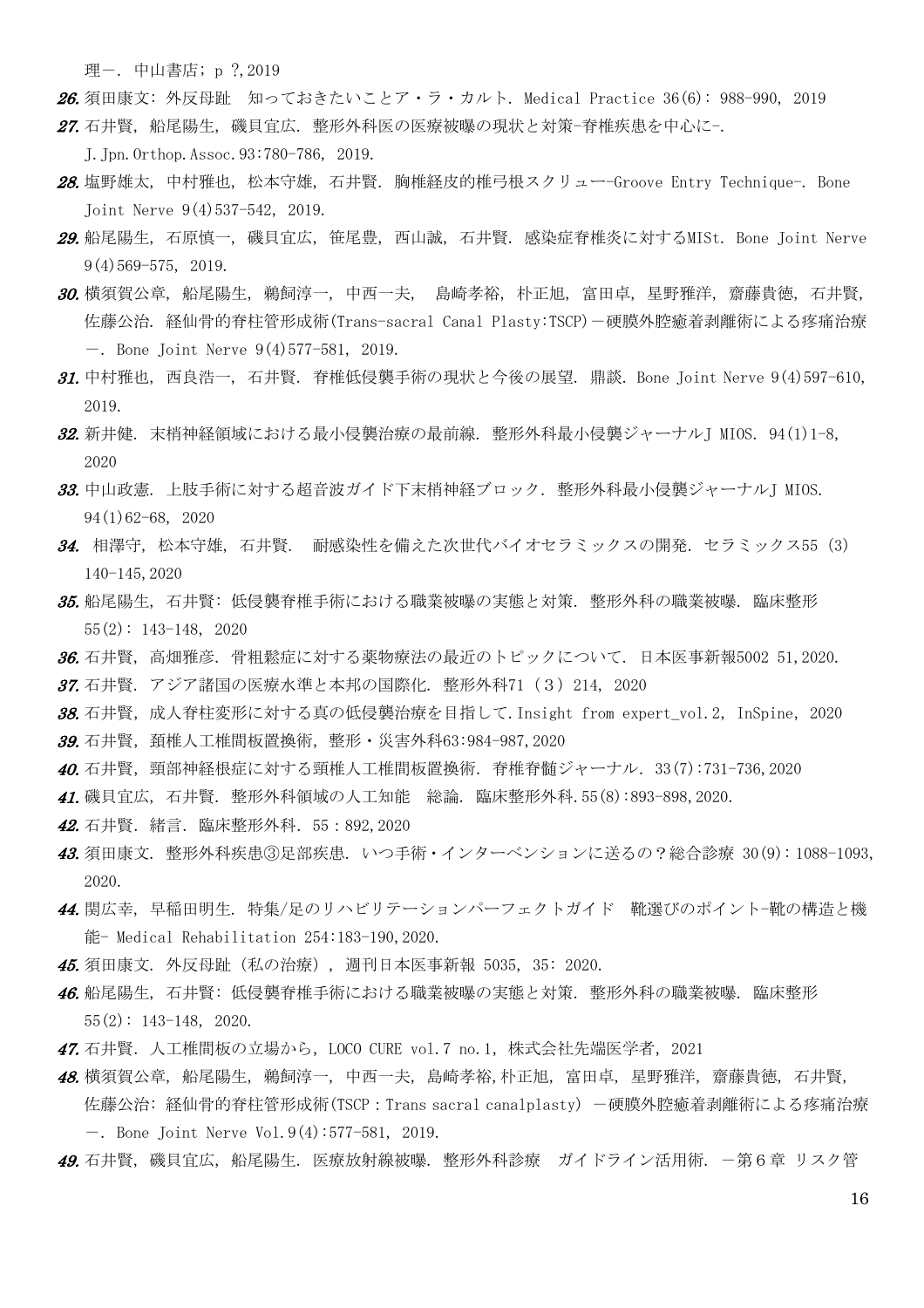#### 3-3 症例報告 3 編

- 1. 林健太郎, 渡辺航太, 藤田順之, 日方智宏, 石井賢, 中村雅也, 松本守雄. Prune-belly 症候群に伴った脊 柱後側弯症に対して後方矯正固定術を行った 1 例. 臨床整形外科 52(10):993-995, 2017
- 2. 柴田玲央, 関広幸, 須田康文. 高度の距舟関節脱臼を伴った舟状骨偽関節の1例.日本足の外科学会雑誌 39:233-236,2018
- 3. 竹島憲一郎,関広幸,早稲田明生,須田康文. 両側のアキレス腱症に対してアキレス腱周囲剥離術と gastrocnemius recessionを同時に行った1例, 日本足の外科学会雑誌 41 (1): 292-295, 2020.

# 4 口頭発表・その他(国外学会)

#### 4-1 講演 8 編

- 1. Funao H. Minimally invasive spine stabilization for spinal metastases and infectious diseases. 2nd International MISt Congress, Sapporo, July 29, 2017.
- 2. Funao H. Safety and efficacy of minimally invasive versus open surgical techniques in the treatment of spinal metastases. 1st IASGO meeting (Luzhou, Nov. 4, 2017)
- 3. Funao H: Utilization of virtual/ mixed reality technologies for minimally invasive and complicated spinal surgery. The 6th International Spine Symposium of Four Universities (Keio, UCSF, Yonsei, Peking). (Beijing, Apr. 20, 2018)
- 4. Ishii K. Avoidance for radiation exposure in MISt. 2<sup>nd</sup> SOLAS Japan Regional Meeting(2018年11月 10日 名古屋)
- 5. Ishii K. Minimally Invasive Spinal Stabilization (MISt). 2019 China-Japan-ROK Minimal Invasive Spine Surgery Sumit, Beijing, China 2019
- 6. Funao H: Complex spine surgery using intraoperative computed tomography navigation and virtual/mixed reality technologies. Tokyo Spine Seminar, 講演 (2019年8月27日 東京)
- 7. Funao H: Circumferential spinal fusion for postlaminectomy kyphosis in a patient with Parkinson' s disease. Baxter Meeting. Case discussion & Advisory board. (2019 年 11 月 21-23 日 シドニー、ブ リスベン)
- 8. Nakayama M. Rehabilitation for rheumatoid hand, 14th Chinese Orthopaedic Association Annual Meeting, Nov. 15,2019, China

### 4-2 主題・パネル・シンポジウム 12 編

1. Funao H: Shanghai/Tokyo Adult Deformity Summit. (2017年11月9日 東京) パネル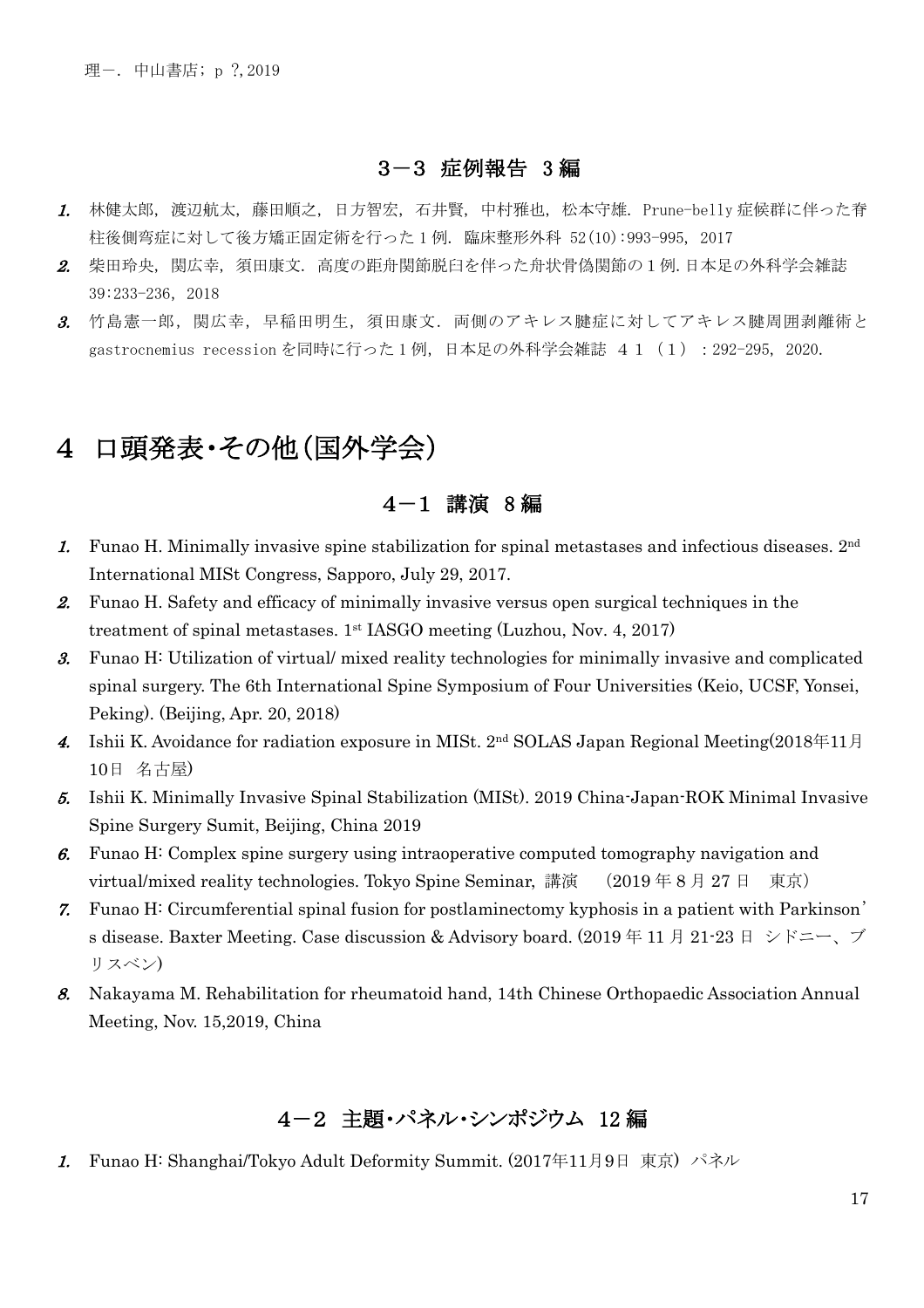- 2. Ishii K. All over about J-MISt. The 8th International Summit Forum of Minimally Invasive Spine Surgery Shanghai, Shanghai, China 2017.
- 3. Liu X, Wang C, Qian J, Liu J, Ishii K, Sato K, Tanaka M, Kim J-S. Special features: Dialogue-Current status and vision of minimally invasive spine stabilization(MISt). 8<sup>th</sup> International Summit Forum of Minimally Invasive Spine Surgery Shanghai, Shanghai, China 2017.
- 4. Ishii K. Recent learnings in lateral lumbar surgery in Japan. 1st Asia Pacific International Symposium, Bangkok, Thailand 2018
- 5. Ishii K. Treatment strategy of chronic atlantoaxial rotatory fixation. 9th Annual Meeting of Cervical Spine Research Society Asia Pacific Section, New Delhi, India 2018.
- 6. Ishii K. Control of bleeding in cervical spine surgery. Global Spine Congress2018, Singapore 2018
- 7. Ishii K. Current status and future prospects of minimally invasive spine surgery. Global Spine Congress2018, Singapore 2018
- 8. Isogai N, Funao H, Ishii K. MIS VR technology –value of virtual visualization in MIS procedure-. 2nd ASPAC Spine MIS Expert Panel (2018 年 7 月 28 日 川崎)
- 9. Isogai N. Treatment of Strategy for Adult Spinal Deformity  $\sim$ How to avoid complications ? $\sim$ 4<sup>th</sup> International MISt Congress, Oct 6th, 2019
- 10. Funao H, Isogai N, Sugimoto M, Narita W, Tsuboi M, Sasao Y, Nishiyama M, Ishii K. CT-based navigation and virtual/mixed reality technologies for complex spinal surgery. 1st SOLAS Asia Pacific&Japan combined meeting (2019年10月5日 品川) シンポジウム
- 11. Isogai N. Complication prevention and management for surgical navigation system. 2020 North Asia Spine Symposium and Academy, Sep 26th, 2020. Taiwan. (Web)
- 12. Funao H. Building a spine deformity practice outside of the united states. -Graduation to board certification: Everything a young spine deformity surgeon needs to know in the first 3 years of practice- Scoliosis Research Society Webinars for Professionals, Feb. 28, 2021.

## 4-3 一般演題 20 編

- 1. Funao H, Nagai S, Sasaki A, Hoshikawa T, Aizawa M, Okada Y, Koyasu S, Nakamura M, Aizawa M, Matsumoto M, Ishii K: A novel hydroxyapatite film coated with ionic silver via inositol hexaphosphate chelation prevents implant-associated infection.  $46<sup>h</sup>$  The Japanese Society for Spine Surgery and Related Research, Japan (Sapporo), Apr. 2017.
- 2. Isogai N, Ishii K, Shiono Y, Kuramoto T, Yoshioka K, Ishihama H, Funao H, Matsumoto M, Nakamura M.: A novel hydroxyapatite film coated with ionic silver via inositol hexaphosphate chelation prevents implant-associated infection. 46h The Japanese Society for Spine Surgery and Related Research, Japan (Sapporo), Apr. 2017.
- 3. Takeda K, Hosogane N, Ogura Y, Yagi M, Fujita N, Nagoshi N, Tsuji O, Ishii K, Kaneko S, Kouno H, Ishikawa M, Takahashi Y, Ikegami T, Nojiri K, Okada E, Funao H, Okuyama K, Tsuji T, Nakamura M, Matsumoto M, Watanabe K, Ikegawa S: Association of degenerative lumbar scoliosis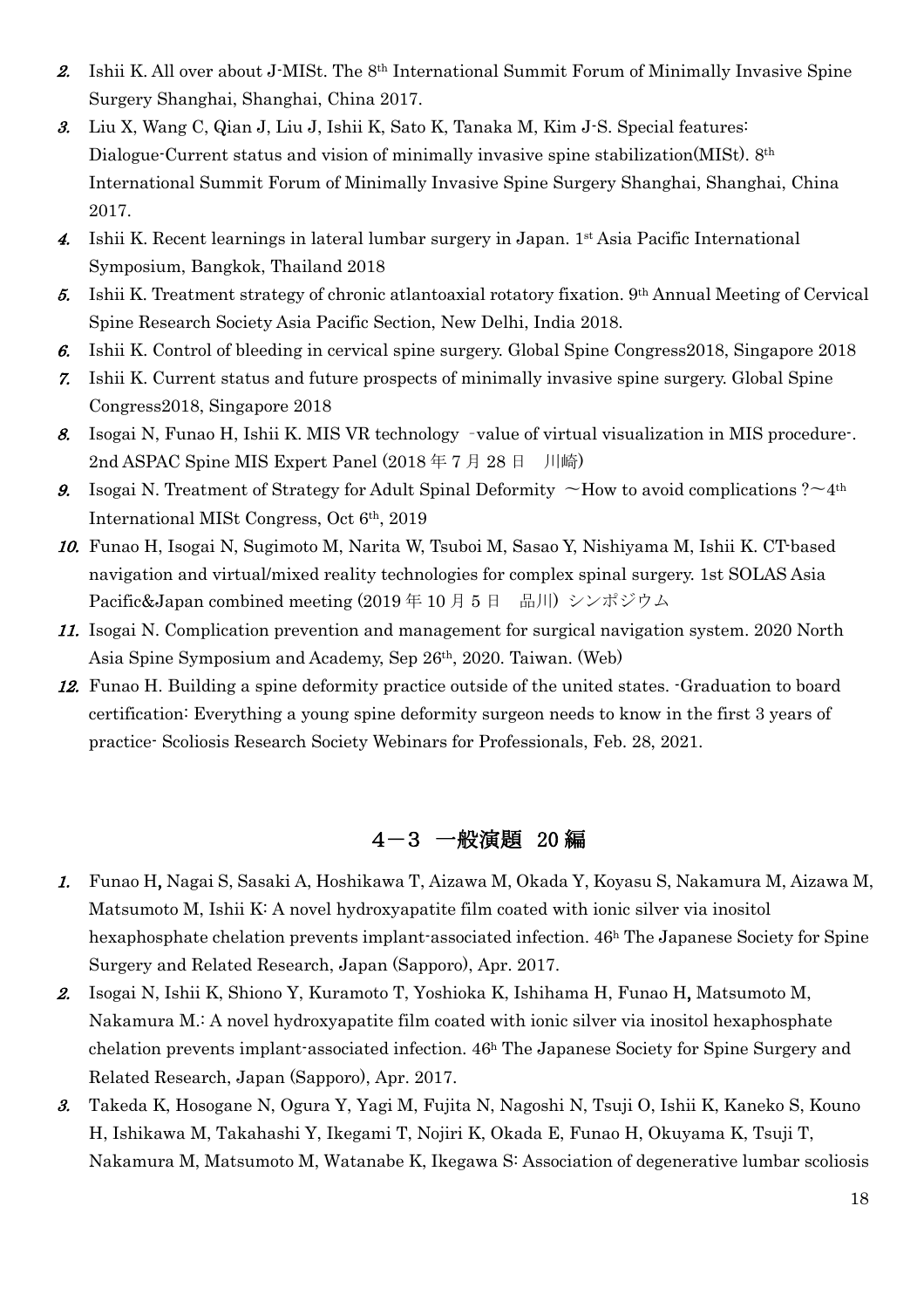with the genetic factors in adolescent idiopathic scoliosis and disc degeneration, The 52<sup>nd</sup> Scoliosis Research Society, Philadelphia, USA, 2017.

- 4. Isogai N, Nagoshi N, Yamane J, Iwanami A, Kono H, Kobayashi Y, Fujita N, Yagi M, Watanabe K, Kitamura K, Shiono Y, Nakamura M, Matsumoto M, Ishii K, KSRG members: Surgical outcome of elderly patients over 80 years with cervical spondylotic myelopathy. Annual meeting of Eurospine 2017, Dublin, Ireland, 2017
- 5. Funao H, Isogai N, Ishihara S, Ishikawa M, Nishiyama M, Nakamura M, Kitagawa Y, Matsumoto M, Obara H, Ishii K. Comparative study of S2-alar-iliac screw and posterior iliac screw pathways between male and female using three-dimensional computed tomography. The 17th Pacific and Asian Society of Minimally Invasive Spine Surgery, Sapporo, July 27-29, 2017.
- 6. Isogai N, Nagoshi N, Yamane J, Iwanami A, Kono H, Kobayashi Y, Fujita N, Yagi M, Watanabe K, Kitamura K, Shiono Y, Nakamura M, Matsumoto M, Ishii K, KSRG members "Surgical outcome of elderly patients over 80 years with cervical spondylotic myelopathy." Annual Meeting of Cervical Spine Research Society, Hollywood, Florida, USA, 2017
- 7. Funao H, Yamane J, Isogai N, Tsuji O, Fujita N, Yagi M, Watanabe K, Nakamura M, Matsumoto M, Ishii K, Nagoshi N. Surgical results and clinical outcomes after cervical laminoplasty for ossification of the posterior longitudinal ligament stratified by ASA-PS classification 9th Annual Meeting of Cervical Spine Research Society Asia Pacific Section New Delhi, India, 2018
- 8. Hosogane N, Ishii K, Kono H, Isogai N, Watanabe K, Imabayashi H, Chiba K. "Surgical Treatment for Non-union after Osteoporotic Vertebral Fracture." Multicenter Study by Japan Association of Spine Surgeons with Ambition (JASA). 25th International Meeting on Advanced Spine Techniques (IMAST), LosAngeles, USA 2018
- 9. Takeda K, Kou I, Hosogane N, Yagi M, Kaneko S, Kono H, Ishikawa M, Takahashi Y, Ikegami T, Nojiri K, Okada E, Funao H, Okuyama K, Tsuji T, Fujita N, Nagoshi N, Tsuji O, Ogura Y, Ishii K, Nakamura M. Association of susceptibility genes for adolescent idiopathic scoliosis and intervertebral disc degeneration with degenerative lumbar scoliosis. 45th International Society for the Study of the Lumbar Spine (ISSLS), Banff, Canada, May 2018.
- 10. Isogai N, Funao H, Ishii K. MIS VR technology –value of virtual visualization in MIS procedure-. 2nd ASPAC Spine MIS Expert Panel (2018年7月28日 川崎)
- 11. Matsumoto D, Funao H, Nishimura M, Kusunoki M, Igawa T, Kusano S, Isogai N, Maeda Y, Sasao Y, Nishiyama M, Ishii K. Utilization of disabilities of the arm, shoulder, and hand scoring system after surgical treatment for cervical spondylotic myelopathy. 10th annual meeting of Cervical Spine Research Society Asia Pacific Section(CSRS-AP) (2019年3月15日 横浜)
- 12. Nagoshi N, Kono H, Tsuji O, Aoyama R, Fujiyoshi K, Shiono Y, Watanabe K, Nakamura M, Matsumoto M, Ishii K, Yamane J. Impact of tobacco smoking on outcomes after posterior decompression surgery in patients with cervical spondylotic myelopathy. 10<sup>th</sup> annual meeting of Cervical Spine Research Society Asia Pacific Section(CSRS-AP) (2019年3月15日 横浜)
- 13. Isogai N, Funao H, Maeda Y, Sasao Y, Nishiyama M, Ishii K. Comparison study of characteristic clinical features of C6 and C7 cervical radiculopathies. 10th annual meeting of Cervical Spine Research Society Asia Pacific Section(CSRS-AP) (2019年3月16日 横浜)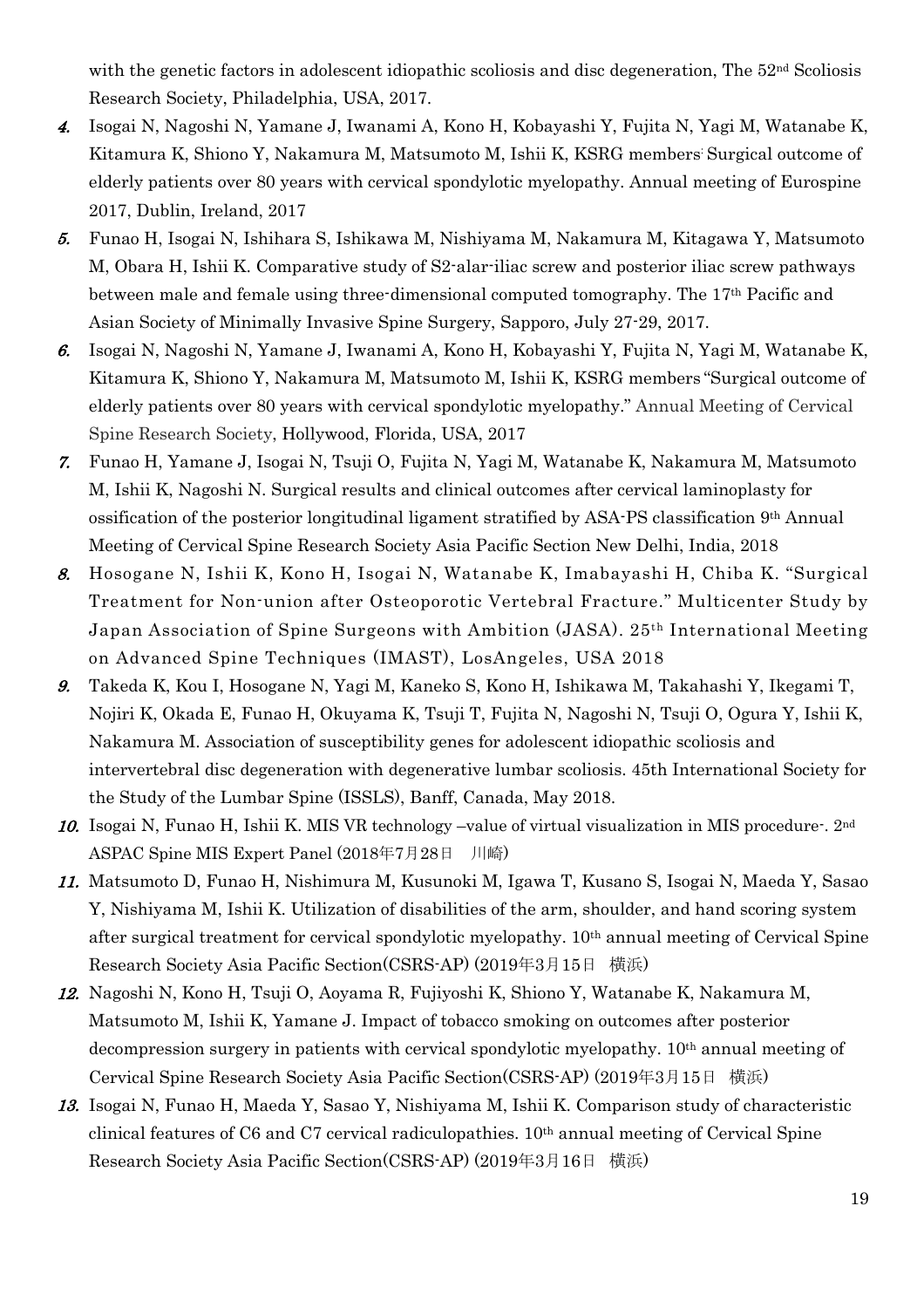- 14. Funao H, Igawa T, Kusano S, Isogai N, Maeda Y, Sasao Y, Nishiyama M, Ishii K. Analysis of anticipatory postural adjustments between normal and cervical spondylotic myelopathy patient. 10th annual meeting of Cervical Spine Research Society Asia Pacific Section(CSRS-AP) (2019年3月 16日 横浜)
- 15. Yoshida K, Isogai N, Shiono Y, Takahashi Y, Sasao Y, Nishiyama M, Funao H, Ishii K. "The surgical correction of lateral lumbar interbody fusion and percutaneous pedicle screw for lumbar degenerative spondylolisthesis." 3rd SOLAS Japan Regional Meeting, and 1st SOLAS Asia Pacific & Japan Combined Meeting (5.Oct. 2019 @Tokyo)
- 16. Takahashi Y, Isogai N, Yoshida K, Sasao Y, Nishiyama M, Funao H, Ishii K. Radiographic evaluation of indirect neural decompression of lateral lumbar interbody fusion according to the severity of lumbar spinal stenosis 3rd SOLAS Japan Regional Meeting, and 1st SOLAS Asia Pacific & Japan Combined Meeting (5.Oct. 2019 @Tokyo) Best Presentation Award
- 17. Ishii K, Isogai N, Takahashi Y, Yoshida K, Sasao Y, Nishiyama M, Funao H. A new-groove entry technique for inserting thoratic percutaneous pedicle screws. Society for Minimally Invasive Spine Surgery (SMISS), Las Vegas, USA, 2019
- 18. Funao H, Isogai N, Yoshida K, Sasao Y, Nishiyama M, Ishii K. Surgeons' intoraoperative radiation exposure in single-and multi-level minimally invasive transforminal lumbar interbody fusion. Society for Minimally Invasive Spine Surgery (SMISS), Las Vegas, USA, 2019
- 19. Isogai N, Funao H, Sugimoto M, Narita W, Hayashi A, Sasao Y, Nishiyama M, Aokage K, Tsuboi M, Ishii K. Virtual/mixed reality technologies for minimally invasive and complicated spinal surgery. Society for Minimally Invasive Spine Surgery (SMISS), Las Vegas, USA, 2019
- 20. Funao H, Isogai N, Yoshida K, Takahashi Y, Sasao Y, Nishiyama M, Ishii K. Minimally invasive spine stabilization with sacropelvic fixation for spondylodiscitis in the lumbosacral spine. 4th International MISt Congress (2019 年 10 月 6 日 Tokyo)

# 4-4 ポスター 21 編

- 1. Nagashima M, Otani T, Kojima K, Suda Yasunori. Histlogical examination of an anomalous insertion of the anterior horn of the medial meniscus: a case report. 2017 Asia-Pacific Knee, Arthroscopy and Sports Medicine Society Summit, Seoul, Korea, 2017.
- 2. Funao H, Yamane J, Nagoshi N, Isogai N, Ishihara S, Tsuji O, Fujita N, Yagi M, Watanabe K, Hosogane N, Ninomiya K, Nakamura M, Matsumoto M, Ishii K, KSRG members: The impact of patients' comorbidity on surgical results and clinical outcomes after cervical laminoplasty for cervical spondylotic myelopathy. 8th Annual Meeting of Cervical Spine Research Society Asia Pacific Section, Kobe, Japan, Mar. 9-11, 2017.
- 3. Ishihara S, Ishii K, Nagoshi N, Yamane J, Ninomiya K, Kato S, Tsuji O, Fujita N, Yagi M, Watanabe K, Fukuda K, Funao H, Nakamura M, Matsumoto M, KSRG members: The impact of patients' obesity on surgical outcomes after cervical laminoplasty in patients with cervical spondylotic myelopathy. 8th Annual Meeting of Cervical Spine Research Society Asia Pacific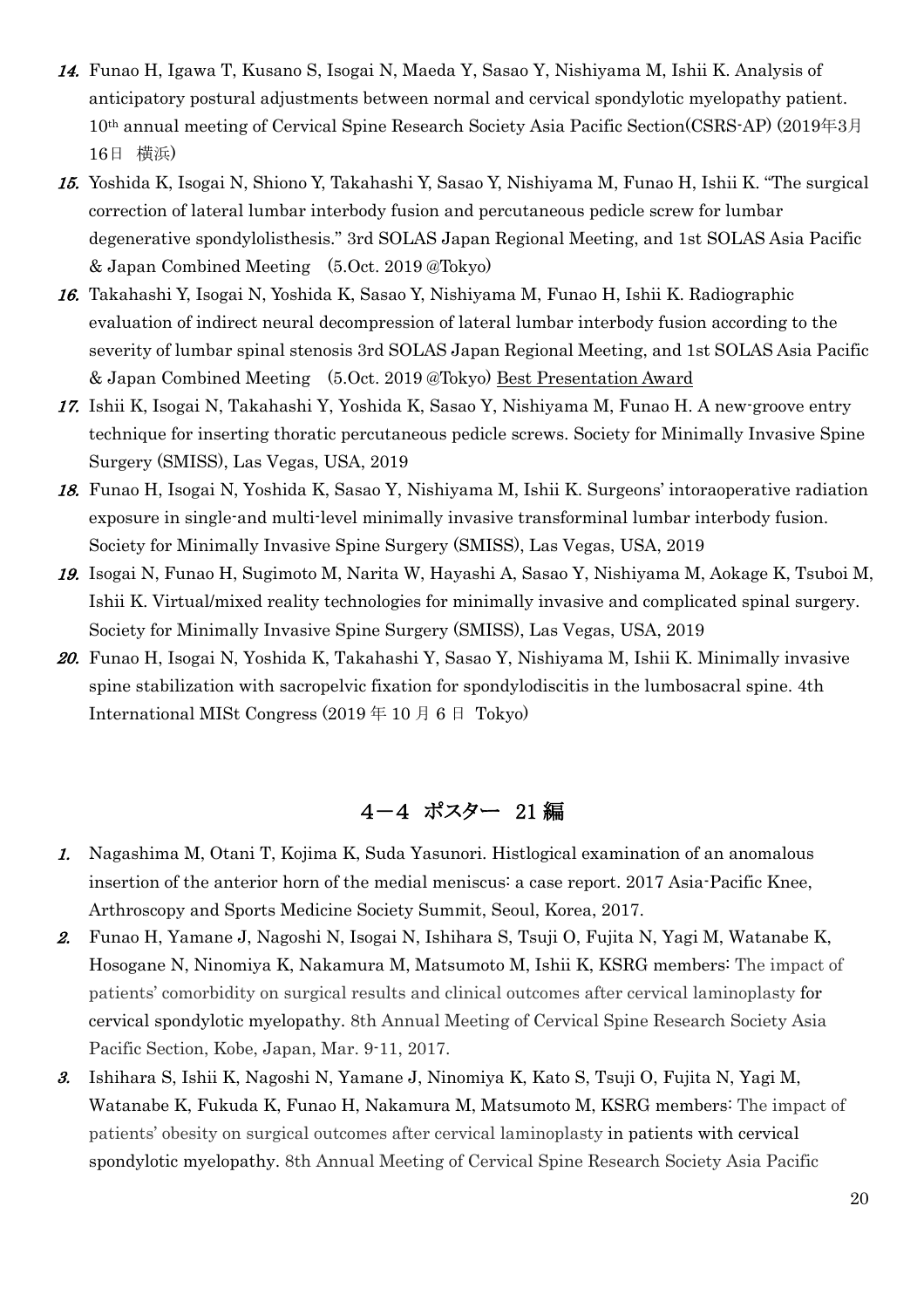Section, Kobe, Japan, Mar. 9-11, 2017.

- 4. Ota T, Nagura T, Kokubo T, Kitashiro M, Ogihara N, Suda Y, Matsumoto M, Nakamura M: Three-dimensional Analysis Using CT of the First Metatarsal Torsion in Patients with Hallux Valgus. 63rd Orthopaedic Research Society (ORS), Mar. 2017.
- 5. Seki H, Ogihara N, Kokubo T, Kitashiro M, Suda Y, Nagura T: Computed tomographic analysis of the talus in varus ankle osteoarthritis. 63rd Orthopaedic Research Society (ORS), Mar. 2017.
- 6. Seki H, Suda Y, Waseda A, Ikezawa H, Takeshima K, Ishii K: Minimally Invasive Distal Linear Metatarsal Osteotomy for Severe Hallux Valgus 6th International Federation of Foot and Ankle Society (IFFAS), Sep. 2017
- 7. Nakayama M, Sakuma Y, Ikari K. Choice and proper dose of anesthetic agents for ultrasound-guided supraclavicular brachial plexus block for upper extremity surgery, 72nd Annual meeting of the American Society for Surgery of the Hand, San Francisco, USA, Sep. 2017.
- 8. Nakayama M, Sakuma Y, Yano K, Niki Y, Ikari K. Type 1 interferon regulates the disease activity of rheumatoid arthritis by inducing interleukin-6, 19th Asia Pacific League of Associations for Rheumatology Congress (APLAR 2017), Dubai, UAE, Oct. 2017.
- 9. Nakayama M, Furuya T, Inoue E, Tanaka E, Ikari K, Nakajima A, Taniguchi A, Yamanaka H. Factors Associated with Worsening Serum Vitamin D Deficiencies in Japanese Patients with Rheumatoid Arthritis: Results from the IORRA Cohort Study,2017 ACR/ARHP Annual Meeting, San Diego, USA, Nov. 2017.
- 10. Seki H, Oki S, Nagashima M, Takeshima K, Kokubo T, Nagura T, Ishii K<sup>:</sup> Three-dimensional analysis of supination osteotomy of first metatarsal bone in distal liner metatarsal osteotomy for hallux valgus. 64<sup>th</sup> Orthopaedic Research Society (ORS), Mar. 2018.
- 11. Nakayama M, Sakuma Y, Yano K, Niki Y, Ikari K.Type I interferon is highly expressed in synovial fluid and joint cartilage of rheumatoid arthritis and regulates the disease activity of rheumatoid arthritis by inducing interleukin-6. 64th Orthopaedic Research Society (ORS), Mar. 2018.
- 12. Isogai N, Funao H, Ishihara S, Ishii K. "An examination of pain in the scapular regions and cervical radiculopathy using selective nerve root block" 9<sup>th</sup> Annual Meeting of Cervical Spine Research Society Asia Pacific Section New Delhi, India, Mar 22-24,2018
- 13. Isogai N, Yagi M, Nishimura S, Nishida M, Mima Y, Fujita N, Okada E, Nagoshi N, Tsuji O, Nakamura M, Matsumoto M, Watanabe K. Risk predictors of perioperative complications for the palliative surgical treatment of spinal metastasis 45th Annual Meeting of International Society for the Study of the Lumbar Spine, Banff, Canada, May.2018
- 14. Tanabe Rie, Seki Hiroyuki, Suda Yasunori, Sakurai Aiko, Nitta Yuina, Ishii Ken: Gait analysis in terminal stance of the patients with bilateral hallux valgus. 12th European Foot and Ankle Society (EFAS), Geneva, Sep. 2018
- 15. Nakayama M, Furuya T, Inoue E, Tanaka E, Ikari K, Nakajima A, Taniguchi A, Yamanaka H. Factors associated with serum 25(OH)D level decrease among Japanese patients with rheumatoid arthritis: Results from the IORRA cohort study, 20th Asia Pacific League of Associations for Rheumatology Congress (APLAR 2018), Kaohsiung, Taiwan, Sep. 2018
- 16. Nagashima M, Otani T, Matsumoto R, Seki H, Isogai N, Ishihara S, Funao H, Nishiyama M, Ishii K. Anomalous insertion of the anterior horn of the medial meniscus: a case series of eleven patients.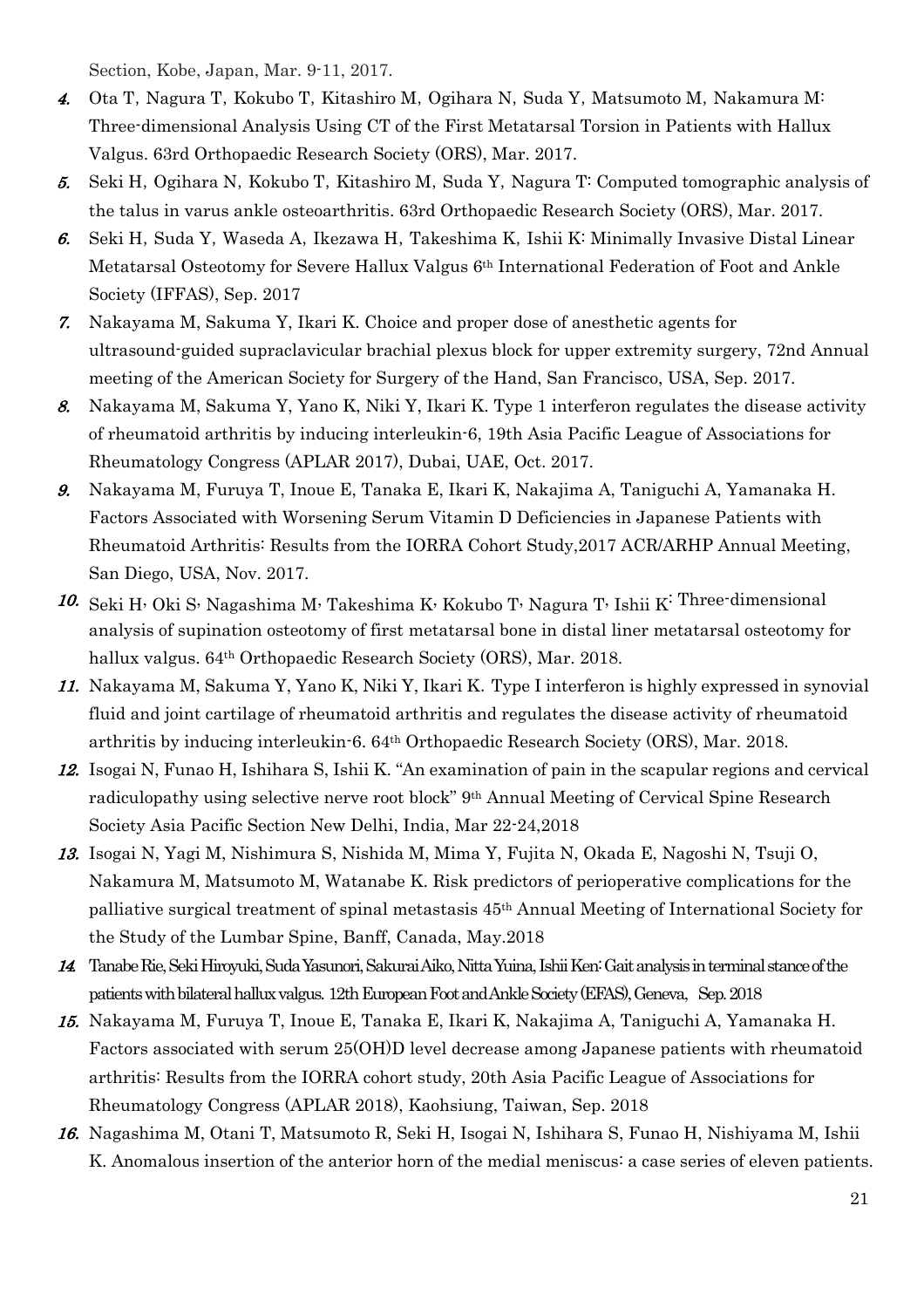2018 Asia-Pacific Knee, Arthroscopy and Sports Medicine Society (APKASS) Congress, Sydney, Australia, May 2018

- 17. Nagashima M, Otani T, Seki H, Takeshima K, Origuchi N, Ishii K. Incidence of venous thromboembolism after arthroscopic anterior cruciate ligament reconstruction. 12th Biennial International Society of Arthroscopy, Knee Surgery and Orthopaedic Sports Medicine (ISAKOS) Congress, Cancun, Mexico, May 12-16, 2019
- 18. Isogai N, Yoshida K, Takahashi Y, Sasao Y, Nishiyama M, Funao H, Ishii K. "Thoracic lateral interbody fusion and percutaneous pedicle screw fixation for spinal kyphosis due to osteoporotic vertebral fracture: a case report." 3rd SOLAS Japan Regional Meeting, and 1st SOLAS Asia Pacific & Japan Combined Meeting (5.Oct. 2019 @Tokyo)
- 19. Suzuki A, Isogai N, Igawa T, Kudo Y, Kusano S, Funao H, Ishii K. Risk factors for residual low back pain after posterior lumbar interbody fusion. The 48th Annual Meeting of the International Society for the Study of the Lumbar Spine, Kyoto, Japan, June 2019.
- 20. Funao H, Igawa T, Matsuzawa M, Yoshida K, Isogai N, Sasao Y, Nishiyama M, Ken Ishii: Analysis of anticipatory postural adjustments between normal and cervical myelopathy patient. 47th Annual Meeting of Cervical Spine Research Society, New York, Nov., 21-23, 2019.
- 21. Funao H, Isogai N, Sugimoto M, Narita W, Sasao Y, Nishiama M, Ishii K. "Virtual reality and mixed reality technologies for complex spine surgery. The 55th Scoliosis Research Society, ONLINE, USA,2020

# 5 口頭発表・その他(国内学会)

#### 5-1 講演 119 編

- 1. 須田康文. 足の痛み~診方、治し方~, 港区医師会整形外科医会(2017 年 1 月 18 日 東京)
- 2. 船尾陽生: 最小侵襲脊椎安定術(minimally invasive spine stabilization)の最近の知見. K2 スパイン特 別講演 (2017 年 1 月 横浜)
- 3. 船尾陽生: 脊椎疾患による慢性疼痛の治療の実際. 川崎南部整形外科診療セミナー特別講演 (2017 年 2 月 川崎)
- 4. 石井賢, 小杉志都子. 慢性疼痛治療の次なる一手~脊髄刺激療法(SCS)~第46回日本脊椎脊髄病学会学術 集会(2017年4月13日 札幌) イブニングセミナー
- 5. 須田康文. ランチョンセミナー13 足のバイオメカニクス, 第90回日本整形外科学会学術総会 (2017年5月 19日 仙台)
- 6. 須田康文. 外反母趾って病気?治るの? 国際医療福祉大学塩谷病院市民公開講座. (2017年5月27日 栃 木)
- 7. 石井賢. 脊椎脊髄外科における合併症~予防と対処~,Meet The Orthopedic Specialist in Tokushima.(2017 年6月8日 徳島)
- 8. 長島正樹. 半月板損傷の治療法~合併する変形性関節症に対する薬物療法も含めて~, 第2回Joint Pain Conference.(2017年7月7日 東京)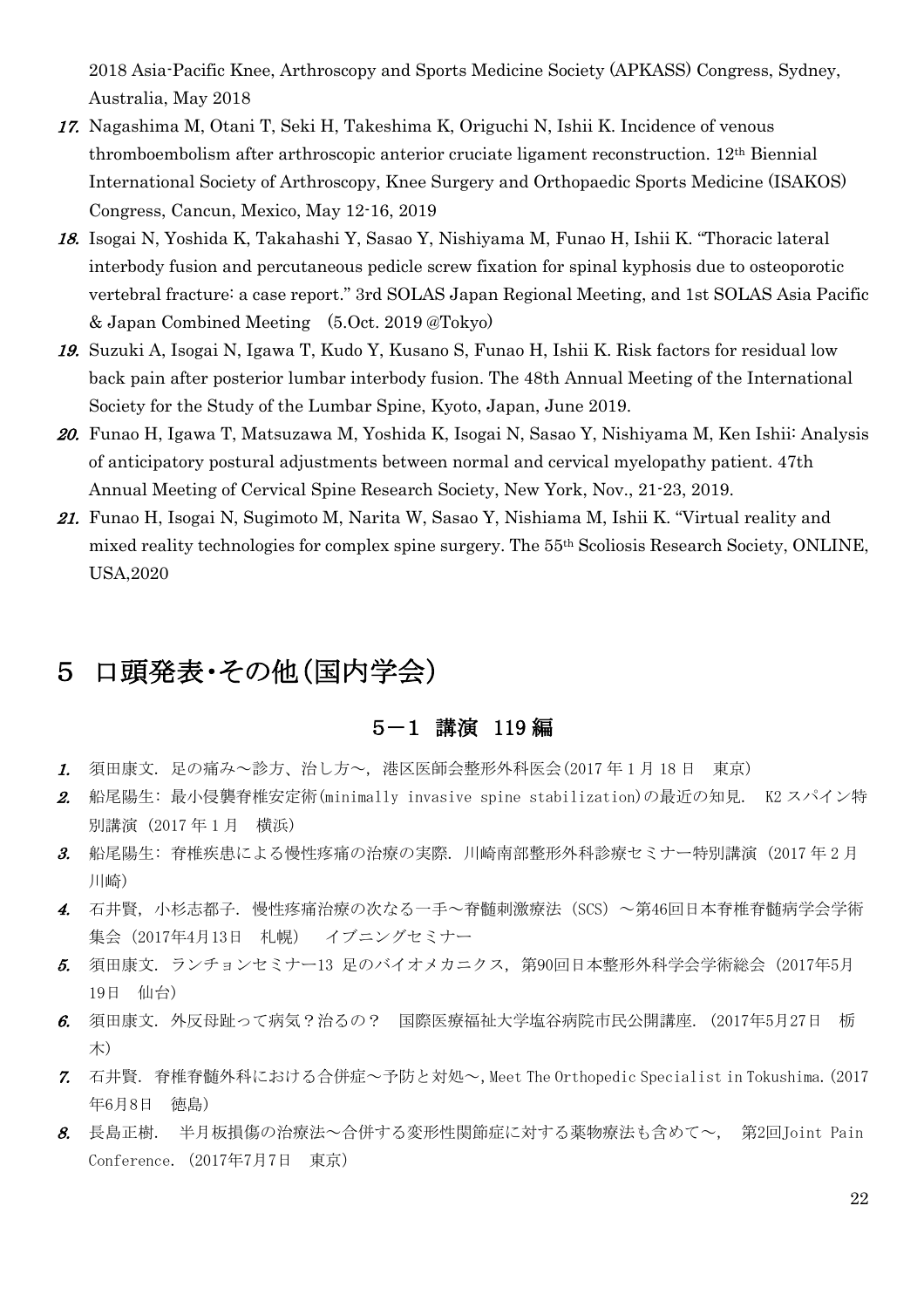- 9. 石井賢. 整形外科・脊椎領域における感染症治療, 第30回日本臨床整形外科学会学術集会(2017年7月17日 東京) 感染症セミナー
- 10. 石井賢. 低侵襲脊椎手技の軌跡と今後の展開~MEDからMIStまで~, 第17回ATSTミーティング2017 (2017年 7月22日 東京)
- 11. 竹島憲一郎. ひざ・股関節の痛みと治療~いつまでも元気に歩き続けるために~, 第 8 回化研セミナー (2017 年 6 月 24 日 千葉)
- 12. 石井賢. 低侵襲脊椎手技の軌跡と今後の展開~MEDからMIStまで~, 第17回ATSTミーティング2017 (2017年 7月22日 東京)
- 13. 船尾陽生: "難治性疾患に対する低侵襲手術の応用" —胸椎・腰椎—. 第 1 回 Mita Hard-to treat Conference (2017 年 8 月 3 日 東京)
- 14. 石井賢. 脊椎脊髄疾患治療における合併症―出血・神経損傷・感染症の予防と対処法―.千葉県整形外科医 会 第 37 回整形外科夏期卒後研修会(2017 年 8 月 27 日 千葉)
- 15. 石井賢. 脊椎脊髄治療における合併症-対策と治療の最前線-. 横浜慢性疼痛研究会(2017年8月30日 横 浜)
- 16. 石井賢. 脊椎脊髄手術における合併症とトラブルシューティング. 第59回中部脊髄外科ワークショップ (2017年9月2日 名古屋)
- 17. 船尾陽生: 脊椎の日常診療に紛れ込むレッドフラッグ・ピットフォール症例. 慶大脊椎症例検討セミナー (2017 年 9 月 14 日 東京)
- 18. 須田康文. 外反母趾の治療最前線~運動療法と低侵襲手術~. 県北整形外科医会学術講演会 (2017年9月 19 日 大田原)
- 19. 石井賢. 整形外科領域における感染症の最前線-基礎から臨床へ-. 第85回柏市整形外科医会学術講演会 (2017年9月29日 千葉)
- 20. 石井賢. 脊椎脊髄外科治療における合併症~予防と対処~. Kobe Spine Conference for Young Clinicians(K-SCYC)(2017年10月20日 神戸) 特別講演
- 21. 石井賢. 日本のMISt手技の行方―未来はあるか?―. 第7回中四国MISt研究会(2017年10月21日) 特別講 演
- 22. 須田康文. 足のトラブル解消法. 2017年だれもが民間外交大使 第4回講演会(2017年10月21日 東京)
- 23. 石井賢. 腰椎変性すべり症に対するES2 PPSシステムを用いた矯正法とAVS Navigator TLIFケージを用いた MIS-TLIF手技. 第25回日本腰痛学会(2017年11月4日 東京) ハンズオンセミナー
- 24. 石井賢. 脊椎脊髄疾患の最先端治療ー最小侵襲治療を中心にー. 中央区港区整形外科医会(2017年11月10日 東京)
- 25. 石井賢. 脊椎脊髄手術におけるピットフォールとトラブルシューティング. 第11回横浜脊椎フォーラム手 術手技討論会(2017年11月11日 横浜)
- 26. 石井賢. 脊椎疾患由来の慢性疼痛に対する治療の最前線. 第6回千葉慢性疼痛研究会(2017年12月1日 千葉)
- 27. 船尾陽生: 難治性疾患に対する低侵襲手術の応用 −胸椎・腰椎−. 第2回Mita Hard-to treat Conference レクチャー(2017 年 12 月 7 日 東京)
- 28. 石井賢. 脊椎前方側方進入手術とPPSの相性. 第4回日本脊椎前方側方進入手術研究会(2018年1月27日 東京) イブニングセミナー
- 29. 石井賢. 最小侵襲脊椎安定術10年の軌跡と今後の展望と役割. 第10回関東MISt研究会(2018年2月3日 東京)
- 30. 石井賢. 運動器のアンチエイジング.日本抗加齢医学会専門医・指導士認定委員会主催研修講習会 基礎・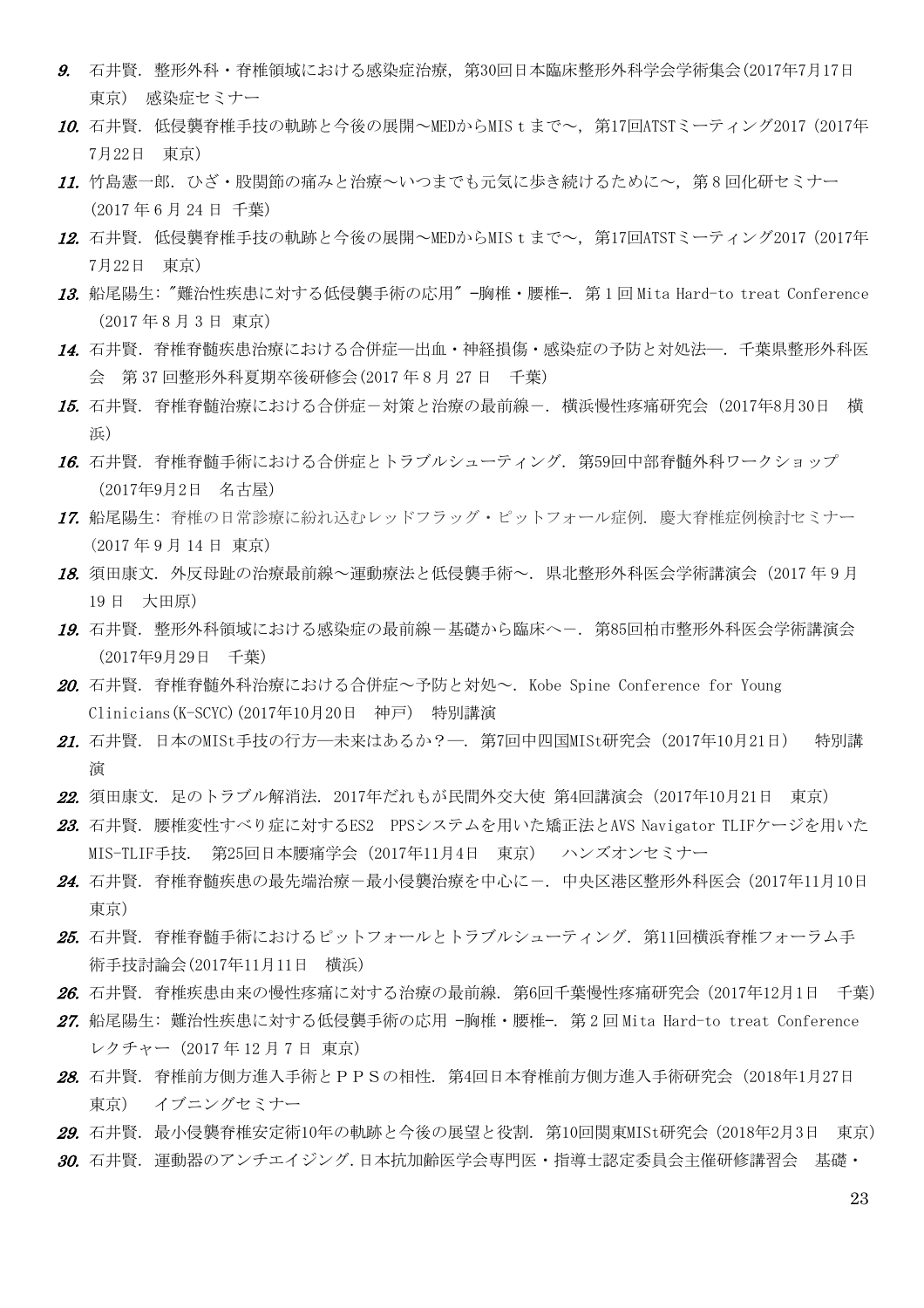受験編. (2018年2月4日 大手町)

- 31. 長島正樹. 膝関節鏡手術後DVTの予防. 第1回国際関節スポーツ科学カンファレンス (2018年1月20日 東京)
- 32. 長島正樹. 半月板損傷の治療法―合併する変形性膝関節症の治療も含めて―. 第1回国際運動器フォーラム (2018年2月24日)
- 33. 中山政憲.「関節リウマチ上肢手術のトレンド」-生物学的製剤の周術期の使い方も含めて-.骨代謝とリウ マチ研究会(2018 年 3 月 5 日 神奈川)
- 34. 石井賢. 脊椎脊髄外科の低侵襲化へ向けた新たな挑戦–出血、感染、臓器損傷予防等を中心に-. 第26回東 京都整形外科勤務医会学術講演会(2018年4月3日 東京)
- 35. 石井賢. 最小侵襲脊椎手術の歴史, 革命, 展望. 第47回日本脊椎脊髄病学会学術集会(2018年4月12日 神 戸)
- 36. 石井賢. MISの歴史とoutcomeの変遷. 第47回日本脊椎脊髄病学会学術集会(2018年4月13日 神戸)
- **37.** 石井賢. 脊椎脊髄疾患治療における合併症-出欠・神経損傷・感染症の予防と対処法-.第67回秋田県整形 外科医会. (2018年5月19日 秋田)
- 38. 石井賢. 運動器抗加齢医学の最先端. 第18回日本抗加齢医学会総会. (2018年5月26日 大阪)
- 39. 須田康文. いつまでも元気に歩くために~足の痛み解消法~. 平成30年度第2回国際医療福祉大学塩谷病院 市民公開講座. (2018年6月30日 矢板)
- 40. 石井賢. 整形外科領域のアンチエイジング最前線. 第18回藤田保健衛生大学整形外科教育研修会. (2018年7 月4日 名古屋)
- 41. 船尾陽生: 難治性疾患に対する低侵襲手術の応用 —胸椎・腰椎—. 第3回Mita Hard-to treat Conferenceレ クチャー(2018年7月5日 東京)
- 42. 船尾陽生: MISt治療のnext stage -術後疼痛軽減と安全性確保を目指して-. 第1回国際脊椎カンファレンス ショートレクチャー(2018年7月14日 東京)
- 43. 船尾陽生: アナタの知らない腰痛の世界!? 国際医療福祉大学三田病院熱血サマーセミナー(2018年7月20日 東京)
- 44. 石井賢. MISt(最小侵襲脊椎安定術)の現況と将来. 第30回徳大脊椎外科カンファレンス. (2018年8月12日 徳島)
- 45. 石井賢. 講義II 肺癌手術における椎体合併切除. 第9回Learning Experties in Thoracic Surgery. (2018 年9月8日 東京)
- 46. 石井賢. 脊椎脊髄疾患の先端治療 -現状と展望-.第16回骨関節修復・再建フォーラム.(2018年9月15 日 大阪)
- 47. 船尾陽生: MISt 治療の next stage -骨粗鬆症対策と安全性の確保-. 第 2 回高知 Spine Seminar. 特別講演 (2018 年 9 月 26 日 高知)
- 48. 石井賢. Advanced LIF(胸椎LIFと腰椎ハイパーロルドーティックケージ)の基本手技:コツとピットフォー ル. 第67回東日本整形災害外科学会. (2018年9月22日 秋田)
- 49. 中山政憲.テリパラチド酢酸塩製剤の治療薬としての汎用性.骨粗鬆症フォーラム(2018年9月28日 東京)
- 50. 石井賢. 整形外科医の医療被曝の現状と対策. 第19回日本整形外科学会研修指導者講習会(2018年10月12日 奈良)
- 51. 石井賢. 運動器アンチエイジングと再建の最前線. 第77回横浜市整形外科医会講演会. (2018年10月13日 横浜)
- 52. 石井賢.「運動器アンチエイジング」~骨粗鬆症・変形性関節症・ロコモを中心に~.東京都臨床整形外科医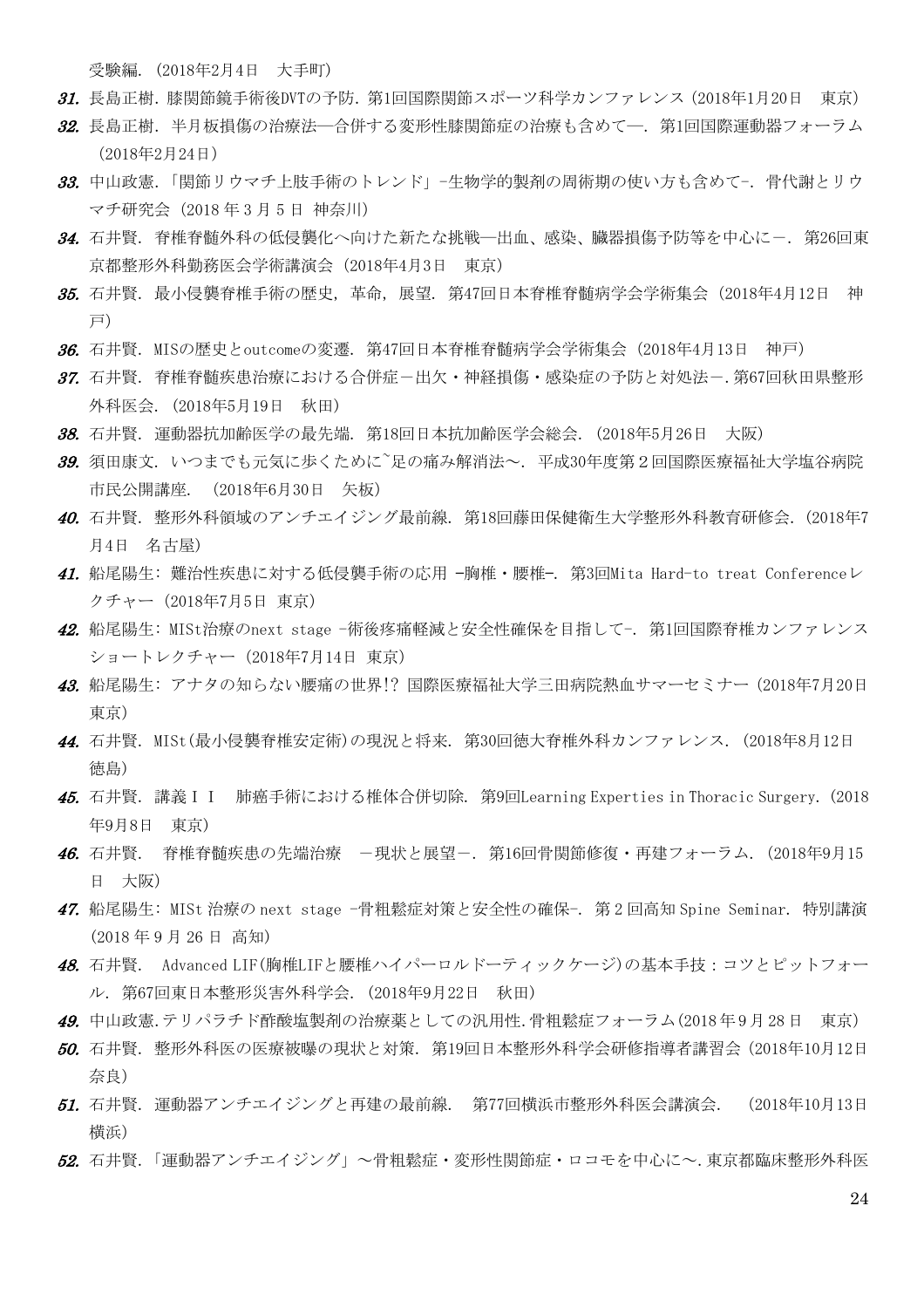多摩ブロック研修会「四市の会」(2018年10月18日 東京)

- 53. 須田康文. 足部障害とスポーツ. 第30回整形外科アップデートセミナー(2018年10月27日 東京)
- 54. 船尾陽生: 難治性疾患に対する低侵襲手術の応用 —胸椎・腰椎—. 第 4 回 Mita Hard-to treat Conference レクチャー(2018 年 11 月 15 日 東京)
- 55. 長島正樹. 「半月板の破格~合併する変形性膝関節症の薬物治療を含めて~」 第4回Tokyo Knee Joint Forum (2018年11月22日 東京)
- 56. 船尾陽生: 脊椎脊髄低侵襲治療の今後 −国際的にみた日本の役割− 第 21 回日本低侵襲脊椎外科学会学術集 会 教育研修講演 2 (2018 年 11 月 29-30 日 東京)
- 57. 船尾陽生: S2-alar-iliac(S2AI)スクリュー法の MISt への応用. 第 21 回日本低侵襲脊椎外科学会学術集会 イブニングセミナー2 (2018 年 11 月 29-30 日 東京)
- 58. 船尾陽生: PPS の最前線 −Viper Prime システムについて−. 第 21 回日本低侵襲脊椎外科学会学術集会 ハン ズオンセミナー2 (2018 年 11 月 29-30 日 東京)
- 59. 磯貝宜広. VR・MR技術導入から見えてきたもの. 第21回日本低侵襲脊椎外科学会 (2018年11月30日 東京) ハ ンズオンセミナー
- 60. 須田康文. 整形外科から診たフットケア. 塩谷郡市医師会学術講演会(2018年12月11日 さくら市)
- 61. 須田康文. 前足部痛の診断と治療~外反母趾を中心に~. 第19回手足の病気セミナー (2018年12月13日 金 沢)
- 62. 中山政憲.リウマチ手肘手術の最近の話題.東葛エリア・リウマチ懇話会(2018年12月4日 千葉)
- $63.$ 中山政憲. リウマチ手肘手術のトレンド -教えからの進化-. 第2回文教脊椎・関節ロマンの会(2018年12月) 14日 東京)
- $64.$ 長島正樹. お年とともに進行する膝の痛み~変形性膝関節症について~. 第82回健康セミナー (2019年1月) 12日、三田ホール)
- 65. 中山政憲. 関節リウマチと骨粗鬆症 -手外科医の視点から-. 第2回国際関節スポーツ科学カンファレンス (2019年1月12日 東京)
- 66. 中山政憲.〜手や肘の痛みで困っていませんか〜 痛みの原因を正しく知ろう.第62回国際医療福祉大学市 川病院けんこう教室(2019年1月19日 千葉)
- 67. 船尾陽生: 脊椎低侵襲治療の最前線. 第 223 回港区慶應整形外科の会 特別講演 (2019 年 1 月 21 日 品川)
- 68. 須田康文. 外反母趾の診断と治療-機能再建を目指してー. 第2回千葉県足関節足部疾患研究会(2019年1月 23日 千葉)
- 69. 須田康文, いつまでも元気に自分の足で歩くために~足元からの健康づくり~. 平成30年度栃木県自治会 連合会会長研修会(2019年1月25日 矢板)
- 70. 石井賢. 脊椎脊髄疾患の先端治療-現状と展望-. 第14回お茶の水脊椎セミナー(2019年2月23日 東京)
- 71. 石井賢. 成人脊柱変形・難治性疾患に対する真の低侵襲治療を目指して. 第9回日本成人石柱変形学会 (2019年3月2日 東京)ランチョン
- 72. 中山政憲.手肘の変形性関節症について.第3回国際医療福祉大学市川病院医療連携症例報告会(2019年3月 7日 千葉)
- 73. 石井賢. 脊椎疾患の先端治療-MIS, 新技術, ARを中心に-. 第132回中部日本整形災害外科学会(2019年4月5 日 三重)
- 74. 石井賢. 頚椎人工椎間板置換術 基本手技とピットフォール(Mobi-C). 第48回日本脊椎脊髄病学会学術集 会(2019年4月18日 横浜)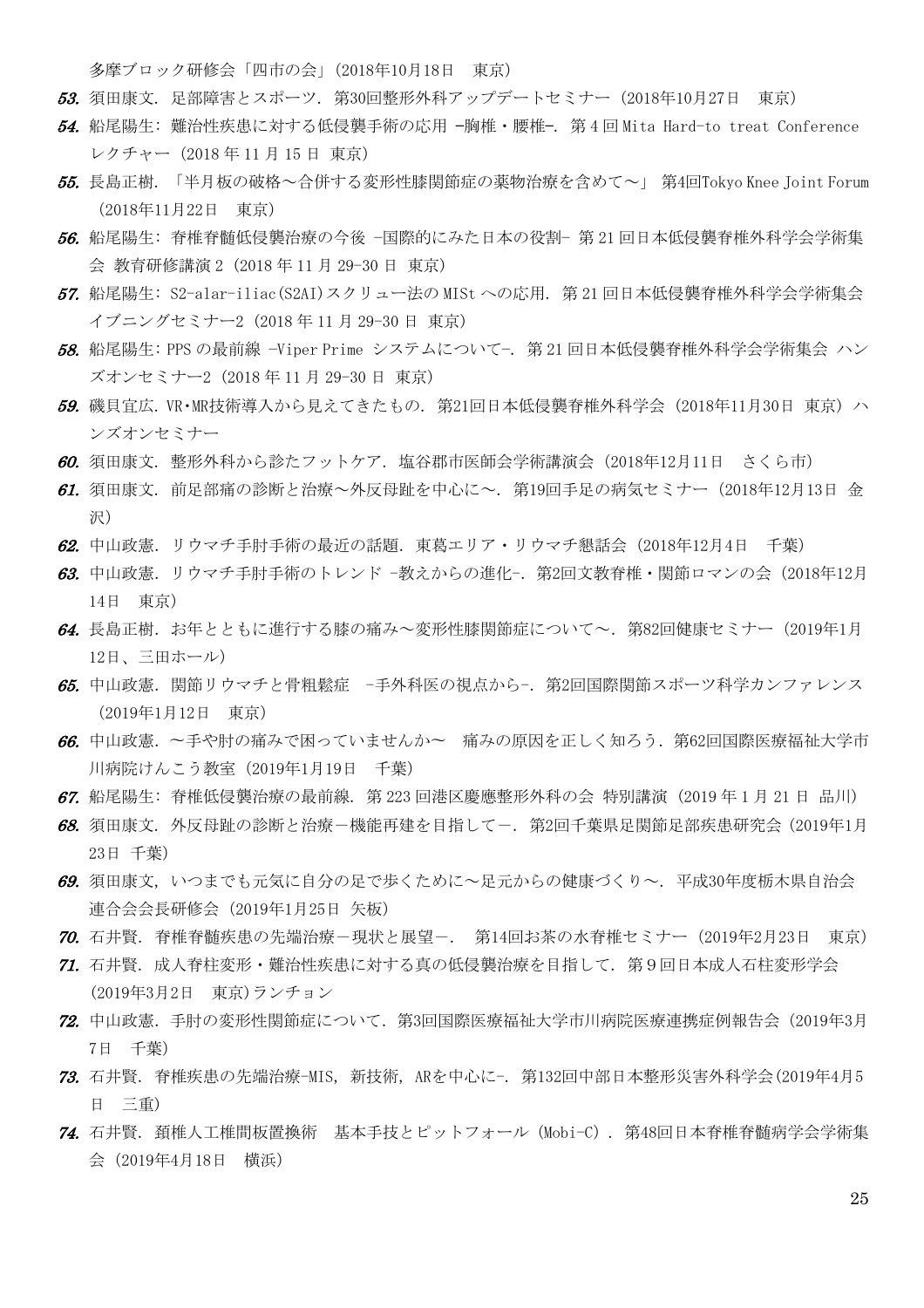- 75. 石井賢. 脊椎脊髄疾患の先端治療ーリスク回避を目指した新技術: MIS, 人工椎間板, AR等を中心にー. 第 48回日本脊椎脊髄病学会学術集会(2019年4月18日 横浜)
- 76. 石井賢. 内視鏡手術の歴史と教育および解剖. 第48回日本脊椎脊髄病学会学術集会(2019年4月20日 横浜)
- 77. 石井賢. 脊椎脊髄疾患の先端治療-リスク回避を目指した新技術:MIS, 人工椎間板, AR等を中心に-. 第 92回日本整形外科学会学術総会(2019年5月11日 横浜)
- 78. 須田康文. 外反母趾の病態と治療. 教育研修講演70. 第92回日本整形外科学会学術総会(2019年5月12日 横浜)
- 79. 石井賢. 脊椎脊髄外科における合併症(出血、神経損傷、感染など)-新技術を含む予防とトラブルシュー ティングー. (2019年6月8日 奈良)
- 80. 石井賢. 整形外科、脊椎領域における感染症の最前線. 小田原整形外科医会学術講演会(2019年6月19日 小 田原)
- 81. 石井賢. 脊椎疾患治療における合併症と予防法の最前線. 山梨県整形外科医会教育委員会(2019年6月20日 山梨
- 82. 石井賢. 脊椎疾患に対する治療戦略-頚椎人工椎間板置換術を中心に-. 第34回日本脊髄外科学会(2019年6 月21日 札幌)
- 83. 須田康文. 見逃されやすい足部・足関節疾患の病能と対策~職場での足のトラブルを防ぐために~. 栃木県 労災保険指定医協会特別講演(2019年6月27日 宇都宮)
- 84. 中山政憲, Distal Radial Access -Hand Surgeon's opinion-, TOPIC2019,2019年7月12日, 東京都
- 85. 石井賢. 脊椎疾患の新技術-MIS, 人工椎間板, ARなど-. 北大脊椎脊髄外科セミナー2019(2019年7月19日 札幌)
- 86. 石井賢. 脊椎脊髄手術における合併症-予防と対処-. 北大脊椎脊髄外科セミナー2019(2019年7月19日 札 幌)
- 87. 石井賢. 脊椎疾患の先端治療 -MIS, 新技術, VRを中心に-. 第3回 Biwako Bone & Joint Seminar(2019年 7月20日 滋賀)
- 88. 石井賢. 頚椎人工椎間板置換術(Mobi-C)-基本手技とピットフォール-. 第26回日本脊椎・脊髄神経手術手技 学会学術集会(2019年9月7日 大阪)
- **89.** 石井賢. 腰痛・首こり診療最前線-診断・治療・アンチエイジングを中心に-.第24回「目で見る整形外科」 東京コロキュアム(2019年9月21日 東京)
- 90. 石井賢. 運動器疾患領域の基礎研究成果の実用化へ向けて. 第34回日本整形外科学会基礎学術集会.(2019 年10月17日 横浜)
- 91. 船尾陽生: 肩こり、腰痛の落とし穴. 国際医療福祉大学・高邦会グループ IUHW ケースカンファレンス 「こ れで完璧!外科系専攻医へのミニマルエッセンシャル」講演 (2019 年 10 月 19 日 赤坂)
- 92. 中山政憲, DISTAL TRANSRADIAL ACCESS, ANATOMY AND RISK: 解剖と合併症のリスクについて, CCT2019, 2019 年10月24日-25日,兵庫県
- 93. 須田康文. 前足部痛の診断と治療-靴との係わり-. 第33回日本靴医学会学術集会 ランチョンセミナー1 (2019年11月9日 東京)
- 94. 中山政憲. 上肢領域の疼痛コントロール, 第25回最小侵襲整形外科学会 モーニングセミナー2 (2019年11 月9日 東京)
- 95. 石井賢. 最小侵州脊椎手術の究極な治療へ向けた挑戦と決意. 第22回日本低侵襲脊椎外科学会(2019年11月 29日 高松)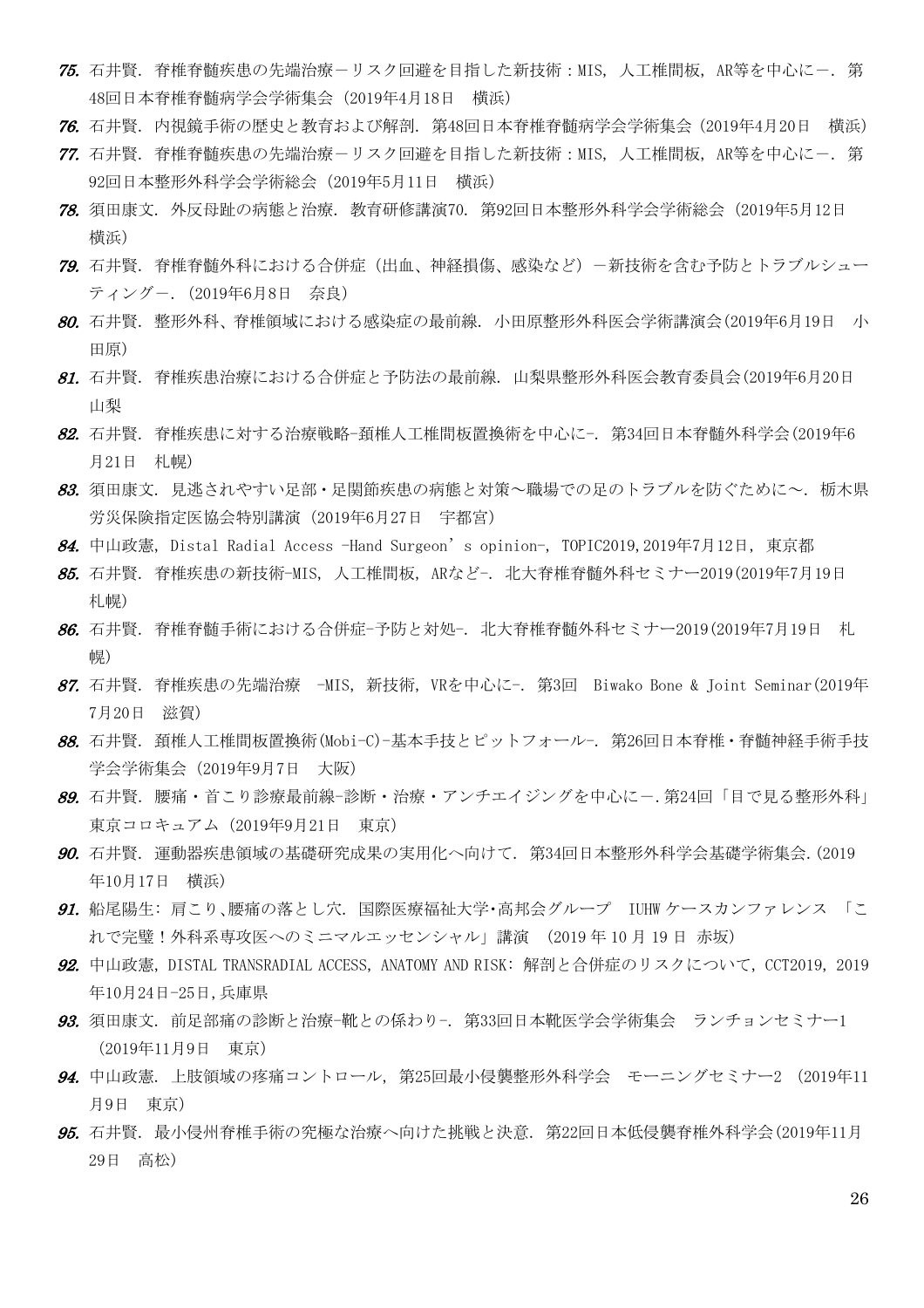- 96. 船尾陽生: 脊椎疾患における慢性疼痛治療. ショートレクチャー 第1回国際整形フォーラム (2019 年 12 月 7 日 東京)
- 97. 須田康文. 外反母趾に対する低侵襲手術の現状と課題. 第31回福岡足の外科カンファレンス(2020年1月25 日 福岡)
- 98. 船尾陽生: 頚椎疾患治療の最前線. ショートレクチャー 第1回国際頚椎カンファレンス (2020 年 1 月 30 日 東京)
- 99. 石井賢. 脊椎 MISt の目指す将来-MISt から MIST (最小侵襲脊椎治療)へ-. 第 93 回日本整形外科学会学術総 会(2020 年 6 月 11 日‐8 月 31 日 WEB)
- 100.磯貝宜広. 高齢者脊椎疾患に対する治療戦略〜年齢はリスクか?〜. Orthopedics Online Meeting (2020年 7月10日 東京)
- 101.石井賢. 最小侵襲脊椎治療におけるナビゲーション支援手術の現状と将来性. 第 14 回 CAOS 研究会/第 26 回 日本最小侵襲整形外科学会(2020 年 9 月 21 日-22 日 WEB)モーニングセミナー
- 102.石井腎. 頚椎人工椎間板置換術のコツとピットフォール. 第 27 回日本脊椎・脊髄神経手術手技学会学術集 会(2020 年 10 月 2 日-3 日 WEB)ミニレクチャー
- 103.佐々木遼. 立位CTによる下肢アライメント評価と新たな指標. 第9回Tokyo Knee & Hip Forum (2020年11月 17日 WEB).
- 104.船尾陽生: 成人脊柱変形術後の PJF・DJF に対する revision surgery の治療戦略. 教育セミナー10. 第 29 回日本脊椎インストゥルメンテーション学会 (2020 年 11 月 18 日)
- 105.磯貝宜広. 腰椎椎体骨折と椎間孔狭窄. Osteoporosis Co-treat Conference in 港 (2020年11月25日)
- 106.佐々木遼. 人工膝関節全置換術に対するプレガバリンの効果. 第2回国際整形フォーラム (2020年12月5日 WEB).ミニレクチャー
- 107.石井賢. 頚椎疾患治療の最前線-変形性頚椎症、首下がり症候群、人工椎間板置換術を中心に-. 第 63 回 みえ脊椎を語る会 (2020年11月26日 WEB) 講演 1
- 108.石井賢. 脊椎脊髄疾患に伴う痛みに対する治療戦略. 令和2年度関東地区整形外科勤務医会/第71回日整会 認定教育研修会(2020 年 12 月 12 日 東京)演題Ⅰ
- 109.中山政憲. リウマチ手肘治療の考え方 ~手術に踏み切るタイミングは?~. リウマチエリア web セミナー (2020 年 12 月 10 日 Web)特別講演
- 110.中山政憲.神経障害性疼痛に対する選択肢 -手外科医の視点から-. 第4回国際関節スポーツ科学カンフ ァレンス(2021 年 1 月 16 日 Web)ミニレクチャー
- 111.磯貝宜広, 吉田宏大, 高橋慶行, 田中朋陽, 笹生豊, 西山誠, 大門憲史, 江幡重人, 船尾陽生, 石井賢. 腰椎すべり症に対する LLIF と PPS の治療成績 第 7 回日本脊椎前方側方進入手術学会(JALAS)・モーニング セミナー(2021 年 1 月 30 日東京)
- 112.磯貝宣広,塩野雄太,蔵本哲也,吉岡研之,石濱寛子,船尾陽生,中村雅也,松本守雄,石井賢.メタボロ ーム解析を用いた感染症新規バイオメーカーの検討.第 23 回脊椎と神経を語る会(2021 年 2 月 20 日~21 日 WEB)
- 113.中山政憲.当院における骨粗鬆症治療ならびに病診・病病連携に対する取り組み. 成田骨粗鬆症連携講演会 (2021 年 2 月 26 日 Web)特別講演
- 114.中山政憲.CAG/PCI の新しいアプローチ法 (dRA)における解剖と合併症のリスクについて -手外科医の視点 から-.PCI Web セミナー〜より低侵襲なアプローチを模索する〜 (2021年3月2日 Web) 特別講演2
- 115.船尾陽生: 低侵襲脊椎治療の Up to date −神経障害性疼痛対策を含めて−. 整形外科病病連携 web セミナー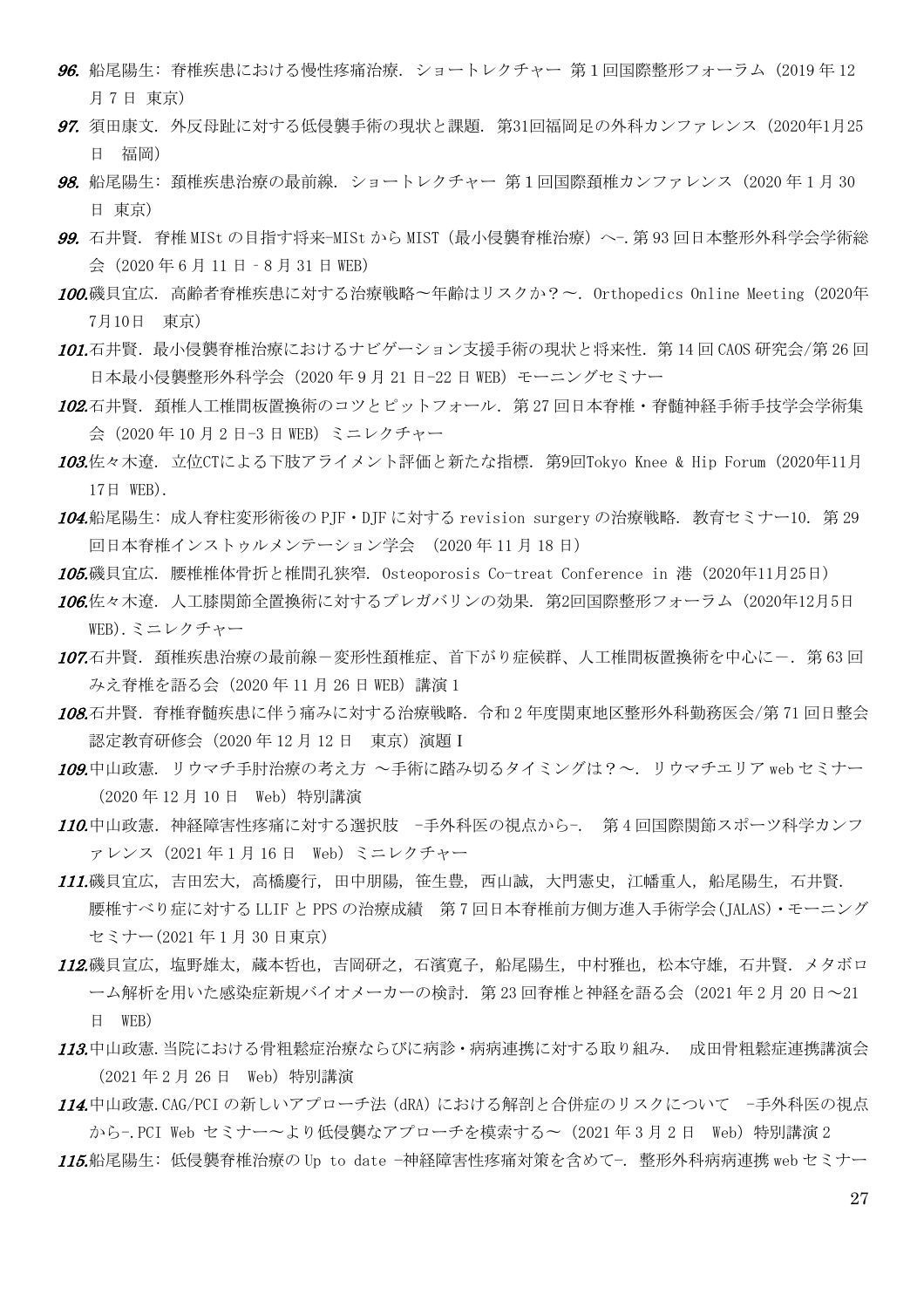(市原市医師会) (2021 年 3 月 5 日 千葉 web 講演)

- 116.船尾陽生, 他: 脊柱管内治療のこれまでとこれから −多施設共同研究−. 特別講演2. 第3回ISCTオンライ ン研究会 (2021 年 3 月 12 日 青森 web 開催)
- 117.中山政憲.整形外科外来で出会った神経内科疾患. Orthopedics & Neurology Collaboration Workshop (2021 年 3 月 25 日 Web)基調講演
- 118.中山政憲.整形外科医(手外科医)が取り組むリウマチ診療. 印旛 RA オンラインセミナー(2021 年 3 月 29 日 Web)第一部講演
- 119.須田康文. 外反母趾診療から学んだこと. 第 92 回慶應義塾大学整形外科公開セミナー(2021 年 3 月 20 日 東京)

#### 5-2 主題・パネル・シンポジウム 98 編

- 1. 細金直文, 藤田順之, 今林英明, 千葉一裕, 河野仁, 八木満, 名越慈人, 辻収彦, 石井賢, 中村雅也, 松 本守雄, 渡辺航太. 成人脊柱変形 LIFによる変形矯正の理論と実際. 第46回日本脊椎脊髄病学会学術集 会(2017年4月13日 札幌)シンポジウム
- 2. 辻収彦, 須田浩太, 高畑雅彦, 小松幹, 牛久智加良, 校條祐輔, 松本聡子, 三浪明男, 岩崎倫政, 松本守 雄, 中村雅也, 石井賢. 脊椎圧迫骨折の偽関節リスクは予測可能である~新たな骨粗鬆症評価法:TBSスコ アを用いた予後予測~. 第46回日本脊椎脊髄病学会学術集会(2017年4月14日 札幌)主題
- 3. 名越慈人, 岩波明生, 渡辺航太, 八木満, 藤田順之, 辻収彦, 松本守雄, 中村雅也, 石井賢. 脊髄星細胞 腫に対する手術成績―単施設における約40年の治療経験から―. 第46回日本脊椎脊髄病学会学術集会(2017 年4月14日 札幌)主題
- 4. 中島大輔, 名倉武雄, 陣崎雅弘, 松本守雄, 中村雅也, 石井賢. マイクロCT解析を用いた椎弓根スクリュ ー設置強度評価法の新規分析法―新鮮屍体研究―. 第46回日本脊椎脊髄病学会学術集会(2017年4月15日 札幌) 主題
- 5. 日方智宏, 石井賢, 中村雅也, 松本守雄. 超高齢者(80歳以上)における腰椎術後の患者満足度に影響を与 える因子の検討. 第46回日本脊椎脊髄病学会学術集会(2017年4月15日 札幌) 主題
- 6. 須田康文 関広幸 池澤裕子 竹島憲一郎 早稲田明生. 外反母趾に対するDLMO法の成績不良例より学ぶ. 第90回日本整形外科学会学術総会. (2017年5月19日 仙台) シンポジウム
- 7. 石井賢, 船尾陽生, 磯貝宜広, 中村雅也, 松本守雄. 最小侵襲脊椎安定術の技術革新と今後. 第90回日本 整形外科学会学術集会 (2017年5月19日 仙台)シンポジウム
- 8. 石井賢, 船尾陽生, 辻収彦, 名越慈人, 松本守雄, 中村雅也. 砂時計腫の治療戦略. 第90回日本整形外科 学会学術集会 (2017年5月20日 仙台) パネル
- 9. 藤田順之, 鈴木悟士, 藤井武, 渡辺航太, 細金直文, 辻崇, 石井賢, 中村雅也, 松本守雄. 椎間板変性 に対する抗酸化剤の効果. 第20回日本低侵襲脊椎外科学会学術集会(2017年7月27日 札幌) 主題
- 10. 石原慎一, 磯貝宜広, 船尾陽生, 石川雅之, 西山誠, 石井賢. 腰椎後方椎体間固定術後の隣接椎間障害に 対してCBT法が有効であった3例. 第20回日本低侵襲脊椎外科学会学術集会(2017年7月27日 札幌) 主題
- 11. 須田康文. 外反母趾における保存療法の限界と手術のタイミング. 第30回日本臨床整形外科学術集会(2017 年 7 月 17 日 東京) シンポジウム
- 12. 磯貝宣広, 細金直文, 船尾陽生, 石原慎一, 渡辺航太, 石井賢, JASA:中下位腰椎の骨粗鬆症性椎体骨折偽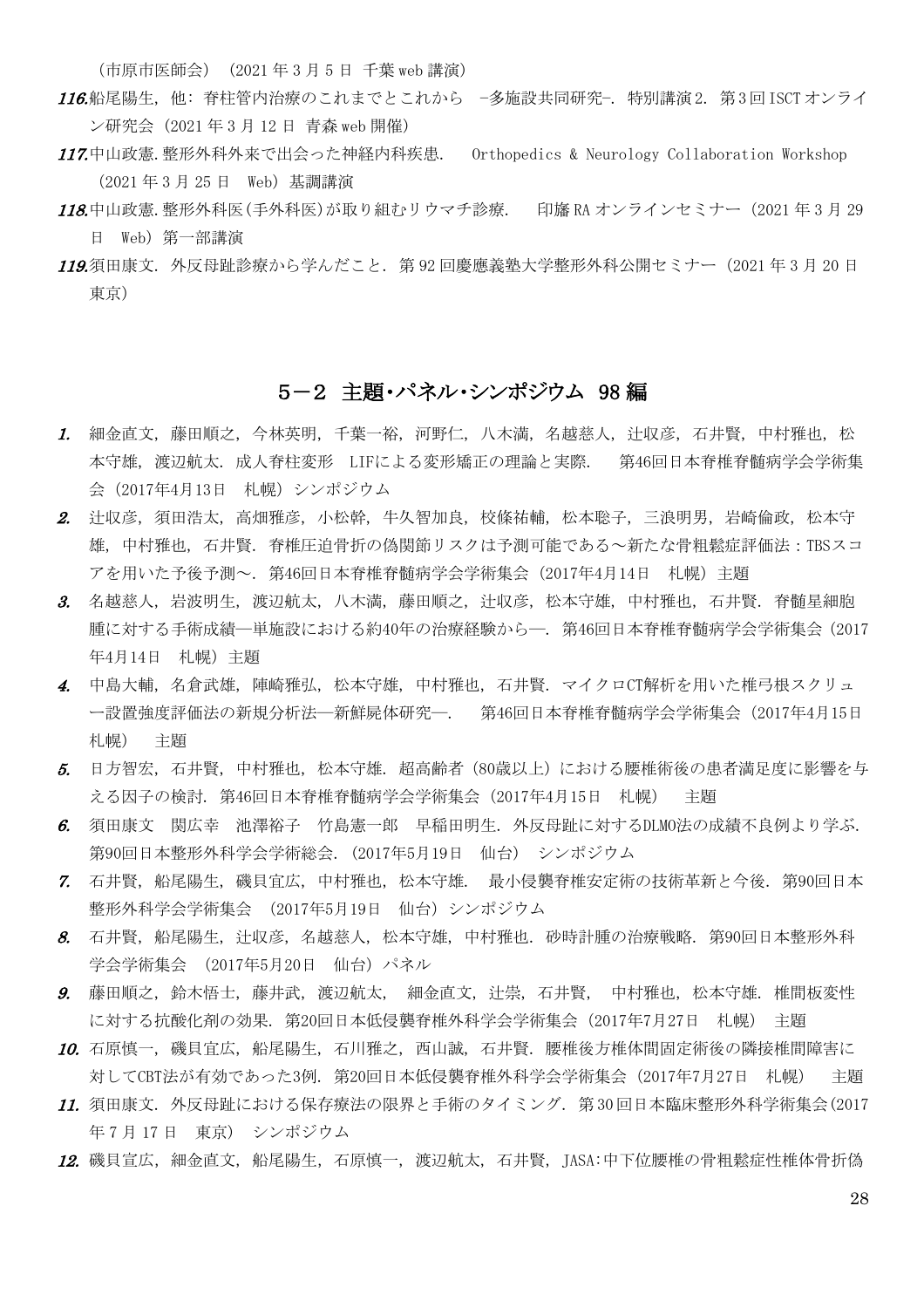関節に対する手術療法は implant failure をきたしやすい. 第 6 回 Japan Association of Spine Surgeons with Ambition (JASA) (2017 年 8 月 5 日 東京) 主題

- 13. 鈴木悟士, 藤原広和, 藤田順之, 八木満, 岡田英次朗, 野原亜也斗, 川上紀明, 道川武紘, 名越慈人, 辻 収彦, 石井賢, 中村雅也, 松本守雄, 渡辺航太. 遺残した思春期特発性側弯症の腰椎椎間板に対して腰椎 カーブおよび骨盤パラメーターが与える影響. 第 51 回日本側彎症学会 (2017 年 8 月 24 日 札幌) 主題
- 14. 武田和樹, 細金直文, 八木満, 金子慎二郎, 河野仁, 石川雅之, 高橋洋平, 池上健, 野尻賢哉, 岡田英次 朗, 船尾陽生, 奥山邦昌, 辻崇, 藤田順之, 名越慈人, 辻収彦, 小倉洋二, 石井賢, 中村雅也, 松本守雄, 渡辺航太, 池川志郎. 腰椎変性側弯症の発生に関する思春期特発性側弯症および椎間板変性の遺伝的背景 の影響. 第 51 回日本側彎症学会 (2017 年 8 月 25 日 札幌) シンポジウム
- 15. 細金直文, 石井賢, 河野仁, 金子慎二郎, 野尻賢哉, 福田健太郎, 依光悦郎, 上田誠司, 岡田英次朗, 磯 貝宜広, 今林英明, 中村雅也, 松本守雄, 千葉一裕, 渡辺航太. 術後矯正損失の危険因子の検討. 第 66 回 東日本整形災害外科学会 (2017年9月15日 東京) 主題
- 16. 藤井武, 藤田順之, 渡辺航太, 石井賢, 辻崇, 宮本健史, 堀内圭輔, 松本守雄, 中村雅也. 小胞体ストレ ス応答 PERK 経路は椎間板変性の治療標的である. 第 32 回日本整形外科学会基礎学術集会(2017 年 10 月 26 日 沖縄)
- 17. 藤田順之, 鈴木悟士, 細金直文, 辻崇, 石井賢, 中村雅也, 松本守雄, 渡辺航太. 腰痛に対する抗酸化治 療. 第 25 回日本腰痛学会(2017 年 11 月 3 日 東京)シンポジウム
- 18. 船尾陽生, 塩野雄太, 磯貝宜広, 石原慎一, 松本亮, 関広幸, 長島正樹, 西山誠, 石川雅之, 石井賢: LIF を用いたMISt手技の発展 —革新的効果と安全性の確保—.第23日本最小侵襲整形外科学会(2017年11月11日 東京) シンポジウム
- 19. 早稲田明生, 須田康文, 関広幸, 竹島憲一郎, 小久保哲郎, 池澤裕子: 変形性足関節症に対する遠位脛骨 骨切り術に関する工夫. 主題口演. 第42回日本足の外科学会学術集会(2017.11.10 名古屋) 主題
- 20. 石井賢. 陳旧性環軸関節回旋位固定の治療戦略. 第28回日本小児整形外科が学会学術集会 (2017年12月7 日 東京) パネルディスカッション
- 21. 磯貝宜広. MISt の工夫医師の目線と看護師の目線から「OLIF について」第 10 回関東 MISt 研究会(2018 年 2 月 3 日)シンポジウム
- 22. 細金直文, 石井賢, 河野仁, 金子慎二郎, 今林英明, 中村雅也, 松本守雄, 千葉一裕, 渡辺航太. 骨粗鬆 症性椎体骨折に対するinstrumentation手術および術後経過不良例の検討. 第58回関東整形災害外科学会 (2018年3月17日 東京)
- 23. 船尾陽生, 磯貝宜広, 石原慎一, 西山誠, 石川雅之, 石井賢. 脊椎感染症におけるMIStの現在と未来. 第9 回日本MISt研究会(2018年3月18日 札幌)
- 24. 石井賢. 日本低侵襲脊椎外科学会(JASMISS)の現状と展望. 第47回日本脊椎脊髄病学会学術集会(2018年4 月14日 神戸)
- 25. 細金直文,石井賢,河野仁,磯貝宜広,渡辺航太,今林英明,千葉一裕本邦における骨粗鬆症性椎 体骨折後偽関節に対する手術的治療の現状 JASA 主導による多施設研究第47回日本脊椎脊髄病学 会学術集会(2018年4月14日)神戸
- 26. 小原由紀彦, 中村俊康. DRUJ鏡の利点と限界. 第61回日本手外科学会学術集会(2018年4月26日 東京)
- 27. 中村俊康. 尺骨短縮術(原理/適応/効果). 第61回日本手外科学会学術集会(2018年4月27日 東京)
- 28. 中村俊康, 阿部耕治, 寺田信樹, 西脇正夫, 山部英行. 尺側手根伸筋腱半裁腱を用いたTFCC再建術の最良 の適応と治療の実際. 第61回日本手外科学会学術集会(2018年4月27日 東京)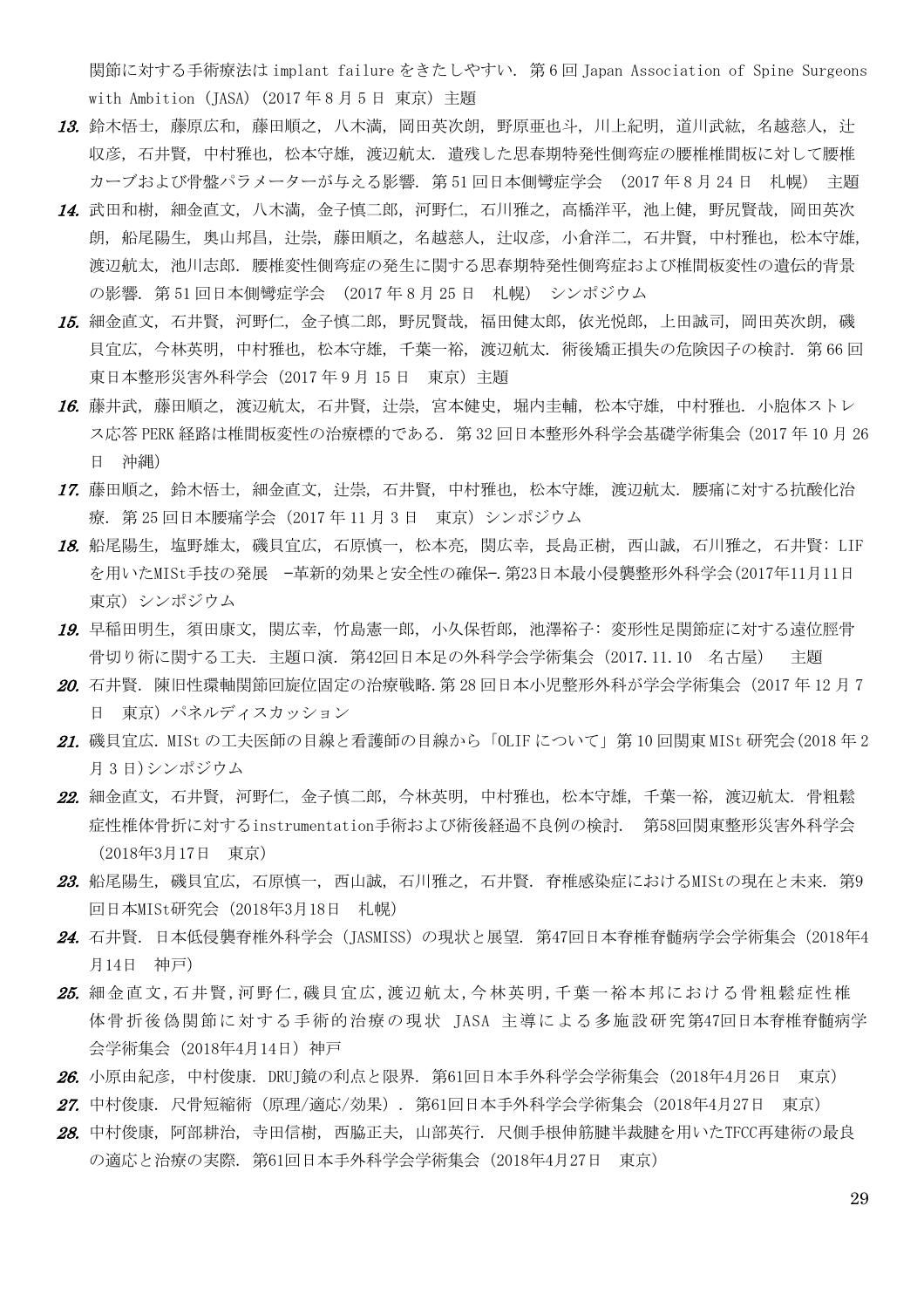- 29. 石井賢, 船尾陽生, 石原慎一, 磯貝宜広, 石川雅之, 西山誠, 松本亮, 関広幸, 長島正樹. 脊椎外科領域 における医療被曝. 第91回日本整形外科学会学術総会(2018年5月24日 神戸)
- 30. 松山幸弘, 中村雅也, 千葉一裕, 加藤真介, 石井賢, 川口善治, 酒井大輔, 種市洋, 宮腰尚久, 小澤浩司, 波呂浩孝. 日本脊椎脊髄病学会国際委員会の立ち上げから現在, そして未来へ向けて. 第91回日本整形外 科学会学術総会(2018年5月24日 神戸)
- 31. 中村俊康, 阿部耕治. 遠位橈尺関節鏡(DRUJ鏡). 第91回日本整形外科学会学術総会(2018年5月25日 神戸)
- 32. 石井賢. 頚椎人工椎間板置換術 (Mobi-C®) -特性と今後の期待-. 百折不橈シンポジウム1 多数回インス トゥルメンテーション手術.第27回日本脊椎インストゥルメンテーション学会.(2018年9月28日 東京) シンポジウム
- 33. 太田友彦, 橋本健史, 宇佐見則夫, 星野達, 平石英一, 須田康文, 小久保哲郎. 長距離ランナーのパフォ ーマンスに対する新しいランニングシューズの効果. 第32回日本靴医学会学術集会(2018年9月24日 東京)
- 34. Suda Y, Seki H, Takeshima K,Inokuchi S. Minimally invasive distal lineal metatarsal osteotomy (DLMO) for severe hallux valgus. Surgical treatment for severe hallux valgus. AFFAS-JSSF Combined Symposium 2. 第43回日本足の外科学会学術集会 (2018年11月2日 千葉)
- 35. 小松秀郎,長島正樹,橘内基純,世良泰,金子博徳,松本秀男. プロ野球選手に特有の肉離れ~腱板筋肉離 れの実態~.第29回日本臨床スポーツ医学会学術集会.(2018年11月3日 札幌)シンポジウム
- 36. 関広幸, 須田康文, 長島正樹, 竹島憲一郎, 二木康夫, 石井賢. 重度外反母趾に対するDLMO法の応用. 第 46回日本関節病学会(2018年11月9日岡山)シンポジウム
- 37. 船尾陽生: 脊柱管内治療(経仙骨的脊柱管形成術)の今までとこれから. 第 24 回日本最少侵襲整形外科学 会 (2018 年 11 月 10 日 名古屋) パネル
- 38. 塩野雄太, 石井賢, 中村雅也, 松本守雄. MISt手技におけるPPSによる新たなすべり矯正テクニック-Rod Holding Reduction Technique(RHR法)- 第21回日本低侵襲脊椎外科学会 (2018年11月29日東京) 主題
- 39. 鈴木 彬文, 磯貝宜広, 井川達也, 工藤優, 草野修輔, 前田祥宏, 笹生豊, 西山誠, 船尾陽生, 石井賢: 腰 椎後方椎体間固定術後の遺残腰痛の危険因子の検討. 第21回日本低侵襲脊椎外科学会学術集会 (2018年11 月29-30日 品川) 主題
- 40. 井川達也, 磯貝宜広, 鈴木 彬文, 工藤優, 草野修輔, 前田祥宏, 笹生豊, 西山誠, 船尾陽生, 石井賢: 腰 部脊柱管狭窄症における腰痛症状は歩行速度を低下させる. 第21回日本低侵襲脊椎外科学会学術集会 (2018年11月29-30日 品川) 主題
- 41. 松本大典, 船尾陽生, 西村晃典, 山口智子, 井川達也, 草野修輔, 磯貝宜広, 前田祥宏, 笹生豊, 西山誠, 石井賢: 頚椎症性脊髄症術後患者における上肢機能と日常生活動作との関連. 第21回日本低侵襲脊椎外科 学会学術集会 (2018年11月29-30日 品川) 主題
- 42. 小谷善久, 石井賢, 船尾陽生, 有薗剛, 森本忠嗣, 星野雅洋, 佐藤公治, 斎藤貴徳: 仙腸関節障害の病態 診断と治療の現状に関する多施設調査(第一報). 第 21 回日本低侵襲脊椎外科学会学術集会 (2018 年 11 月 29-30 日 品川) 主題
- 43. 磯貝宜広, 船尾陽生, 前田祥宏, 笹生豊, 西山誠, 石井賢. 転移性脊椎腫瘍に対する姑息的後方除圧 固定術の医療費―OPEN法とMIStとの比較研究―. 第21回日本低侵襲脊椎外科学会 (2018年11月30日東京) 主題
- 44. 磯貝宜広, 船尾陽生, 杉本真樹, 成田渉, 前田祥宏, 笹生豊, 西山誠, 石井賢. MR技術の脊椎手術への応用 の実際. 第21回日本低侵襲脊椎外科学会 (2018年11月30日東京) シンポジウム
- 45. 塩野雄太, 石井賢, 中村雅也, 松本守雄. MISt手技におけるガイドワイヤーの椎体前穿破とその予防. 第21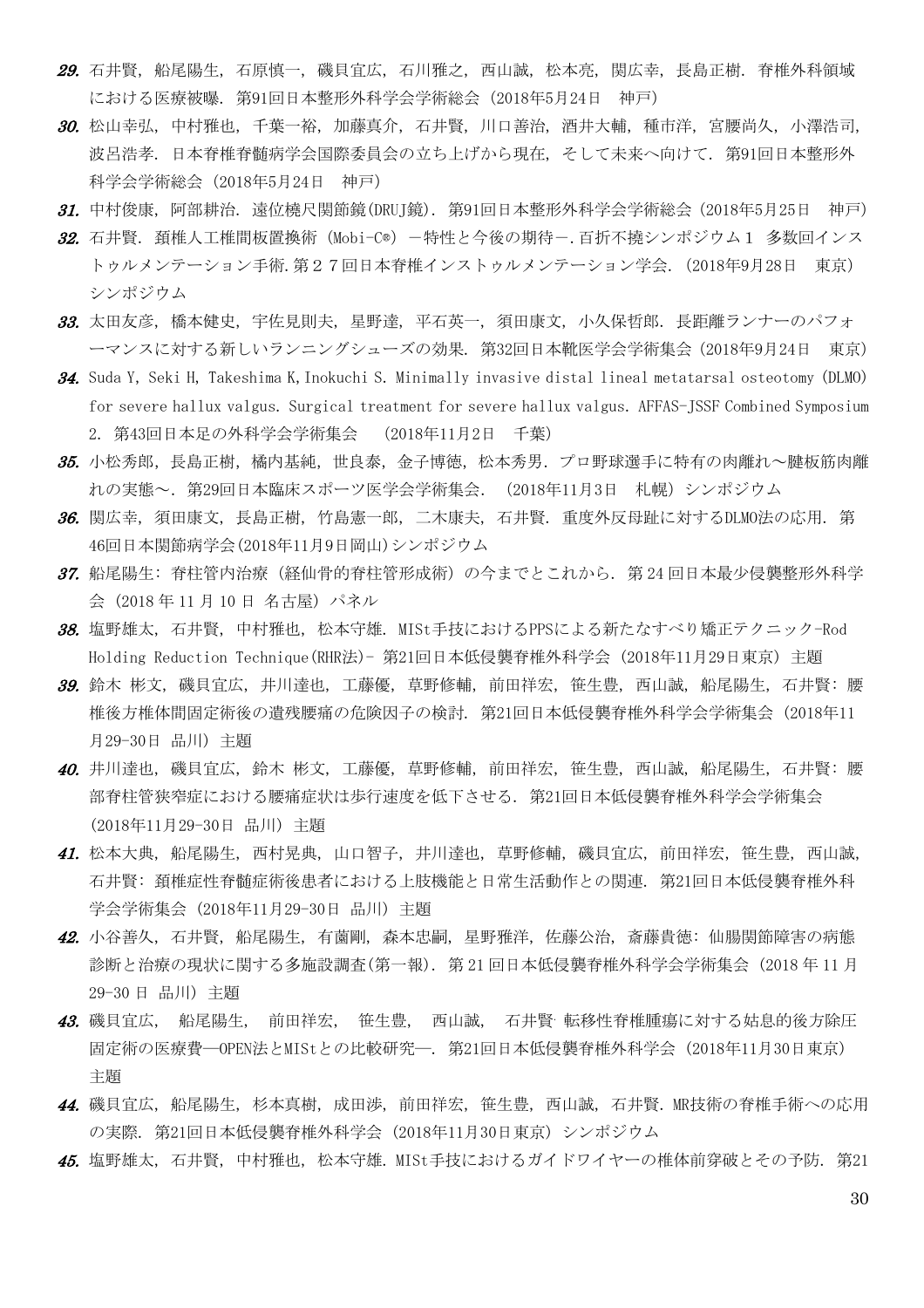回日本低侵襲脊椎外科学会 (2018年11月30日東京) シンポジウム

- 46. 竹島憲一郎, 長島正樹, 関広幸, 船尾陽生, 須田康文, 高橋謙治,石井賢: 肥満と変形性膝関節症. レビュ ーセッション 第 59 回関東整形災害外科学会 (2019 年 3 月 23 日 東京)
- 47. 中山政憲,古谷武文,井上永介,田中栄一,谷口敦夫,猪狩勝則,山中寿,針谷正祥,関節リウマチ患者における 新規骨折がQOLに与える影響,日本骨粗鬆症学会サマーセミナー, 2019年8月3日-4日,千葉県
- 48. 石井賢. 整形外科領域におけるCT-basedナビゲーションと拡張現実(AR)の実際. 第68回東日本整形災害 外科学会(2019年9月5日 東京)
- 49. 中山政憲, 新井健, 別所雅彦, 長島正樹, 竹島憲一郎, 関広幸, 石井賢. 橈骨遠位端骨折手術における術 中整復法の検討. 第68回東日本整形災害外科学会(2019年9月5日 東京)
- 50. 船尾陽生, 横須賀公章, 鵜飼淳一, 中西一夫, 朴正旭, 富田卓, 星野雅洋, 齋藤貴徳, 石井賢, 佐藤公治: 最小侵襲脊椎治療 (MIST) への挑戦 -脊柱管内治療(経仙骨的脊柱管形成術) -. 第26回日本脊椎・脊髄神経 手術手技学会 (2019年9月6-7日 大阪)主題
- 51. 横須賀公章, 船尾陽生, 鵜飼淳一, 中西一夫, 朴正旭, 富田卓, 星野雅洋, 齋藤貴徳, 石井賢, 佐藤公治: 経仙骨的脊柱管形成術(TSCP: Trans sacral canalplasty)83症例の治療経験-多施設研究-. 第26回日本脊 椎・脊髄神経手術手技学会 (2019年9月6-7日 大阪) 主題
- 52. 朴正旭, 横須賀公章, 船尾陽生, 鵜飼淳一, 中西一夫, 佐藤公治, 齋藤貴徳: 硬膜外鏡の進化と今後の展 望. 第26回日本脊椎・脊髄神経手術手技学会 (2019年9月6-7日 大阪) 主題
- 53. 船尾陽生, 横須賀公章, 鵜飼淳一, 中西一夫, 朴正旭, 富田卓, 星野雅洋, 齋藤貴徳, 石井賢, 佐藤公治. 脊柱管内治療の腰椎多数回手術例における治療成績と今後の展望. 第25回日本最小侵襲整形外科学会(2019 年11月9日 東京)
- 54. 船尾陽生, 横須賀公章, 鵜飼淳一, 中西一夫, 朴正旭, 富田卓, 星野雅洋, 齋藤貴徳, 石井賢, 佐藤公治. 脊柱管内治療の腰椎多数回手術例における治療成績と今後の展望. パネルディスカッション 脊椎MIOSの先 へ〝超低侵襲治療への挑戦〟.第 25 回日本最小侵襲整形外科学会 │ (2019 年 11 月 9 日 日本橋)
- 55. 磯貝宜広, 吉田宏大, 高橋慶行, 笹生豊, 西山誠, 船尾陽生, 石井賢. 選択的頚椎神経根ブロックの低 侵襲への応用. パネルディスカッション 脊椎MIOSの先へ ~超低侵襲治療への挑戦~.第25回日本最小侵襲整 形外科学会(2019年11月9日 東京)
- 56. 竹島憲一郎, 関広幸, 中山政憲, 船尾陽生, 長島正樹, 須田康文, 石井賢. ダンサーの寿命を延ばすMIOS ~足関節・足部傷害を中心に~. 第25回日本最小侵襲整形外科学会(2019年11月9日 東京)
- 57. 磯貝宜広, 吉田宏大, 高橋慶行, 笹生豊, 西山誠, 船尾陽生, 石井賢. 神経障害性疼痛に対するデュロキ セチンの効果と副作用. 第25回日本最小侵襲整形外科学会(2019年11月9日 東京)
- 58. 長島正樹, 大谷俊郎, 高橋慶行, 吉田宏大, 関広幸, 磯貝宜広, 竹島憲一郎, 中山政憲, 船尾陽生, 西山 誠, 笹生豊, 石井賢. 非糖尿病患者におけるTKA周術期の血糖管理. 第25回日本最小侵襲整形外科学会 (2019年11月9日 東京)
- 59. 磯貝宜広, 吉田宏大, 高橋慶行, 笹生豊, 西山誠, 船尾陽生, 石井賢. 腰椎ハイパーロルドーティックケ ージの治療成績. 第22回日本低侵襲脊椎外科学会(2019年11月29日 高松)
- 60. 船尾陽生, 横須賀公章, 鵜飼淳一, 中西一夫, 朴正旭, 富田卓, 星野雅洋, 齋藤貴徳, 石井賢, 佐藤公治. 腰椎多数回手術例における経仙骨的脊柱管形成術の治療成績. 第22回日本低侵襲脊椎外科学会(2019年11月 29日 高松)
- 61. 船尾陽生, 横須賀公章, 鵜飼淳一, 中西一夫, 朴正旭, 富田卓, 星野雅洋, 齋藤貴徳, 石井賢, 佐藤公治. TRANS-SACRAL SPINAL CANAL PLASTY FOR LOW BACK PAIN AND LEG PAIN IN PATIENTS WITH FAILED BACK SURGERY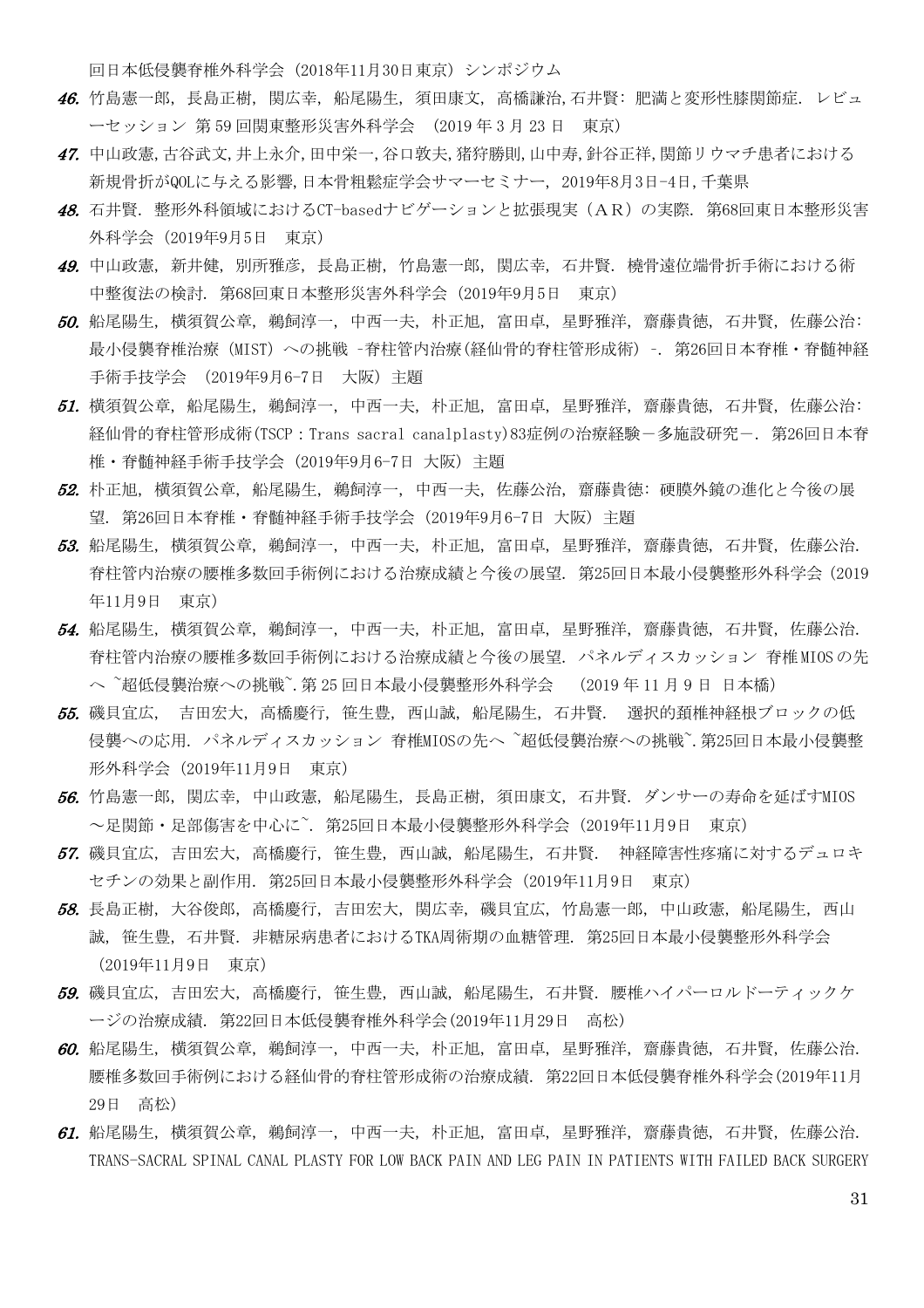SYNDROME. 第 22 回日本低侵襲脊椎外科学会学術集会 (2019 年 11 月 29 日 高松) 学会メイン DETERMINATION シンポジウム(ENGLISH SESSION)

- 62. 磯貝宜広, 吉田宏大, 高橋慶行, 笹生豊, 西山誠, 船尾陽生, 石井賢. 腰椎ハイパーロルドーティックケ ージの治療成績 ―術後1年 FOLLOW-UP―. 第 22 回日本低侵襲脊椎外科学会学術集会 (2019 年 11 月 28-29 日 高松)
- 63. 石井賢. MIStからMISTへ~真の最小侵襲脊椎治療を目指して~. 第10回最小侵襲脊椎治療学会(2020年2月 14日 神戸)
- 64. 船尾陽生, 磯貝宜広, 吉田宏大, 高橋慶行, 笹生豊, 西山誠, 石井賢. 明日に向けた脊椎外科医のための 職業被曝の提言. ―低侵襲脊椎手術における放射線被曝の実際と被曝量低減化への対策―. 第10回MIST学 会学術集会 (2020年2月15日 神戸) シンポジウム
- 65. 船尾陽生, 横須賀公章, 鵜飼淳一, 中西一夫, 朴正旭, 富田卓, 星野雅洋, 齋藤貴徳, 石井賢, 佐藤公治. 経仙骨的脊柱管形成術 ―脊椎手術後疼痛症候群における治療成績―. 第10回MIST学会学術集会 (2020年2 月15日 神戸) シンポジウム
- 66. 鵜飼淳一, 船尾陽生, 横須賀公章, 中西一夫, 朴正旭, 富田卓, 星野雅洋, 齋藤貴徳, 石井賢, 佐藤公治. 経仙骨的脊柱管形成術 ―?―. 第10回MIST学会学術集会 (2020年2月15日 神戸) シンポジウム
- 67. 横須賀公章, 船尾陽生, 鵜飼淳一, 中西一夫, 朴正旭, 富田卓, 星野雅洋, 齋藤貴徳, 石井賢, 佐藤公治. 経仙骨的脊柱管形成術 ―?―. 第10回MIST学会学術集会 (2020年2月15日 神戸) シンポジウム
- 68. 朴正旭, 船尾陽生, 横須賀公章, 鵜飼淳一, 中西一夫,富田卓, 星野雅洋, 齋藤貴徳, 石井賢, 佐藤公治. 経仙骨的脊柱管形成術 ―?―. 第10回MIST学会学術集会 (2020年2月15日 神戸) シンポジウム
- 69. 中西一夫, 船尾陽生, 横須賀公章, 鵜飼淳一, 朴正旭, 富田卓, 星野雅洋, 齋藤貴徳, 石井賢, 佐藤公治. 経仙骨的脊柱管形成術 ―?―. 第10回MIST学会学術集会 (2020年2月15日 神戸) シンポジウム
- 70. 磯貝宜広, 吉田宏大, 高橋慶行, 笹生豊, 西山誠, 船尾陽生, 石井賢. 脊椎転移に対する MIST. ―多角的 アプローチによる制御`―. 第 10 回 MIST 学会学術集会 (2020 年 2 月 15 日 神戸) シンポジウム
- 71. 吉田宏大, 磯貝宜広, 塩野雄太, 高橋慶行, 笹生豊, 西山誠, 船尾陽生, 石井賢. 腰椎変性すべり症に対 する側方経路腰椎椎体間固定術と経皮的椎弓根スクリューのすべり矯正効果. 第10回最小侵襲脊椎治療学 会(2020年2月14日 神戸)
- 72. 石井賢.運動器加齢性疾患の予防と治療法の確立-脊椎を中心に-.第 93 回日本整形外科学会学術総会(2020 年 6 月 11 日‐8 月 31 日 WEB) シンポジウム
- 73. 石井賢.首下がり症候群(A:DHS)の治療戦略.第 10 回日本成人脊柱変形学会(2020 年 8 月 15 日 WEB)シ ンポジウム
- 74. 八木満, 藤林俊介, 中村雅也, 種市洋, 大鳥精司, 西良浩一, 石井賢, 吉井俊貴, 戸川大輔, 酒井大輔, 渡 辺雅彦,岩﨑幹季. 側方進入腰椎椎体間固定術の合併症に関する全国調査結果報告(2013-2017 年度). 第49回日本脊椎脊髄病学会学術集会 (2020年9月7日-9日 神戸) 主題
- 75. 船尾陽生, 大門憲史, 吉田宏大, 磯貝宜広, 笹生豊, 西山誠, 小柳貴裕, 石井賢. JSSR TRAVELING FELLOW SESSION. ―日本脊椎脊髄病学会アジアトラベリングフェローの経験を通じて―. 第 49 回日本脊椎脊髄病 学会学術集会 (2020 年 9 月 7–8 日 神戸)
- 76. 船尾陽生, 磯貝宜広, 吉田宏大, 大門憲史, 笹生豊, 西山誠, 江幡重人, 石井賢. 経皮的椎弓根スクリュ ー(PPS)の変遷と適応疾患. 第 69 回東日本整形災害外科学会 (2020 年 9 月 18-19 日 軽井沢→web 開催) シンポジウム「脊椎低侵襲手術 up to date」
- 77. 磯貝宜広, 高橋慶行, 吉田宏大, 大門憲史, 笹生豊, 西山誠, 江幡重人, 船尾陽生, 石井賢. CT-based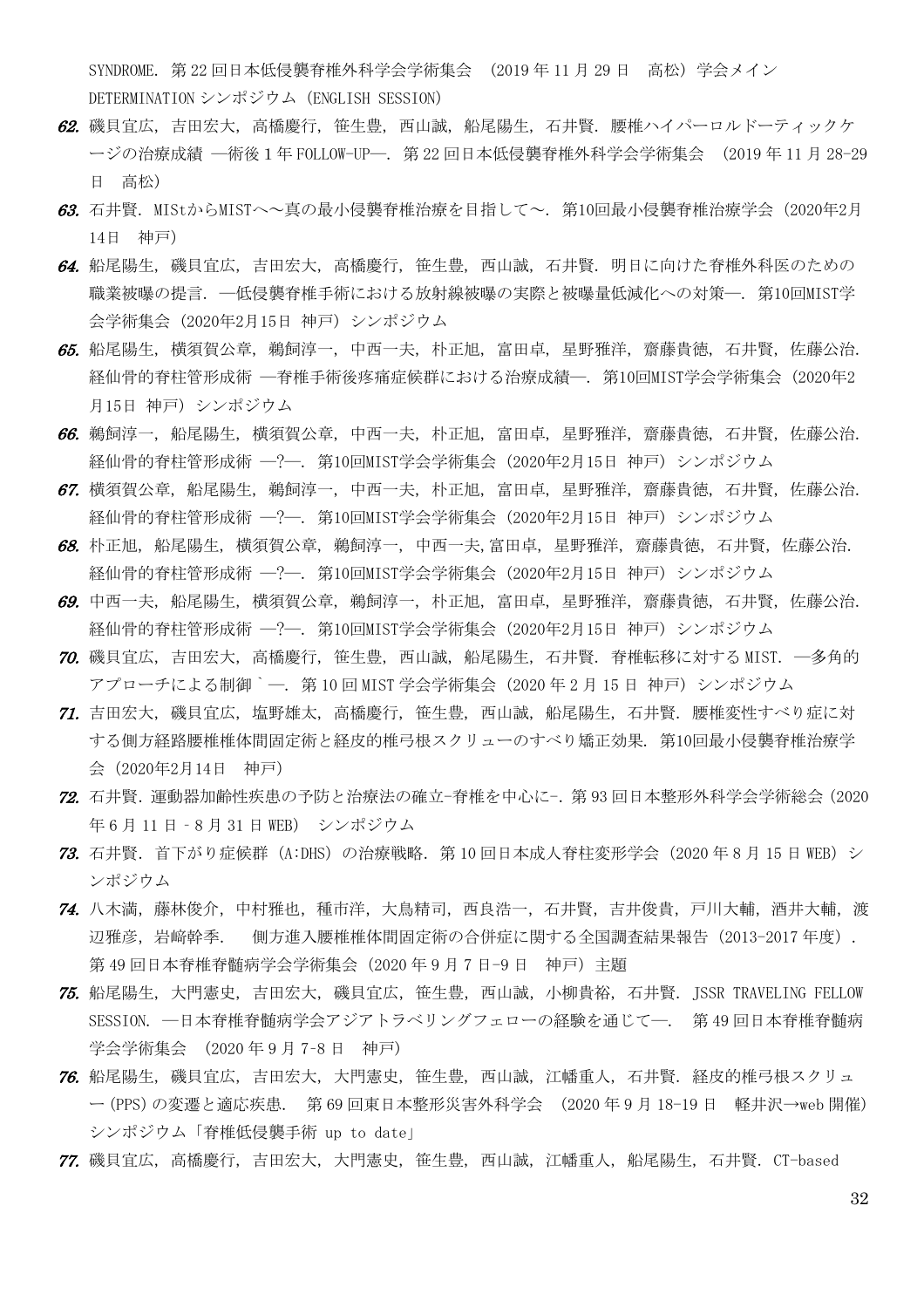navigation の脊椎手術における工夫とピットフォール. 第 69 回東日本整形災害外科学会 (2020 年 9 月 18-19 日 軽井沢→web 開催) シンポジウム「手術支援機器を用いた工夫とピットフォール」

- 78. 船尾陽生,磯貝宜広,高橋慶行,吉田宏大,笹生豊,西山誠,石井賢.Complex spine surgery における術 中 CT navigation および Virtual Reality 技術の応用. 第 14 回日本 CAOS 研究会/第 26 回日本最小侵襲整 形外科学会(2020 年 9 月 21 日-22 日 WEB)主題
- 79. 横須賀公章, 船尾陽生, 鵜飼淳一, 中西一夫, 朴正旭, 齋藤貴徳, 石井賢, 佐藤公治. 経仙骨的脊柱管形成 術(Trans-sacral Canal Plasty:TSCP)ニードリングからカテーテル操作まで.第 14 回日本 CAOS 研究会/第 26 回日本最小侵襲整形外科学会(2020 年 9 月 21 日-22 日 WEB)ビデオセッション
- 80. 江幡重人,磯貝宜広,船尾陽生,大門憲史,西山誠,笹生豊,石井賢.骨粗鬆症性椎体骨折に対する外科的 治療.第 23 回日本低侵襲脊椎外科学会学術集会(2020 年 9 月 24 日 神戸)シンポジウム
- 81. 磯貝宜広,大門憲史,吉田宏大,笹生豊,西山誠,江幡重人,船尾陽生,石井賢.頚椎症性神経根症におけ る C6 と C7 神経根障害の臨床所見の特徴.第 23 回日本低侵襲脊椎外科学会学術集会(2020 年 9 月 25 日 神 戸)主題
- 82. 船尾陽生,大門憲史,磯貝宜広,吉田宏大,笹生豊,西山誠,江幡重人,石井賢. 先天性筋性斜頚の遺残例 に対する胸鎖乳突筋切腱術の治療成績-上下端切離は本当に必要か?-.第 23 回日本低侵襲脊椎外科学会学 術集会(2020 年 9 月 25 日 神戸)主題
- 83. 船尾陽生,磯関宜広,吉田宏大,大門憲史,笹生豊,西山誠,江幡重人,石井賢.経皮的椎弓根スクリュー (PPS)の変遷と適応疾患.第 69 回東日本整形災害外科学会(2020 年 9 月 18 日-10 月 4 日 WEB)シンポジウ ム
- 84. 磯貝宜広,高橋慶行,吉田宏大,大門憲史,笹生豊,西山誠,江幡重人,船尾陽生,石井賢.CT-based navigation の脊椎手術における工夫とピットフォール.第 69 回東日本整形災害外科学会(2020 年 9 月 18 日-10 月 4 日 WEB)主題
- 85. 磯貝宜広,大門憲史,吉田宏大,笹生豊,西山誠,江幡重人,船尾陽生,石井賢. 骨粗鬆症性椎体骨折に対する脊 椎固定術の治療成績. 第 27 回日本脊椎・脊髄神経手術手技学会(2020 年 10 月 2~3 日 WEB) シンポジウム
- 86. 鵜飼淳一, 船尾陽生, 横須賀公章, 中西一夫, 朴正旭, 齋藤貴徳, 石井賢, 佐藤公治, 脊柱管内治療 (Intra Spinal Canal Treatment:ISCT)の概論とその実際.第 27 回日本脊椎・脊髄神経手術手技学会学術集会(2020 年 10 月 2 日-3 日 WEB) 主題
- 87. 船尾陽生, 横須賀公章, 鵜飼淳一, 中西一夫, 朴正旭, 富田卓, 星野雅洋, 齋藤貴徳, 石井賢, 佐藤公治. 脊椎手術後疼痛症候群に対する経仙骨的脊柱管形成術の除痛効果.第 27 回日本脊椎・脊髄神経手術手技学 会学術集会(2020 年 10 月 2 日-3 日 WEB)主題
- 88. 朴正旭, 安藤宗治, 鵜飼淳一, 中西一夫, 横須賀公章, 船尾陽生, 石井賢, 佐藤公治, 齋藤貴徳. 硬膜外鏡 視の現状と問題点.第 27 回日本脊椎・脊髄神経手術手技学会学術集会(2020 年 10 月 2 日-3 日 WEB)主題
- 89. 島崎孝裕,横須賀公章,佐藤公治,石井賢,齋藤貴徳,中西一夫,富田卓,星野雅洋,佐藤公昭,志波直人. 経仙骨的脊柱管形成術 (Trans-sacral canalplasty:TSCP) における guiding-needle の適正刺入角度に関す る検討.第 27 回日本脊椎・脊髄神経手術手技学会学術集会(2020 年 10 月 2 日-3 日 WEB)主題
- 90. 横須賀公章, 船尾陽生, 鵜飼淳一, 中西一夫, 朴正旭, 島崎孝裕, 佐藤公治, 佐藤公昭, 志波直人. 硬膜 外造影 CT (Peridurography-CT) の分類 TSCP (Trans-sacral Canal Plasty)の適応症例を見極めるため硬膜 外腔病変の究明を目指して 112 例の知見. 第 27 回日本脊椎・脊髄神経手術手技学会 (JPSTSS) (2020 年 10 月 4 日) シンポジウム −経仙骨的脊柱管形成術−
- *91.* 竹島憲一郎, 長島正樹, 関広幸, 須田康文, 石井賢. 足部・足関節周辺の治療戦略~変性疾患からスポーツ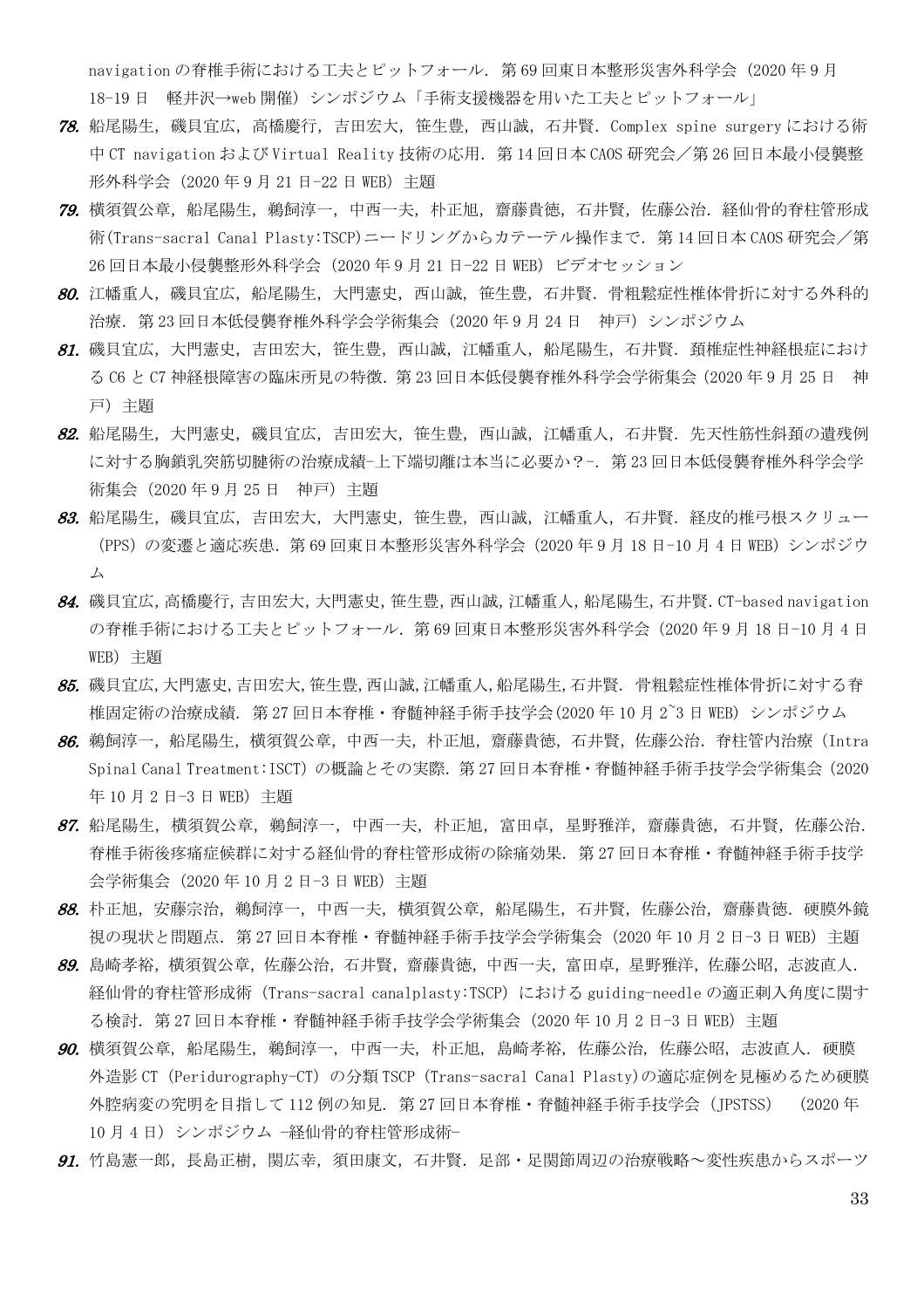障害・外傷まで~. 第 48 回日本関節病学会 (2020年10月 30 日-31 日 会長推薦臨床実践講座)

- 92. 関広幸, 須田康文, 竹島憲一郎, 長島正樹, 石井賢. 外反母趾に対する DLMO 法-SAFE-Q による検討-第 45 回日本足の外科学会(2020年11月25日-26日WEB)シンポジウム
- 93. 石井賢, 磯貝宣宏, 吉田宏大, 大門憲史, 笹生豊, 西山誠, 江幡重人, 船尾陽生. 最小侵襲腰椎手術を極め る-MISt を中心に-,第 28 回日本腰痛学会(2020 年 10 月 30 日-11 月 29 日 WEB)シンポジウム 4
- 94. 竹島憲一郎, 関広幸, 須田康文, 石井賢. アスリートのオーバーユース障害-その現状と課題- バレエダン サーに多くみられるオーバーユース障害 足部疲労骨折を中心に、第45回日本足の外科学会 (2020年11 月 25 日-26 日) シンポジウム 1
- 95. 船尾陽生, Khaled Kebaish, 大門憲史, 磯貝宣広, 山之内健人, 田中朋陽, 笹生豊, 江幡重人, 石井賢. 成 人脊柱変形術後 PIF に対する revision surgery の治療成績. 第 11 回日本成人脊柱変形学会 (2021 年 3 月 19 日-20 日 WEB) シンポジウム 1
- 96. 松本亮,長島正樹,中村賢,竹島憲一郎,石井賢. 変形性膝関節症と装具(硬性装具から足底板まで). 第 61 回関東整形災害外科学会(2021 年 3 月 26 日 WEB)レビューセッション 5
- 97. 磯貝宣広,笹生豊,西山誠,大門憲史,江幡重人,船尾陽生,石井賢. 頚椎人工椎間板置換術の短期治療成 績. 第 61 回関東整形災害外科学会 (2021 年 3 月 27 日 WEB) パネルディスカッション 5
- 98. 関広幸, 須田康文, 竹島憲一郎, 長島正樹, 石井賢. 外足趾 MTP 関節脱臼・亜脱臼を併発した外反母趾に対 する DLMO 法と中足骨斜め短縮骨切り術~再発を防ぐための手術手技の工夫~.第 61 回関東整形災害外科学 会 (2020年3月27日 WEB) パネルディスカッション 6

#### 5-3 一般演題 142 編

- 1. 八木満, 金子慎二郎, 藤田順之, 名越慈人, 岩波明生, 谷戸祥之, 朝妻孝仁, 石井賢, 中村雅也, 松本守 雄, 渡辺航太. 成人脊柱変形手術後に発生する近位隣接椎間後弯障害は予測可能か? 第46回日本脊椎脊 髄病学会学術集会(2017年4月15日 札幌) 一般演題
- 2. 八木満, 藤田順之, 名越慈人, 岩波明生, 金子慎二郎, 谷戸祥之, 朝妻孝仁, 石井賢, 中村雅也, 松本守 雄, 渡辺航太. 低骨密度は成人脊柱変形に対する手術後の近位隣接椎間後弯障害発生のリスク因子である. 第46回日本脊椎脊髄病学会学術集会(2017年4月15日 札幌) 一般演題
- 3. 八木満, 藤田順之, 名越慈人, 岩波明生, 谷戸祥之, 朝妻孝仁, 渡辺航太, 中村雅也, 松本守雄, 石井賢. 腰椎変性すべり症に対する除圧術と椎体間固定術との費用対効果の比較. 第46回日本脊椎脊髄病学会学術 集会(2017年4月15日 札幌) 一般演題
- 4. 日方智宏, 藤井武, 石原慎一, 小林喜臣, 高橋洋平, 藤本哲也, 許斐恒彦, 塩野雄太, 高橋勇一朗, 船尾 陽生,岡田英次朗,金子康仁,二宮研,篠崎義雄,藤田順之,金子慎二郎,八木満,細金直文,福田健太 郎, 辻崇, 石川雅之, 河野仁, 渡辺航太, 中村雅也, 松本守雄, 石井賢. 腰椎固定術後再手術施行の危険 因子の検討~多施設後ろ向き研究~. 第46回日本脊椎脊髄病学会学術集会(2017年4月15日 札幌) 一般 演題
- 5. 磯貝宜広, 名越慈人, 山根淳一, 岩波明生, 河野仁, 小林喜臣, 藤田順之, 八木満, 渡辺航太, 北村和也, 塩野雄太, 中村雅也, 松本守雄, 石井賢, KSRGメンバー. 80歳以上の高齢者の頚椎症性脊髄症に対する後方 除圧術の治療成績. 第46回日本脊椎脊髄病学会学術集会(2017年4月15日 札幌) 一般演題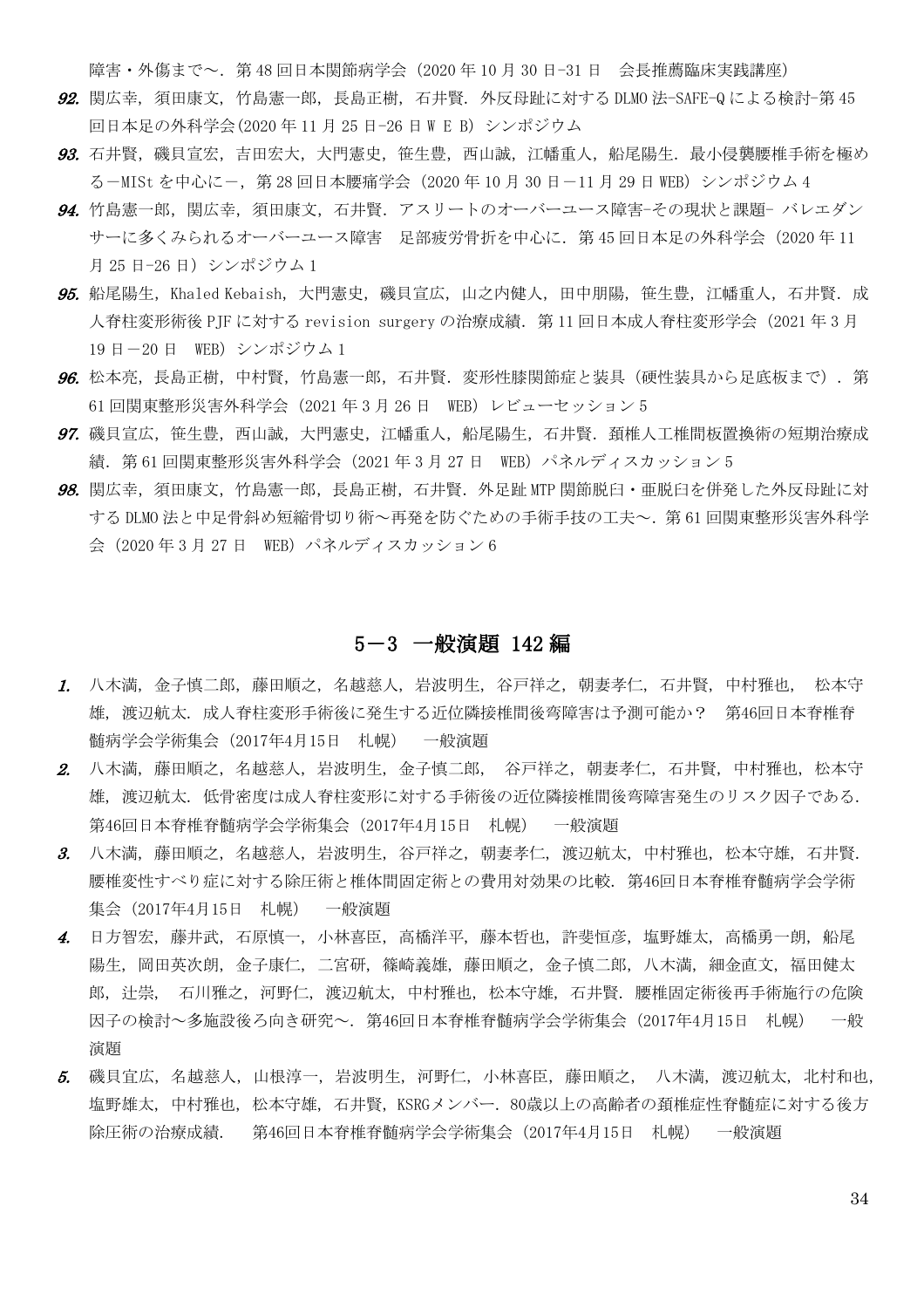- 6. 高橋洋平, 大門憲史, 藤井武, 藤田順之, 八木満, 石川雅之, 金子慎二郎, 細金直文, 岡田英次朗, 福田 健太郎, 河野仁, 石井賢, 中村雅也, 松本守雄, 渡辺航太. 特発性側弯症に対する脊柱変形矯正手術の周 術期合併症前向き調査. 第46回日本脊椎脊髄病学会学術集会(2017年4月15日 札幌) 一般演題
- 7. 磯貝宜広, 藤田順之, 八木満, 小谷俊明, 名越慈人, 辻収彦, 石井賢, 中村雅也, 松本守雄, 渡辺航太. 思春期特発性側弯症患者のカーブタイプに対する生活習慣の影響. 第46回日本脊椎脊髄病学会学術集会 (2017年4月13日 札幌) 一般演題
- 8. 名越慈人,山根淳一,岩波明生,磯貝宜広,石川雅之,野尻賢哉,汁崇,大門憲史,渡辺航太,八木満,藤 田順之, 中村雅也, 松本守雄, 石井賢. 脊椎脊髄外科指導医と非指導医における頚椎椎弓形成術後の手術 治療成績の比較 -881例の頚髄症患者を対象とした多施設共同研究-第46回日本脊椎脊髄病学会学術集会 (2017年4月13日 札幌) 一般演題
- 9. Norihiro Isogai, Ken Ishii, Yuta Shiono, Tetsuya Kuramoto, Kenji Yoshioka, Hiroko Ishihama, Haruki Funao, Morio Matsumoto, Masaya Nakamura. Discovery of new biomarkers for early phase of surgical site infection using metabolome analysis in mouse osteomyelitis model. 第46回日本脊椎脊髄病学会 学術集会(2017年4月13日 札幌) English Presentation Session
- 10. Funao H, Nagai S, Sasaki A, Hoshikawa T, Aizawa M, Okada Y, Koyasu S, Nakamura M, Aizawa M, Matsumoto M, Ishii K: A novel hydroxyapatite film coated with ionic silver via inositol hexaphosphate chelation prevents implant-associated infection. 第46回日本脊椎脊髄病学会学術集会(2017年4月13日 札幌) English Presentation Session
- 11. 石原慎一, 石井賢, 名越慈人, 山根淳一, 二宮研, 加藤正二郎, 辻収彦, 藤田順之, 八木満, 渡辺航太, 福田健太郎, 船尾陽生,中村雅也, 松本守雄, KSRGメンバー:肥満が頚髄症手術に与える影響についての検 討. 第46回日本脊椎脊髄病学会学術集会(2017年4月13日 札幌)
- 12. 武田和樹, 細金直文, 小倉洋二, 八木満, 藤田順之, 名越慈人, 辻収彦, 石井賢, 金子慎二郎, 河野仁, 石川雅之, 高橋洋平, 池上健, 野尻賢哉, 岡田英次朗, 船尾陽生, 奥山邦昌, 辻崇, 中村雅也, 松本守雄, 渡辺航太, KSRGメンバー:成人脊柱変形の発生に関する思春期特発性側弯症および椎間板変性の遺伝的背景 の影響. 第46回日本脊椎脊髄病学会学術集会(2017年4月14日 札幌)
- 13. 日方智宏, 藤井武, 石原慎一, 小林喜臣, 高橋洋平, 蔵本哲也, 許斐恒彦, 塩野雄太,高橋勇一郎, 船尾陽 生,岡田英次朗,金子康仁, 二宮研, 篠崎義雄, 藤田順之, 金子慎二郎, 八木満, 細金直文, 福田健太郎, 辻崇, 石川雅之, 河野仁, 渡辺航太, 中村雅也, 松本守雄, 石井賢:低侵襲腰椎固定術の有用性の検討~従 来のOPEN手技との比較~. 第46回日本脊椎脊髄病学会学術集会(2017年4月14日 札幌)
- 14. 石井賢, 塩野雄太, 船尾陽生, 日方智宏, 辻収彦, 名越慈人, 藤田順之, 八木満, 渡辺航太, 中村雅也, 松 本守雄:腰椎変性すべり症に対する低侵襲固定術の短・中期治療成績−従来式TLIF, MIS-TLIF, LIF-PPSの比 較. 第46回日本脊椎脊髄病学会学術集会(2017年4月13-15日 札幌)
- 15. 石川雅之, 石原慎一, 磯貝宜広, 櫻井公典, 中村 聡, 朝本俊司, 西山 誠, 福井康之.脊柱側弯症におけ る術後側弯矯正率に関する検討 -術前終椎と術後終椎による計測の比較-. 第46回日本脊椎脊髄病学会 (2017年4月、札幌)
- 16. 藤田順之, 八木満, 名越慈人, 岩波明生, 石井賢, 道川武紘, 中村雅也, 松本守雄, 渡辺航太. 思春期特 発性側弯症に対する術後肺容量に影響を与える因子.第90回日本整形外科学会学術集会 (2017年5月20日 仙台)
- 17. 池澤裕子,宇佐見則夫,平石英一,井口傑,松本守雄,中村雅也,須田康文. 距骨下関節面からの距骨骨折の評 価と骨壊疽の関係. 第 90 回日本整形外科学会学術総会 (2017 年 5 月 20 日 仙台)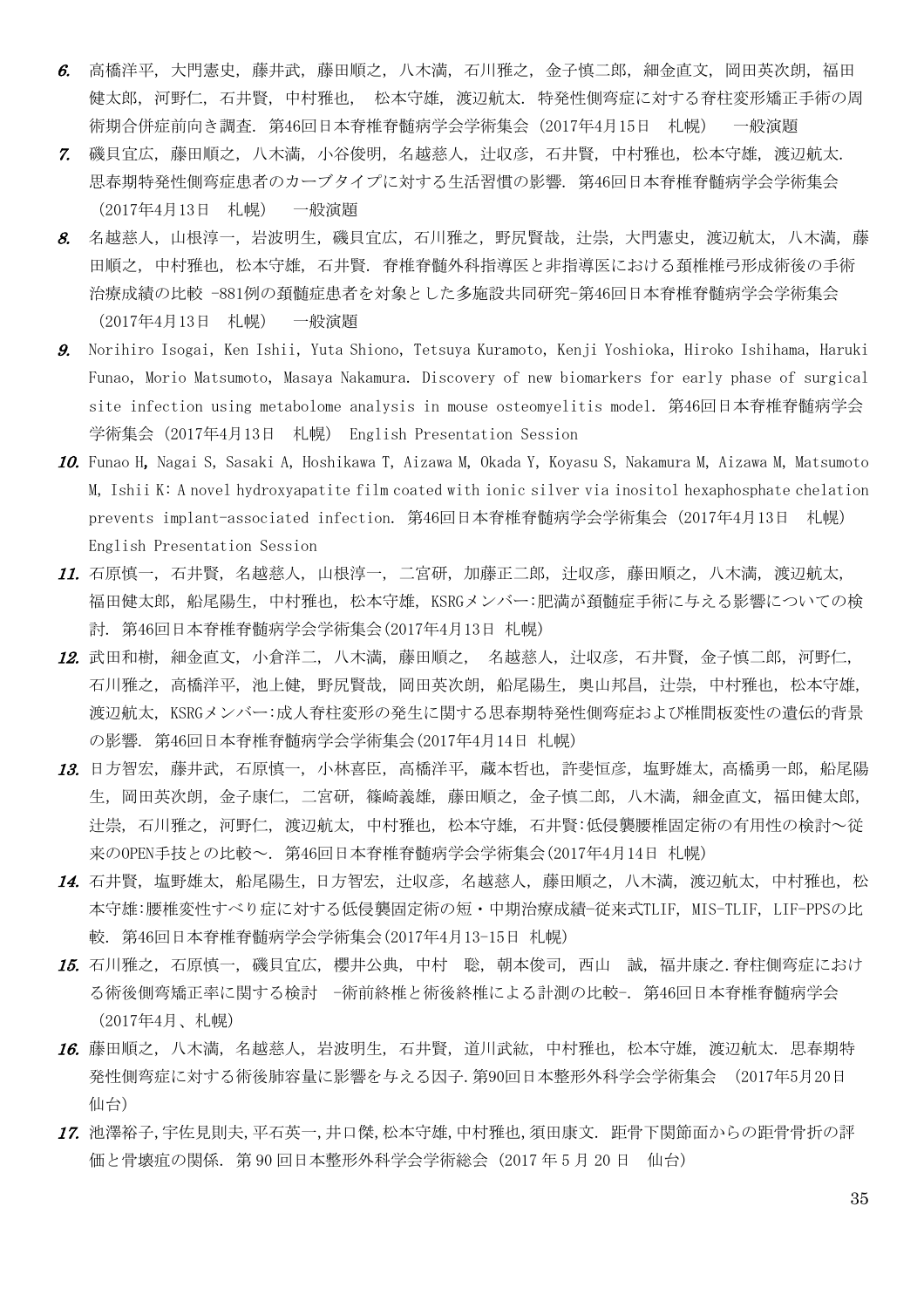- 18. 仁木久照,原口直樹,青木孝文,池澤裕子,大内一夫,奥田龍三,垣花昌隆,嶋洋明,須田康文, 高尾昌人,田中 康仁,渡邉耕太,立浪忍. 外反母趾患者における自己記入式足部足関節評価質問表(SAFE-Q)の反応性の検証 (第四次調査). 第 90 回日本整形外科学会学術総会(2017 年 5 月 21 日 仙台)
- 19. 小松秀郎,長島正樹,金子博徳,松本秀男.プロ野球選手における腹斜筋肉離れの実熊.第9回日本関節鏡・ 膝・スポーツ整形外科学会 (JOSKAS) (2017年6月22日 札幌)
- 20. 塩野雄太, 石井賢, 中村雅也, 松本守雄. 腰椎変性すべり症に対するLIF+PPSの変形矯正効果の画像解析. 第20回日本低侵襲脊椎外科学会学術集会(2017年7月27日 札幌)
- 21. 船尾陽生, 磯貝宜広, 石原慎一, 中村雅也, 北川雄光, 松本守雄, 尾原秀明, 石井賢. 3次元骨盤CTを用い た骨盤固定スクリュー刺入経路の解析-男女間での比較-. 第20回日本低侵襲脊椎外科学会学術集会(2017 年7月27日 札幌)
- 22. 細金直文, 石井賢, 河野仁, 磯貝宜広, 渡辺航太, 今林英明, 千葉一裕, JASA. 我が国における骨粗鬆症性 椎体骨折後偽関節に対する手術治療の現状 JASA主導による多施設共同研究. Japan Association of Spine Surgeons with Ambition (JASA) (2017年8月6日 東京)
- 23. 磯貝宜広, 細金直文, 船尾陽生, 石原慎一, 渡辺航太, 石井賢, JASA. 中下位腰椎の骨粗鬆症性椎体骨折 偽関節に対する手術療法はimplant failureをきたしやすい JASA主導による多施設共同研究. Japan Association of Spine Surgeons with Ambition (JASA) (2017年8月6日 東京)
- 24. 山下智也, 海渡貴司, 石井賢, JASA. 骨粗鬆症性脊椎圧迫骨折偽関節手術における周術期合併症とその危 険因子. Japan Association of Spine Surgeons with Ambition (JASA) (2017年8月6日 東京)
- 25. 岡田英次朗, 塩野雄太, 美馬雄一郎, 船尾陽生, 加藤敬雅, 藤田順之, 八木満, 名越慈人, 汁収彦, 石井 賢, 中村雅也, 松本守雄, 渡辺航太: びまん性特発性骨増殖症に伴った脊椎損傷-経皮的椎弓根スクリュー の有用性-. Japan Association of Spine Surgeons with Ambition (JASA) (2017年8月6日 東京)
- 26. 岡田英次朗, 塩野雄太, 美馬雄一郎, 船尾陽生, 加藤敬雅, 藤田順之, 八木満, 名越慈人, 辻収彦, 石井 賢, 中村雅也, 松本守雄, 渡辺航太: びまん性特発性骨増殖症に伴った脊椎損傷-経皮的椎弓根スクリュー の有用性-. Japan Association of Spine Surgeons with Ambition (JASA) (2017年8月6日 東京)
- 27. 磯貝宜広,藤田順之,八木満,岡田英次朗,細金直文,小谷俊明,佐久間毅,赤澤努,名越慈人,汁収彦,中村雅 也,松本守雄,渡辺航太. 思春期特発性側弯症患者のカーブタイプに対する生活習慣の影響. 第51回日本側 彎症学会 (2017年8月24日 札幌)
- 28. 高橋洋平, 大伴直央, 藤井武, 岡田英次朗, 藤田順之, 八木満, 石川雅之, 金子慎二郎, 細金直文, 福田 健太郎, 河野仁, 小川潤, 辻収彦, 名越慈人, 中村雅也, 松本守雄, 渡辺航太. 特発性側弯症に対する脊 柱変形手術の周術期合併症前向き調査. 第 51 回日本側彎症学会 (2017 年 8 月 24 日 札幌)
- 29. 石川雅之, 石原慎一, 磯貝宜広, 船尾陽生, 櫻井公典, 中村聡, 朝本俊司, 笹生豊, 西山誠, 石井賢. 特 発性側弯症術後の終椎高位の変化に関する検討. 第 51 回日本側彎症学会 (2017 年 8 月 24 日 札幌)
- 30. 渡辺航太, 磯貝宜広, 米澤郁穂, 高相晶士, 南昌平, 小谷俊明, 佐久間毅, 曽雌茂, 岡田英次朗, 中村雅 也, 松本守雄. 思春期特発性側弯症の進行に関与する環境因子の同定. 第 51 回日本側彎症学会 (2017 年 8 月 24 日 札幌)
- 31. 船尾陽生, 磯貝宜広, 石原慎一, 石川雅之, 西山誠, 松本亮, 関広幸, 長島正樹, 中村雅也, 北川雄光, 松本守雄, 尾原秀明, 石井賢. 3 次元骨盤 CT を用いた骨盤固定スクリュー刺入経路の解析-男女間での比較 -. 第 51 回日本側彎症学会 (2017 年 8 月 25 日 札幌)
- 32. 小松秀郎,長島正樹,金子博徳,松本秀男. プロ野球投手の腱板の厚さ(2年間の前向き調査による投球の 影響). 第 43 回日本整形外科スポーツ医学会学術集会 (2017 年 9 月 9 日 宮崎)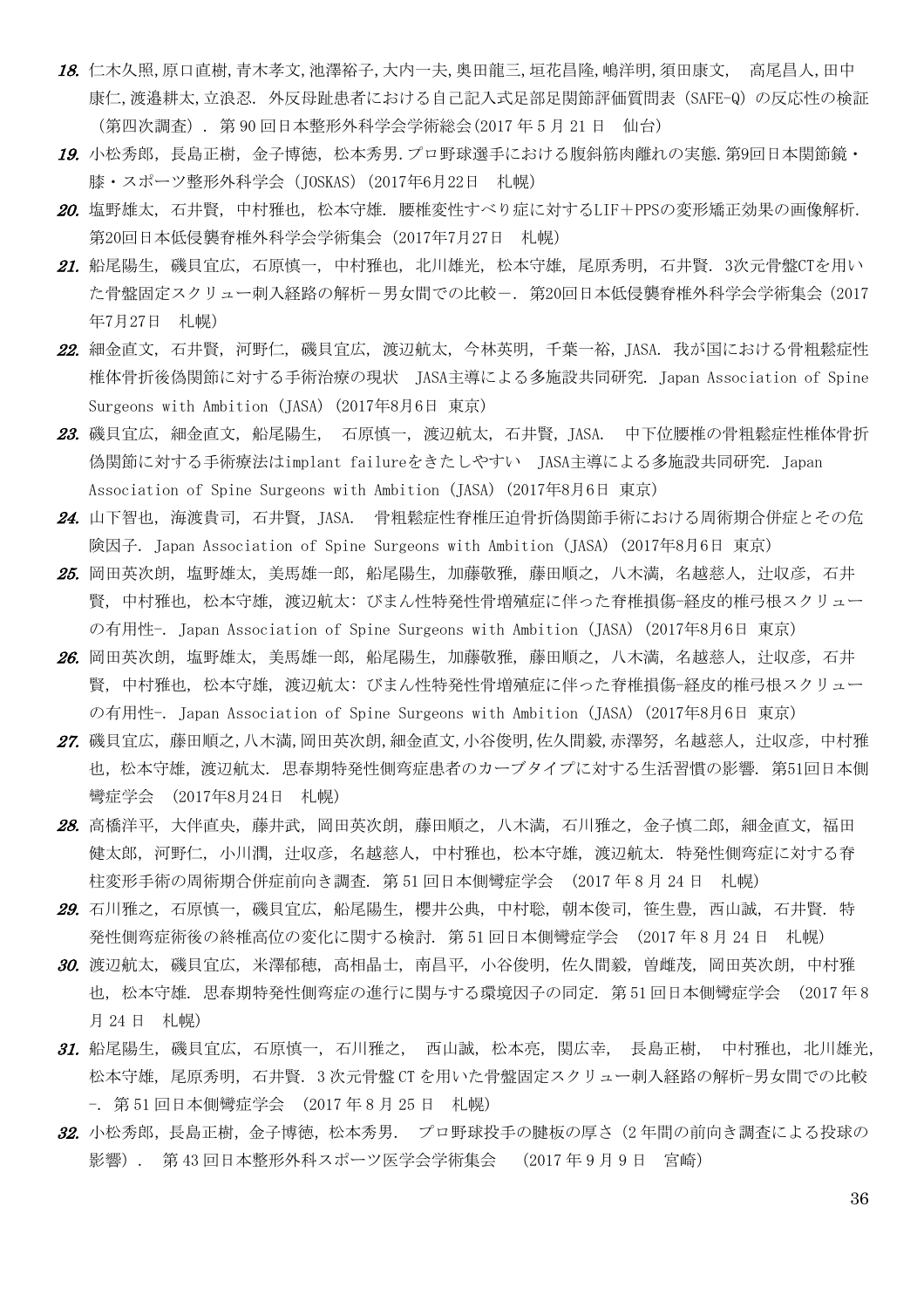- 33. 松本亮,磯貝宜広,船尾陽生,石原慎一,石井賢. 腰椎分離すべり症に合併した化膿性椎間板炎に対して後方 単独 MISt が有効であった 2 例. 第 9 回関東 MISt 研究会 (2017 年 9 月 16 日)
- 34. 石原慎一, 磯貝宜広, 船尾陽生,石川雅之, 櫻井誠, 中村聡, 西山誠, 石井賢: 腰椎後方椎体間固定術後 の隣接椎間障害に対する CBT 法を用いた再固定術の治療経験. 第 9 回関東 MISt 研究会(2017 年 9 月 16 日 東 京)
- 35. 武田和樹, 細金直文, 小倉洋二, 八木満, 藤田順之, 名越慈人, 辻収彦, 石井賢, 金子慎二郎, 河野仁, 石川雅之, 高橋洋平, 池上健, 野尻賢哉, 岡田英次朗, 船尾陽生, 奥山邦昌, 辻崇, 中村雅也, 松本守雄, 渡辺航太, 池川志郎. 変性側弯症の発生に関する思春期特発性側弯症および椎間板変性の遺伝的背景の影 響. 第32回日本整形外科学会基礎学術集会(2017年10月27日 沖縄)
- 36. 美馬雄一郎, 藤田順之, 鈴木悟士, 藤井武, 渡辺航太, 石井賢, 辻崇, 宮本健史, 松本守雄, 中村雅也. 椎間板変性におけるsemaphorin 3Aの発現および機能について. 第32回日本整形外科学会基礎学術集会(2017 年10月27日 沖縄)
- 37. 石原慎一, 藤田順之, 東宏一郎, 辻収彦, 名越慈人, 八木満, 渡辺航太, 辻崇, 石川雅之, 福井康之, 石 井賢, 松本秀男, 中村雅也, 松本守雄. 腰椎における硬膜外脂肪蓄積の関連因子についての検討. 第25回 日本腰痛学会(2017年11月3日 東京)
- 38. 磯貝宜広, 八木満, 藤田順之, 岡田英次朗, 名越慈人, 计収彦, 中村雅也, 松本守雄、渡辺航太. 転移性脊 椎腫瘍に対する外科的治療の周術期合併症発生率とリスク因子の検討. 第 25 回日本腰痛学会(2017 年 11 月 3 日 東京)
- 39. 関広幸, 大木聡, 須田康文, 長島正樹, 竹島憲一郎, 小久保哲郎, 名倉武雄, 石井賢. DLMO法における第1 中足骨回内外矯正の形態解析. 第42回日本足の外科学会(2017年11月10日 名古屋)
- 40. 長島正樹,大谷俊郎,松本亮,関広幸,磯貝宜広,石原慎一,船尾陽生,石井賢. 外側円板状半月板切除術 後に輪状半月板様組織が出現した1例.第45回日本関節病学会(2017年11月17日 東京)
- 41. 船尾陽生, 山根淳一, 磯貝宜広, 石原慎一, 计収彦, 藤田順之, 八木満, 渡辺航太, 細金直文, 二宮研, 中村 雅也, 松本 守雄, 石井賢, 名越慈人, KSRGメンバー: 頚椎後縦靭帯骨化症に対する後方除圧術の治療 成績 -ASA分類による比較-. 厚生労働省科学研究費補助金難治性疾患政策研究事業【脊柱靭帯骨化症に関 する調査研究】日本医療研究開発機構研究費難治性疾患実用化研究事業【脊柱靭帯骨化症の治療指針策定お よび手術治療の質を高めるための大規模多施設研究】【後縦靭帯骨化症に対する骨化制御機構の解明と治療 法開発に関する研究】平成29年度第2回合同班会議 (2017年11月25日 東京)
- 42. 田辺理恵,関広幸, 櫻井愛子, 須田康文, 土屋里沙, 易晶晶, 新田唯奈, 長島正樹, 石井賢: 外反母趾患者 の歩行解析-立脚終期に注目して.第 44 回臨床バイオメカニクス学会(2017 年 11 月 25 日 松山)
- 43. 船尾陽生, 中村聡, 磯貝宜広, 石原慎一, 石川雅之, 西山誠, 石井賢. 胸髄症を呈した極めて稀な脊髄椎 弓内嵌頓の1例. 第19回圧迫性脊髄症研究会「過去から学ぶ脊髄症治療」(2018年1月20日 東京)
- 44. 岡田英次朗, 塩野雄太, 美馬雄一郎, 船尾陽生, 藤田順之, 八木満, 名越慈人, 辻収彦, 石井賢, 中村雅 也, 松本守雄, 渡辺航太. びまん性特発性骨増殖症に伴った脊椎損傷―経皮的椎弓根スクリューの有用性. 第19回圧迫性脊髄症研究会「過去から学ぶ脊髄症治療」(2018年1月20日 東京)
- 45. 船尾陽生, 杉本真樹, 成田渉, 磯貝宜広, 石原慎一, 石川雅之, 石井賢. バーチャルリアリティー(VR)技 術を用いた低侵襲脊椎手術の3例. 第10回関東MISt研究会(2018年2月3日 東京)
- 46. 岡田英次朗, 塩野雄太, 美馬雄一郎, 船尾陽生, 藤田順之, 八木満, 名越慈人, 辻収彦, 石井賢, 中村雅 也, 松本守雄, 渡辺航太: びまん性特発性骨増殖症に伴った脊椎損傷-経皮的椎弓根スクリューの有用性-. 第 10 回関東 MISt 研究会 (2018 年 2 月 3 日 東京)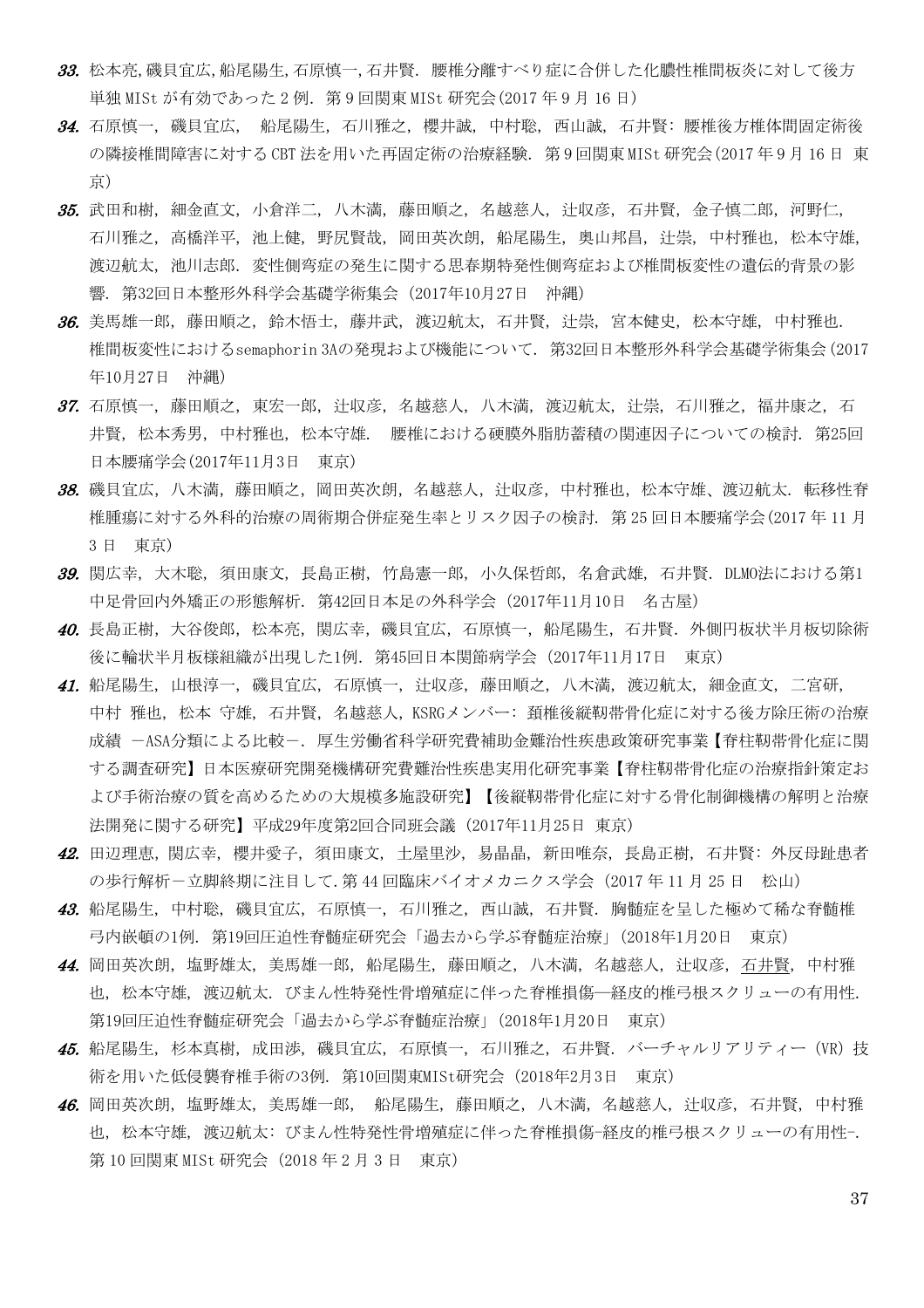- 47. 長島正樹, 大谷俊郎, 松本亮, 関広幸, 磯貝宜広, 石原慎一, 船尾陽生, 西山誠, 石井賢. 膝蓋骨置換TKA における膝蓋骨部品外側部分の骨切りの有効性.第48回日本人工関節学会(2018年2月24日)
- 48. 船尾陽生, 山根淳一, 藤田順之, 八木満, 渡辺航太, 中村雅也, 松本守雄, 石井賢, 名越慈人. 後縦靱帯 骨化症に対する頚椎後方除圧術の治療成績-ASA-PS分類による比較-. 第58回関東整形災害外科学会(2018 年3月16日 東京)
- 49. 日方智宏, 石原慎一, 高橋洋平, 篠崎義雄, 渡辺航太, 石井賢, 河野仁, 中村雅也, 松本守雄. 低侵襲単 椎間腰椎固定術の有用性の検討~従来のOPEN手技との比較~. 第9回日本MISt研究会(2018年3月18日 札幌)
- 50. 岡田英次朗, 塩野雄太, 美馬雄一郎, 船尾陽生, 西田光宏, 石井賢, 中村雅也, 松本守雄, 渡辺航太. び まん性特発性骨増殖症に伴った脊椎損傷-経皮的椎弓根スクリューの有用性-. 第9回日本MISt研究会 (2018年3月18日 札幌)
- 51. 磯貝宜広, 船尾陽生, 杉本真樹, 成田渉, 石原慎一, 岩﨑賢太郎, 林和, 青景圭樹, 坪井正博, 石井賢. 複合現実(Mixed Reality)支援による新たな脊椎手術の確立へ向けて. 第9回日本MISt研究会(2018年3月 18日 札幌)
- 52. 磯貝宜広, 八木満, 西村空也, 西田光宏, 美馬雄一郎, 藤田順之, 岡田英次朗, 名越慈人, 汁収彦. 中村 雅也, 松本守雄,渡辺航太. 転移性脊椎腫瘍に対する姑息的手術の周術期合併症リスク因子の検討.第47回 日本脊椎脊髄病学会学術集会(2018年 4月14日 神戸)
- 53. 渡辺航太,道川武紘,磯貝宜広,米澤郁穂,高相晶士,南昌平,小谷俊明,佐久間穀,曽雌茂,岡田英 次朗,西脇祐司,中村雅也,松本守雄.思春期特発性側弯症の重症化に関与する環境因子の同定 第47回日本脊椎脊髄病学会学術集会(2018年 4月14日 神戸)
- 54. 小谷善久, 石井賢, 船尾陽生, 有薗剛, 森本忠嗣, 星野雅洋, 佐藤公治, 斎藤貴徳: 仙腸関節障害の病態 診断と治療の現状に関する多施設調査(第一報). 第 47 回日本脊椎脊髄病学会学術集会 (2018 年 4 月 12-14 日 神戸)
- 55. 北村和也, 船尾陽生, 名越慈人, 辻収彦, 岡田英次朗, 藤田順之, 八木満, 中村雅也, 松本守雄, 渡辺航 太, 石井賢: 陳旧性環軸関節回旋位固定に対するリモデリング療法後の椎間骨性癒合―リスク因子の検討 ―. 第 47 回日本脊椎脊髄病学会学術集会 (2018 年 4 月 13 日 神戸)
- 56. 中山政憲, 山部英行, 三戸一晃. Dupuytren拘縮に対するコラゲナーゼ注射の使用経験ーリハビリテーショ ン科との連携を含めて-. 第61回日本手外科学会学術集会(2018年4月26日 東京)
- 57. 中村俊康, 阿部耕治, 山部英行, 西脇正夫, 寺田信樹. 尺側手根伸筋腱半裁腱を用いた手関節TFCC再建術 における骨孔の観察. 第61回日本手外科学会学術集会(2018年4月27日 東京)
- 58. 中山政憲、古谷武文、井上永介、田中栄一、中島亜矢子、谷口敦夫、猪狩勝則、山中寿.日本人関節リウマ チ患者における血清ビタミンD値に影響を与える因子について-IORRAコホートを用いた解析.第62回日本リ ウマチ学会総会・学術集会、(2018年4月27日 東京)
- 59. 磯貝宜広, 細金直文, 船尾陽生, 石原慎一, 渡辺航太, 石井賢, JASA. 中下位腰椎の骨粗鬆症性椎体骨折 偽関節に対する手術療法はimplant failureをきたしやすい JASA主導による多施設共同研究. 第91回日本 整形外科学会学術総会(2018年5月24日 神戸)
- 60. 山下智也, 海渡貴司, 石井賢. 骨粗鬆症性脊椎圧迫骨折後偽関節に対アする固定術の周術期合併症とその 危険因子-JASA他施設研究-. 第91回日本整形外科学会学術総会(2018年5月24日 神戸)
- 61. 岡田英次朗, 塩野雄太, 西田光宏, 美馬雄一郎, 船尾陽生, 藤田順之, 名越慈人, 辻収彦, 石井賢, 中村 雅也, 松本守雄, 渡辺航太. びまん性特発性骨増殖症に伴った脊椎損傷に対する経皮的椎弓根スクリュー の有用性.第91回日本整形外科学会学術総会(2018年5月24日 神戸)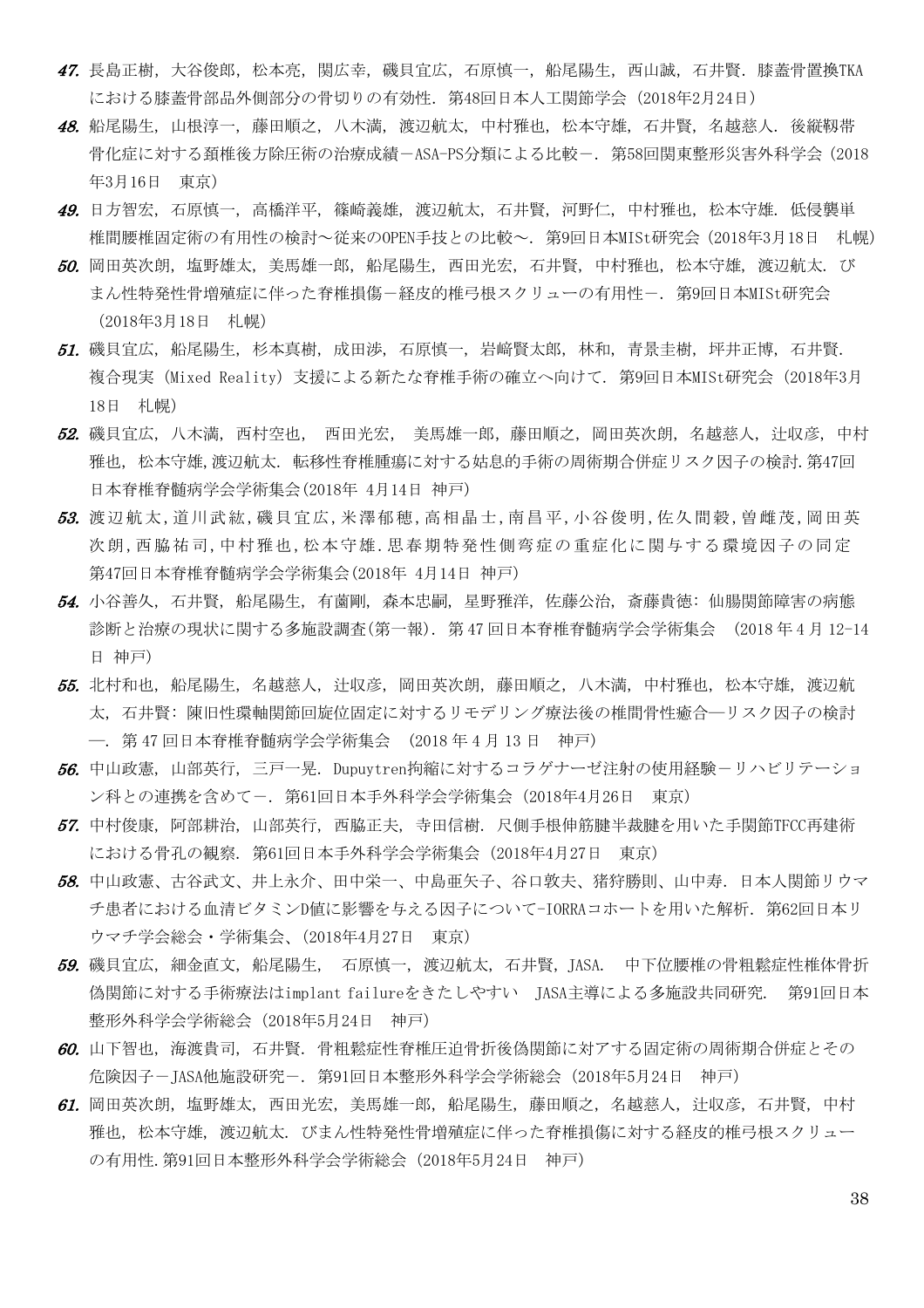- 62. 磯貝宜広, 船尾陽生, 石原慎一, 石井賢. 動脈硬化症はびまん性特発性骨増殖性の発症リスクである. 第 18回日本抗加齢医学会総会(2018年5月26日 大阪)
- 63. 船尾陽生, 磯貝宜広, 石原慎一, 松本守雄, ケバイシュ カリード, 石井賢. 脊椎後弯変形による著しい 姿勢バランス不良に対する第5腰椎もしくは仙椎での後方脊柱骨切り術. 第18回日本抗加齢医学会総会 (2018年5月26日 大阪)
- 64. 井川達也, 磯貝宜広, 保坂亮, 打越健太, 鈴木彬文, 工藤優, 石原慎一, 草野修輔, 船尾陽生, 石井賢. 超音波エラストグラフィを用いた腰部脊柱管狭窄症患者の体幹筋弾性率の分析. 第18回日本抗加齢医学会 総会(2018年5月26日 大阪)
- 65. 細金直文, 石井賢, 河野仁, 磯貝宜広, 渡辺航太, 今林英明, 千葉一裕, JASA. 本邦における骨粗鬆 症性椎体骨折後偽関節に対する手術治療の現状IASA主導による多施設共同研究. 第91回日本整形外科 学会学術総会(2018年5月27日 神戸)
- 66. 長島正樹,大谷俊郎,松本亮,関広幸,竹島憲一郎,須田康文,折口信人,石井賢. 前十字靱帯再建術後の 静脈血栓塞栓症の発生率.第10回日本関節鏡・膝・スポーツ整形外科学会(JOSKAS)(2018年6月16日 福岡)
- 67. 磯貝宜広, 船尾陽生, 杉本真樹, 成田渉, 石原慎一, 青景圭樹, 坪井正博. 複合現実(Mixed Reality)支 援による新たな脊椎手術の確立へ向けて. 第7回Japan Association of Spine Surgeons with Ambition (JASA) (2018年8月5日 広島)
- 68. 小松秀郎,長島正樹,金子博徳,世良泰,松本秀男. プロ野球選手における腱板菲薄化に関連する因子. 第 44回日本整形外科スポーツ医学会学術集会(2018年9月7日 徳島)
- 69. 中村聡, 船尾陽生, 磯貝宜広, 石原慎一, 石川雅之, 西山誠, 石井賢: 極めて稀な下位胸椎で片側椎弓内 に脊髄嵌頓を認めた1例. 第 77 回日本脳神経外科学会学術総会 (2018 年 10 月 12 日 仙台)
- 70. 中山政憲、古谷武文、井上永介、田中栄一、中島亜矢子、谷口敦夫、猪狩勝則、山中寿.日本人関節リウマ チ患者における血清ビタミンD値に影響を与える因子について-IORRAコホートを用いた解析-. 第20回日本骨 粗鬆症学会、(2018年10月26日 長崎)
- 71. 石川雅之, 石原慎一, 磯貝宜広, 藤井武, 川端走野, 伊志嶺洋平, 船尾陽生, 笹生豊, 西山誠, 石井賢, 鎌田修博. 特発性側弯症Lenke Type 1 Curveに対する後方矯正固定術後の終椎高位の変化および矯正率に関 する検討. 第52回日本側弯症学会学術集会(2018年11月2日 東京)
- 72. 磯貝宜広,大伴直央,藤田順之,八木満,岡田英次朗,名越慈人,辻収彦,鈴木悟士,中村雅也,松本守雄, 渡辺航太. 思春期特発性側弯症Lenk分類type2において近位胸椎カーブの頭側終椎の位置が術後肩バランス に与える影響. 第52回日本側弯症学会学術集会(2018年11月3日 東京)
- 73. 前田祥宏,磯貝宜広,笹生豊,西山誠,船尾陽生,石井賢.腰椎後方椎体間固定術におけるトラベキュラー メタルケージの短期成績.第21回日本低侵襲脊椎外科学会(2018年11月29日)
- **74.** 井川達也,磯貝宜広,鈴木彬文,工藤優,草野修輔,前田祥宏,笹生豊,西山誠,船尾陽生,石井賢 腰部 脊柱管狭窄症における腰痛症状は歩行速度を低下させる 第21回日本低侵襲脊椎外科学会 (2018年11月29 日)
- 75. 鈴木彬文, 磯貝宜広, 井川達也, 工藤優, 草野修輔, 前田祥宏, 笹生豊,西山誠, 船尾陽生, 石井賢 腰椎 後方椎体間固定術後の遺残腰痛の危険因子の検討 第 21 回日本低侵襲脊椎外科学会 (2018 年 11 月 29 日)
- 76. 磯貝宜広、末松悠、前田祥宏、笹生豊、西山誠、船尾陽生、石井賢 腰椎ハイパーロルドーティックケージ による局所前弯獲得角の検討 第5回日本脊椎前方侵入手術研究会 (2019年1月26日 東京)
- 77. 磯貝宜広,前田祥宏·笹生豊·西山誠·船尾陽生·石井賢 選択的頚椎神経根ブロックで診断した頚椎神経根症に おけるC6とC7神経根障害の臨床所見の比較 第12回関東MISt研究会 (2019年3月9日 東京)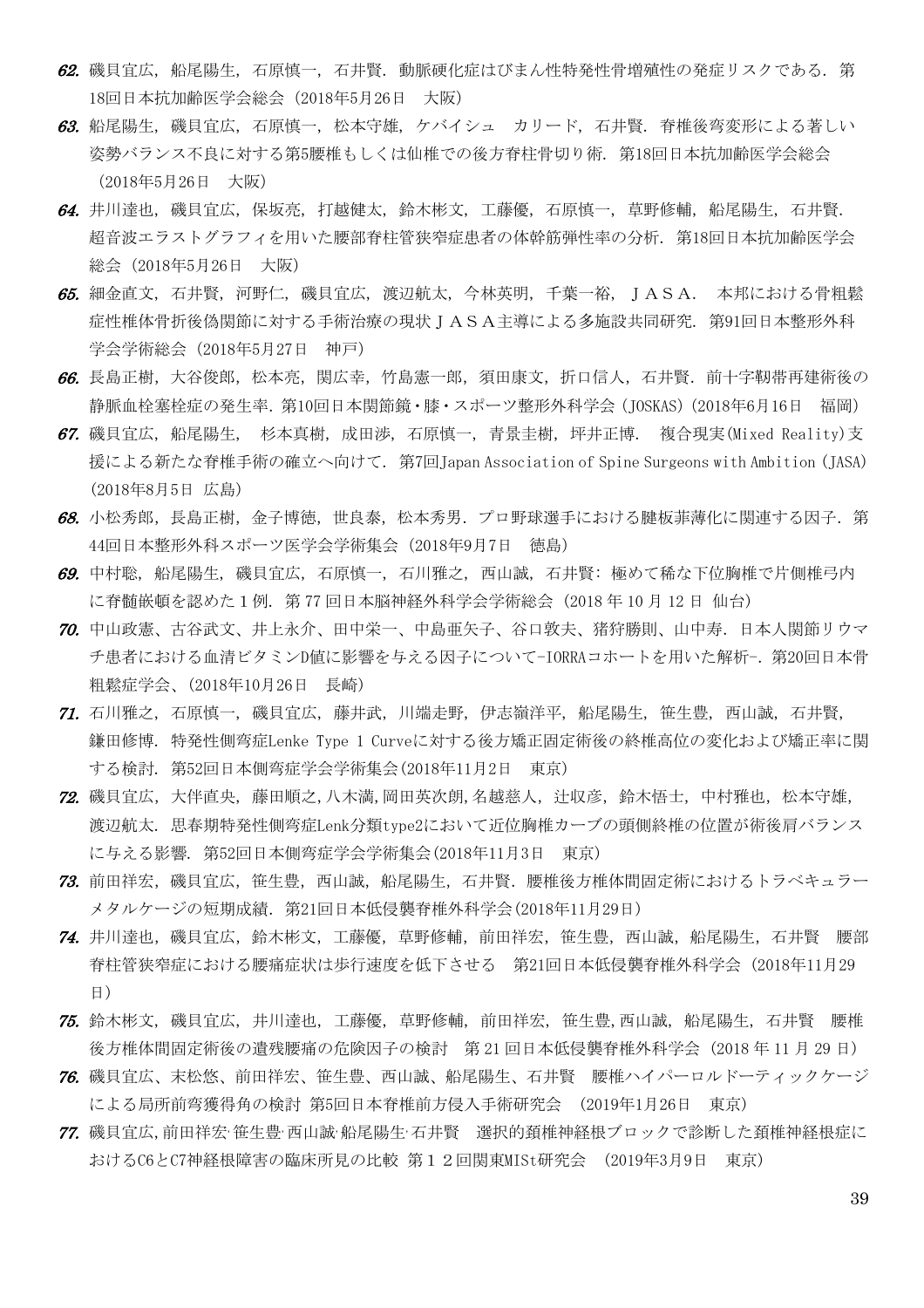- 78. 加納潤, 泉田良一, 逸見治, 加藤正二郎, 石井賢. 帯状疱疹による脊髄炎を生じた稀な一例. 第59回関東 整形災害外科学会(2019年3月23日 東京)
- 79. 藤田有澄, 磯貝宜広, 前田祥宏, 末松悠, 笹生豊, 西山誠, 長島正樹, 関広幸, 船尾陽生, 石井賢. 胸椎 硬膜外海綿状血管腫の一例. 第59回関東整形災害外科学会(2019年3月23日 東京)
- 80. 竹島憲一郎, 小久保哲郎, 関広幸, 須田康文, 石井賢. Lisfranc 関節の変形性変化を伴った外反母趾患者 における足部形態の変化と臨床症状の評価. 第92回日本整形外科学会学術総会(2019年5月12日 横浜)
- 81. 関広幸, 小久保哲郎, 須田康文, 竹島憲一郎, 石井賢. 中等度・重度外反母趾に対するDLMO法と第1中足骨 近位骨切り術の手術成績の検討:多施設後ろ向き研究. 第92回日本整形外科学会学術総会(2019年5月12日 横浜)
- 82. 磯貝宜広,大伴直央,藤田順之,八木満,岡田英次朗,名越慈人, 汁収彦,鈴木悟士,中村雅也,松本守雄, 渡辺航太. 思春期特発性側弯症Lenke分類type2において近位胸椎カーブの頭側終椎の位置が術後肩バラン スに与える影響. 第92回日本整形外科学会学術総会(2019年5月12日 横浜)
- 83. 内藤寧,須田康文,松本亮. 距骨頚部変形治癒骨折により生じた前足部回外変形の一例. 関東整形災害外科 学会月例会 第693回整形外科集談会 東京地方演題(2019年6月22日 東京)
- 84. 松井泉,磯貝宜広,吉田宏大,高橋慶行,西山誠,船尾陽生,石井賢. 成人発症の環軸椎回旋位固定に対して麻 酔下徒手整復にて軽快した1例 関東整形災害外科学会月例会 第693回整形外科集談会 東京地方演題 (2019年6月22日 東京)
- 85. 船尾陽生, 出浦健太郎, 磯貝宜広, 草野修輔, 笹生豊, 西山誠, 石井賢. 頚椎疾患患者における上肢機能 障害に関連した ADL 制限の解析 - DASH を用いた検討ー. 第8回 Japan Association of Spine Surgeons with Ambition (JASA) (2019 年 8 月 4 日 横浜)
- 86. 中山政憲,古谷武文,井上永介,田中栄一,谷口敦夫,猪狩勝則,山中寿,日本人関節リウマチ患者における血清 ビタミンD値に影響を与える因子について-IORRAコホートを用いた解析-,第5回 Neo Vitamin D Workshop 学 術集会,2019年8月23日 東京都
- 87. 小松秀郎,長島正樹,金子博徳,橋本健史. プロ野球選手におけるハムストリング肉離れの実態. 第45回日 本整形外科スポーツ医学会学術集会(2019年8月31日 大阪)
- 88. 高橋慶行, 長島正樹, 大谷俊郎, 関広幸, 竹島憲一郎, 中山政憲, 石井賢. スーチャアンカーを用いた大 腿四頭筋腱断裂の治療成績. 第68回東日本整形災害外科学会(2019年9月6日 東京)
- 89. 藤田有澄,磯貝宜広,吉田宏大,高橋慶行,笹生豊,西山誠,長島正樹,中山政憲,関広幸,船尾陽生,石井賢 若年 アスリートにおける頚椎後方靭帯損傷後の陳旧性頚椎後弯症に対して単椎間後方固定術を施行した2例 第 68回東日本整形災害外科学会(2019年9月6日 東京)
- 90. 井川達也,磯貝宜広,勝平純司,鈴木彬文,草野修輔,笹生豊,西山誠,船尾陽生,石井賢.健常ボランティアと比 較した腰椎変性すべり症患者における体幹下肢関節の歩行解析. 第27回日本腰痛学会(2019年9月14日 神 戸)
- 91. 赤倉奈穂実,磯貝宜広,吉田宏大,高橋慶行,西山誠,船尾陽生,石井賢 術中CTナビゲーションが有用であっ た腰椎発生の骨軟骨腫の一例 関東整形災害外科学会月例会 第694回整形外科集談会 東京地方演題 (2019年9月28日 東京)
- $92.$  高橋慶行, 磯貝宜広, 吉田宏大 笹生豊 西山誠 船尾陽生 石井賢. 側方経路椎体間固定術による間接除圧効果 の画像的検討―狭窄の程度に注目して― 第13回関東 MISt 研究会 (2019年9月28日 東京) Best Presentation Award
- 93. 田辺理恵,関広幸, 須田康文, 新田唯奈, 土屋里沙, 竹島憲一郎. 外反母趾患者の歩行分析-術前と術後1年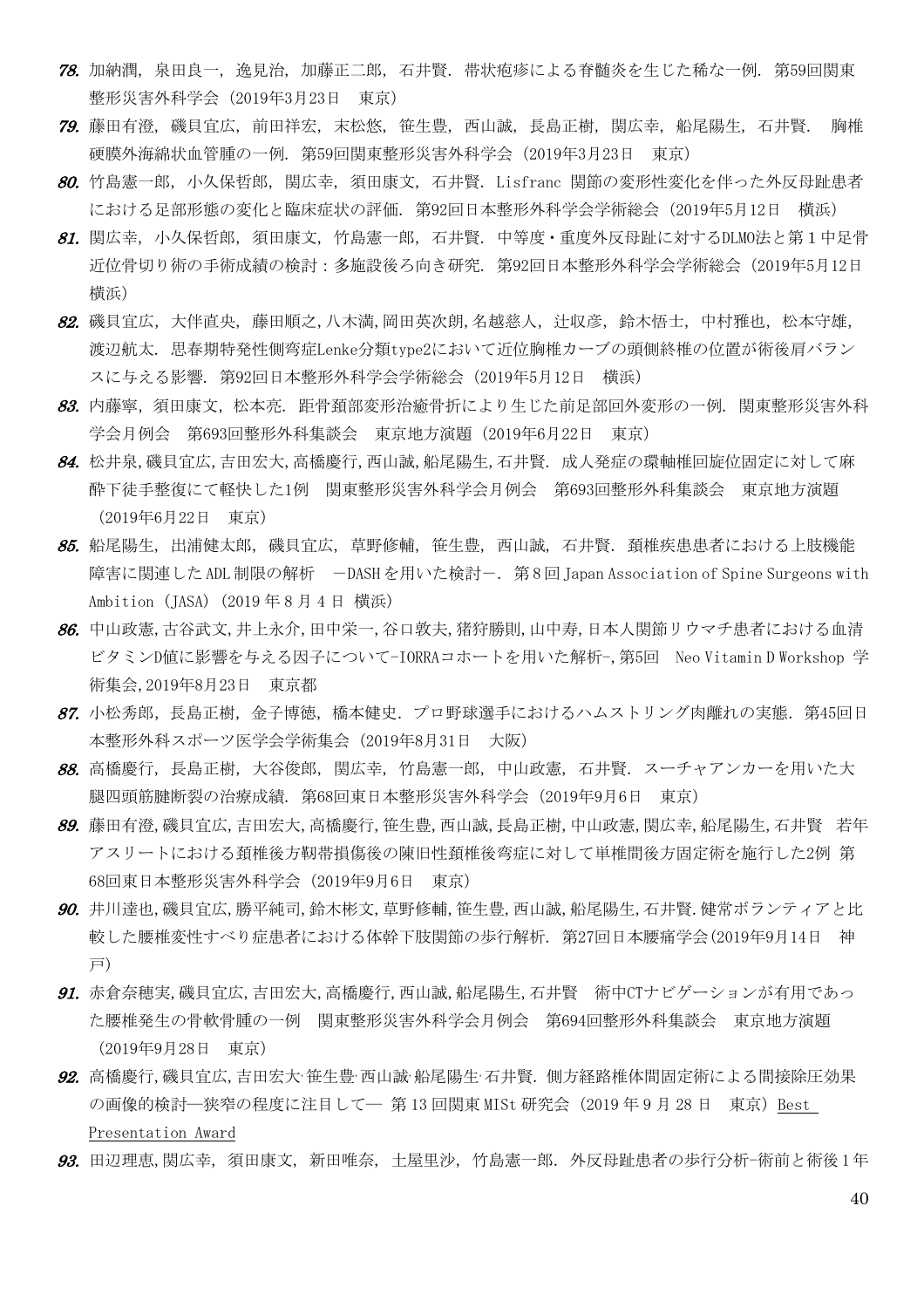の比較-. 第44回日本足の外科学会学術集会 (2019年9月26日札幌)

- 94. 関広幸, 小久保哲郎, 須田康文, 竹島憲一郎. 変形性足関節症の装具療法の治療成績―SAFE-Q による手術 療法との比較検討―. 第 44 回日本足の外科学会学術集会(2019 年 9 月 26 日札幌)
- 95. 中山政憲,古谷武文,井上永介,田中栄一,谷口敦夫,猪狩勝則,山中寿,日本人関節リウマチ患者におけるデノ スマブの継続率-東京女子医大膠原病リウマチ痛風センターIORRAコホートでの検討-,第21回日本骨粗鬆症 学会,2019年10月11日-13日, 兵庫県
- 96. 磯貝宜広, 塩野雄太, 藤本哲也, 吉岡研之, 石濱寛子, 船尾陽生, 中村雅也, 松本守雄, 石井賢. マウス 大腿骨骨髄炎モデルにおけるTCAサイクル代謝産物の変化. 第34回日本整形外科学会基礎学術集 会.(2019年10月17日 横浜)
- 97. 船尾陽生, 磯貝宜広, 笹生豊, 西山誠, 中村雅也, 北川雄光, 松本守雄, 尾原秀明, 石井賢. 三次元骨盤 CTを用いた骨盤固定スクリュー刺入経路の解析-男女間での比較-. 第34回日本整形外科学会基礎学術 集会.(2019年10月18日 横浜)
- 98. 鈴木彬文, 磯貝宜広, 井川達也, 工藤優, 出浦健太郎, 草野修輔, 前田祥宏, 笹生豊, 西山誠, 船尾陽生, 石井賢. 腰椎変性すべり症患者の体幹と下肢関節の歩行解析-健常高齢者との比較-. 第34回日本整形外 科学会基礎学術集会.(2019年10月18日 横浜)
- 99. 吉田宏大, 磯貝宜広, 塩野雄太, 高橋慶行, 笹尾豊, 西山誠, 船尾陽生, 石井賢. 腰椎変性すべり症に対 する側方経路腰椎椎体間固定術と経皮的椎弓根スクリューのすべり矯正効果. 第25回日本最小侵襲整形外 科学会(2019年11月9日 東京)
- 100.宇井秀斗, 磯貝宜広, 鈴木彬文, 浦田龍之介, 吉田宏大, 高橋慶行, 笹生豊, 西山誠, 船尾陽生, 石井賢. 腰部脊柱管狭窄症におけるOswestry Disability Indexに関連する因子の検討. 第25回日本最小侵襲整形外 科学会(2019年11月9日 東京)
- 101.高橋慶行, 磯貝宜広, 吉田宏大, 笹生豊, 西山誠, 船尾陽生, 石井賢. 側方経路椎体間固定術による関節 除圧効果の画像的検討-狭窄の程度に注目して-. 第25回日本最小侵襲整形外科学会(2019年11月9日 東 京)
- 102.横須賀公章, 船尾陽生, 鵜飼淳一, 中西一夫, 朴正旭, 富田卓, 星野雅洋, 齋藤貴徳, 石井賢, 佐藤公治. 硬膜外造影後 CT(Peridurograpie-CT)の有用性. 第 25 回日本最小侵襲整形外科学会 (2019 年 11 月 9 日 日 本橋)
- 103.島崎孝裕, 横須賀公章, 船尾陽生ほか. 経仙骨裂孔アプローチの硬膜外癒着剥離術におけるガイディング ニードルテクニック. 第 25 回日本最小侵襲整形外科学会 (2019 年 11 月 9 日 日本橋)
- 104.船尾陽生, 磯貝宜広, 吉田宏大, 高橋慶行, 笹生豊, 西山誠, 石井賢. 腰仙移行部における可能性脊椎炎 に対して低侵襲骨盤固定法を用いたMIStの中長期治療成績. 第22回日本低侵襲脊椎外科学会(2019年11月28 日 高松)
- 105.松本亮,長島正樹,内藤寧,関広幸,磯貝宜広,船尾陽生,須田康文,石井賢.腰部脊柱管狭窄症の治療中 に発症した両側急速破壊型股関節症の1例.第47回日本関節病学会(2019年11月22日 福岡)
- 106.船尾陽生, 磯貝宜広, 吉田宏大, 高橋慶行, 笹生豊, 西山誠, 石井賢. 腰仙移行部における可能性脊椎炎 に対して低侵襲骨盤固定法を用いたMIStの中長期治療成績. 第22回日本低侵襲脊椎外科学会(2019年11月28 日 高松)
- 107.横須賀公章, 船尾陽生, 鵜飼淳一, 中西一夫, 朴正旭, 富田卓, 星野雅洋, 齋藤貴徳, 石井賢, 佐藤公治. 硬膜外造影後 CT(Peridurograpie-CT)の有用性. 第 22 回日本低侵襲脊椎外科学会学術集会 (2019 年 11 月 28-29 日 高松)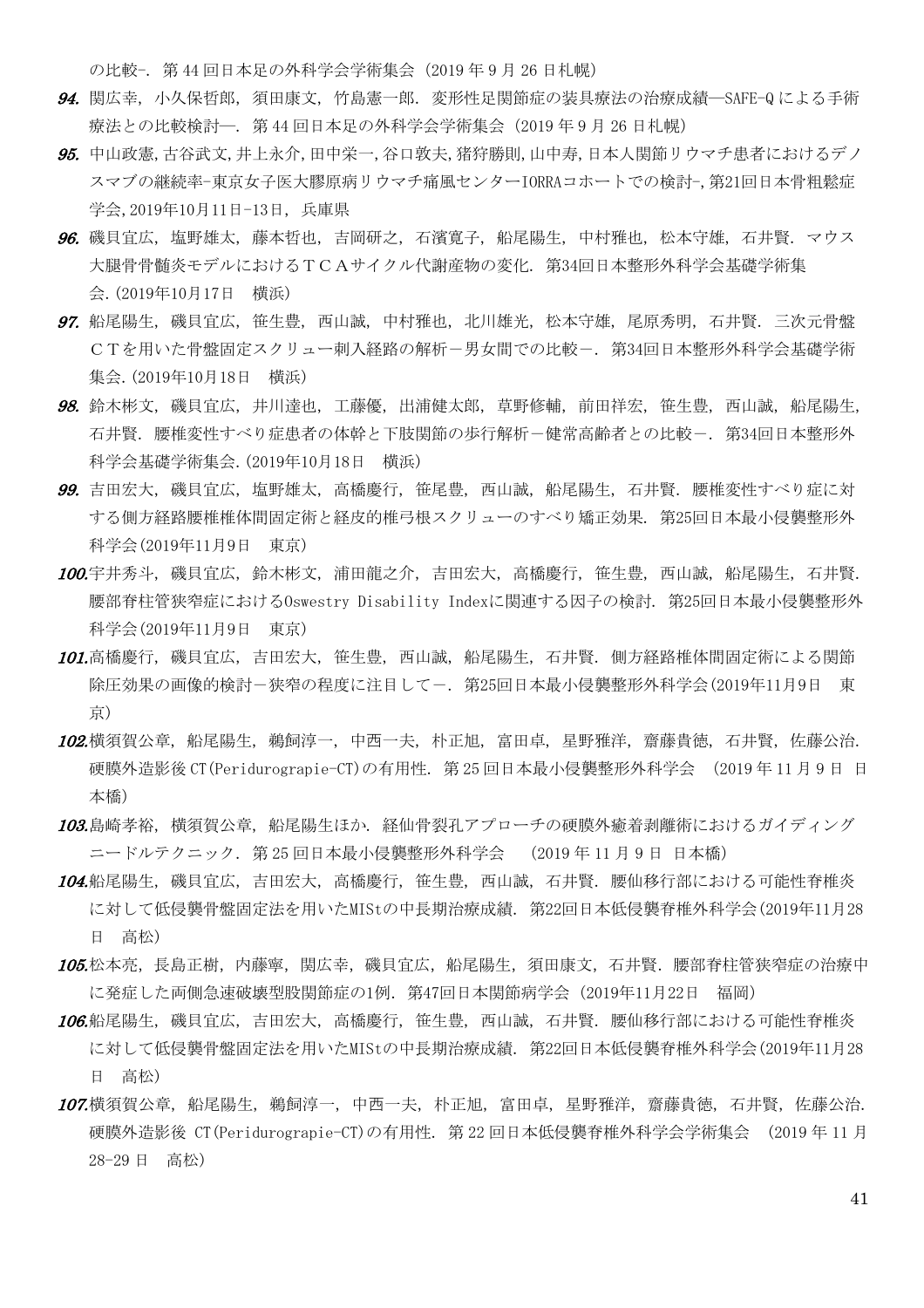108.高橋慶行, 磯貝宜広, 吉田宏大, 笹生豊, 西山誠, 船尾陽生,石井賢. 側方経路椎体間固定術による間接除 圧効果の画像的検討―狭窄の程度に注目して―第22回日本低侵襲脊椎外科学会(2019年11月28日 高松) 109.石井賢. 首下がり症候群の診断と治療戦略. 第4回中日友好脊椎外科研究会(2019年12月14日 東京) 110.船尾陽生, 磯貝宜広, 高橋慶行, 吉田宏大, 笹生豊, 西山誠, 石井賢. 悪性抹消神経鞘腫に対する右骨盤

半裁術後にL5-S1椎間の不安定性を呈した1例. 第21回圧迫性脊髄症研究会 (2020年1月18日 東京)

- 111.吉田宏大, 磯貝宜広, 塩野雄太, 高橋慶行, 笹生豊, 西山誠, 船尾陽生, 石井賢. 腰椎変性すべり症に対 する側方経路腰椎椎体間固定術と経皮的椎弓根スクリューのすべり矯正効果. 第 10 回 MIST 学会学術集会 (2020 年 2 月 15 日 神戸)
- 112.磯貝宜広, 吉田宏大, 高橋慶行, 笹生豊, 西山誠, 船尾陽生, 石井賢. 消化器症状を伴う骨粗鬆症性椎体 骨折後の後弯変形に対して胸椎 XLIF を併用した MISt の 1 例. 第 14 回関東 MISt 研究会 (2020 年 2 月 29 日 東京)
- 113.船尾陽生,井井川達也,松澤克,草野修輔,吉田宏大,高橋慶行,磯貝宜広,笹生豊,西山誠,石井賢.頚椎 症性脊髄症患者における先行随伴性姿勢調節機能の解析.第93回日本整形外科学会学術総会(2020年6月11 日‐8月31日WEB)
- 114.船尾陽生,出浦健太郎,草野修輔,吉田広大,高橋慶行,磯貝宜広,笹生豊,西山誠,石井賢.頚椎症性脊 髄症における上肢機能に関連した日常生活動作制限の解析-DASHを用いた解析-.第93回日本整形外科学会学 術総会 (2020年6月11日 - 8月31日WEB)
- 115.磯貝宜広,吉田宏大,高橋慶行,笹生豊,西山誠,船尾陽生,石井賢,頚椎症性神経根症におけるC6とC7神 経根障害の臨床所見の特徴.第93回日本整形外科学会学術総会(2020年6月11日‐8月31日WEB)
- 116.清田康弘,鎌田雄策,藤田有澄,松本亮,大門憲史,中村賢,竹島憲一郎,中山政憲,船尾陽生,江幡重人, 石井賢. 成人尺骨肘頭骨折に対する Tension band wiring 法術後の成績不良例の検討. 第 63 回日本手外科 学会学術集会 (2020年 6 月 25 日-8 月 17 日 WEB)
- 117.磯貝宜広,船尾陽生,石井賢. 外傷のない成人発症の環軸関節回旋位固定の一例. Online MIST Case Discussion (2020年7月28日WEB)
- 118.中山政憲,古谷武文,井上永介,田中榮一,谷口敦夫,猪狩勝則,山中寿,針谷正祥, 日本人リウマチ患者におい てビタミン D 欠乏は新規骨折のリスク因子である-IORRA コホートでの検討-,第 64 回日本リウマチ学会 (2020 年 8 月 17 日-9 月 15 日, Web 開催)
- 119.高橋慶行,船尾陽生,磯貝宜広,吉田宏大,笹生豊,西山誠,石井賢.手術治療が奏功した先天性腰椎下関 節突起欠損の2例. 第60回関東整形災害外科学会 (2020年8月21日-22日 東京)
- 120.石原慎一,磯貝宜広,船尾陽生,笹生豊,西山誠,石井賢.腰部脊柱管狭窄症における内臓脂肪と疼痛の関 係.第49回日本脊椎脊髄病学会学術集会(2020年9月7日-9日 神戸)
- *121.*高橋慶行,磯貝宜広,吉田宏大,笹生豊,西山誠,船尾陽生,石井賢.側方経路腰椎椎体間固定術による間 接除圧効果の画像的検討 - 脊柱管狭窄の重症度に注目して -. 第49回日本脊椎脊髄病学会学術集会(2020年 9月7日-9日 神戸)
- 122.大門憲史, 磯貝宜広, 吉田宏大, 笹生豊, 西山誠, 江幡重人, 船尾陽生, 石井賢. 消化器症状を伴う骨粗鬆 症性椎体骨折後の後弯変形に対し、胸腰椎側方侵入椎体間固定術を用いたMIStが有効であった1例. 第23回 日本低侵襲脊椎外科学会学術集会(2020年9月24日 神戸)
- 123.清田康弘,鎌田田策,藤田有澄,松本亮,大門憲史,中村賢,竹島憲一郎,中山政憲,船尾陽生,江幡重人, 石井賢. 成人尺骨肘頭骨折に対するTension band wiring法術後の成績不良例の検討. 第69回東日本整形災 害外科学会(2020年9月18日-10月4日WEB)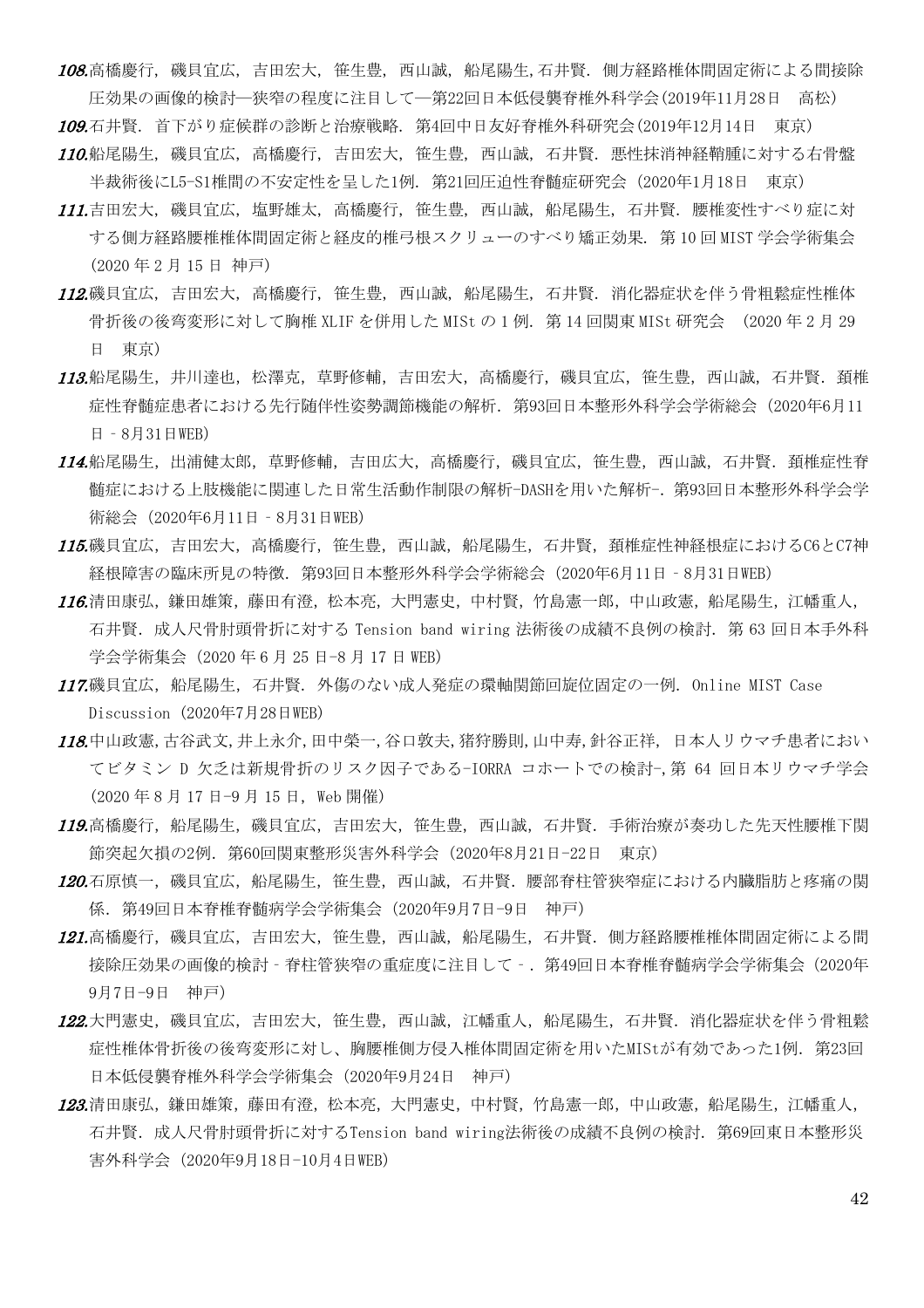- 124.佐々木遼,長島正樹,大谷俊郎,秋葉絢子,岡田善史,吉田宏大,関広幸,磯貝宜広,竹島憲一郎,石井賢. スーチャーアンカー (SwiveLock @) を用いた大腿四頭筋腱断裂の治療成績. 第 69 回東日本整形災害外科 学会 (2020年9月18日-10月4日 WEB) ミニオーラル
- 125.秋葉絢子,長島正樹,竹島憲一郎,岡田善史,佐々木遼,吉田宏大,関広幸,磯貝宜広,石井賢.関節水腫 の有無により異なる MRI 所見を呈した膝関節内游離体の1例. 第 69 回東日本整形災害外科学会 (2020 年 9 月 18 日-10 月 4 日 WEB) ミニオーラル
- 126.中山政憲,清田康弘,藤田有澄,松本亮,大門憲史,中村賢,竹島憲一郎,船尾陽生,江幡重人,石井賢. リウマチ手に対するMP関節温存軟部組織形成術.第69回東日本整形災害外科学会(2020年9月18日-10月4日 WEB)
- 127.長島正樹, 高橋慶行, 吉田宏大, 関広幸, 竹島憲一郎, 中山政憲, 石井賢, 非糖尿病患者におけるTKA周術 期の至適血糖測定時期の検討.第14回日本CAOS研究会/第26回日本最小侵襲整形外科学会(2020年9月21日  $-22 \text{ H}$  WEB)
- 128.中山政憲, 高橋慶行, 関広幸, 竹島憲一郎, 船尾陽生, 長島正樹, 新井健, 石井賢. リウマチ手に対するMP 関節温存軟部組織形成術.第14回日本CAOS研究会/第26回日本最小侵襲整形外科学会(2020年9月21日-22日 WEB)
- 129.高橋慶行,長島正樹,大谷俊郎,関広幸,竹島憲一郎,中山政憲,石井賢. スーチャーアンカーを用いた大 腿四頭筋腱断裂の治療成績.第14回日本CAOS研究会/第26回日本最小侵襲整形外科学会(2020年9月21日-22 日WEB)
- 130.関広幸,荻原直道,小久保哲郎,須田康文,長島正樹,石井賢,名倉武雄.片側性内反型変形性足関節症に おける脛腓骨形態変化の可視化と定量化.第35回日本整形外科学会基礎学術集会(2020年10月15日-16日WEB)
- 131.磯貝宜広,吉田宏大,高橋慶行,笹生豊,西山誠,船尾陽生,石井賢. Thoracic 10 pelvic angleは成人脊 柱変形術後PJK発生の予測に有用である.第35回日本整形外科学会基礎学術集会(2020年10月15日-16日WEB)
- 132.島崎孝裕,横須賀公章,中西一夫,富田卓,星野雅洋,齋藤貴徳,石井賢,佐藤公治,佐藤公昭,志波直人. 経仙骨的脊柱管形成術 (TSCP) におけるguiding-needleの適正刺入角度に関する放射線学的検討. 第35回日 本整形外科学会基礎学術集会(2020年10月15日-16日WEB)
- 133.船尾陽生,井川達也,松澤克,草野修輔,磯貝宜広,笹生豊,西山誠,石井賢.頚椎症性脊髄症患者は先行 随伴性姿勢調節機能の低下と歩幅の短縮化を起こす.第35回日本整形外科学会基礎学術集会(2020年10月15  $H-16$ 日WEB
- 134.中山政憲,古谷武文,井上永介,田中榮一,谷口敦夫,猪狩勝則,山中寿,針谷正祥, 日本人リウマチ患者におい てビタミン D 欠乏は新規骨折のリスク因子である-IORRA コホートでの検討-,第 22 回日本骨粗鬆症学会 (2020 年 10 月 9 日-10 月 11 日, Web 開催)
- 135.中村賢, 大矢昭仁, 金治有彦, 宮本健史, 松本守雄, 中村雅也. Drug repositioning で探索した既存薬が不 動性筋萎縮を改善する. 第 38 回日本骨代謝学会学術集会 (2020 年 10 月 9 日~11 月 30 日 WEB)
- 136.中村賢, 大矢昭仁, 金治有彦, 宮本健史, 松本守雄, 中村雅也. Drug repositioning による不動性筋萎縮の 治療薬の探索. 第 35 回日本整形外科学会基礎学術集会(2020 年 10 月 15 日 WEB)
- 137.長島正樹,大谷俊郎,竹島憲一郎,秋葉絢子,岡田善史,佐々木遼,関広幸,石井賢. 内側半月板前角の破 格 11例の検討-破格切除の必要性について-. 第48回日本関節病学会 (2020年10月30日-31日 WEB)
- 138.小松秀郎,長島正樹,金子博徳.プロ野球選手における疲労骨折の特徴. 第31回日本臨床スポーツ医学会学 術集会(2020年11月4日-30日 WEB)
- *139.*岡田善史, 長島正樹, 大谷俊郎, 秋葉絢子, 佐々木遼, 吉田宏大, 関広幸, 磯貝宜広, 竹島憲一郎, 石井賢.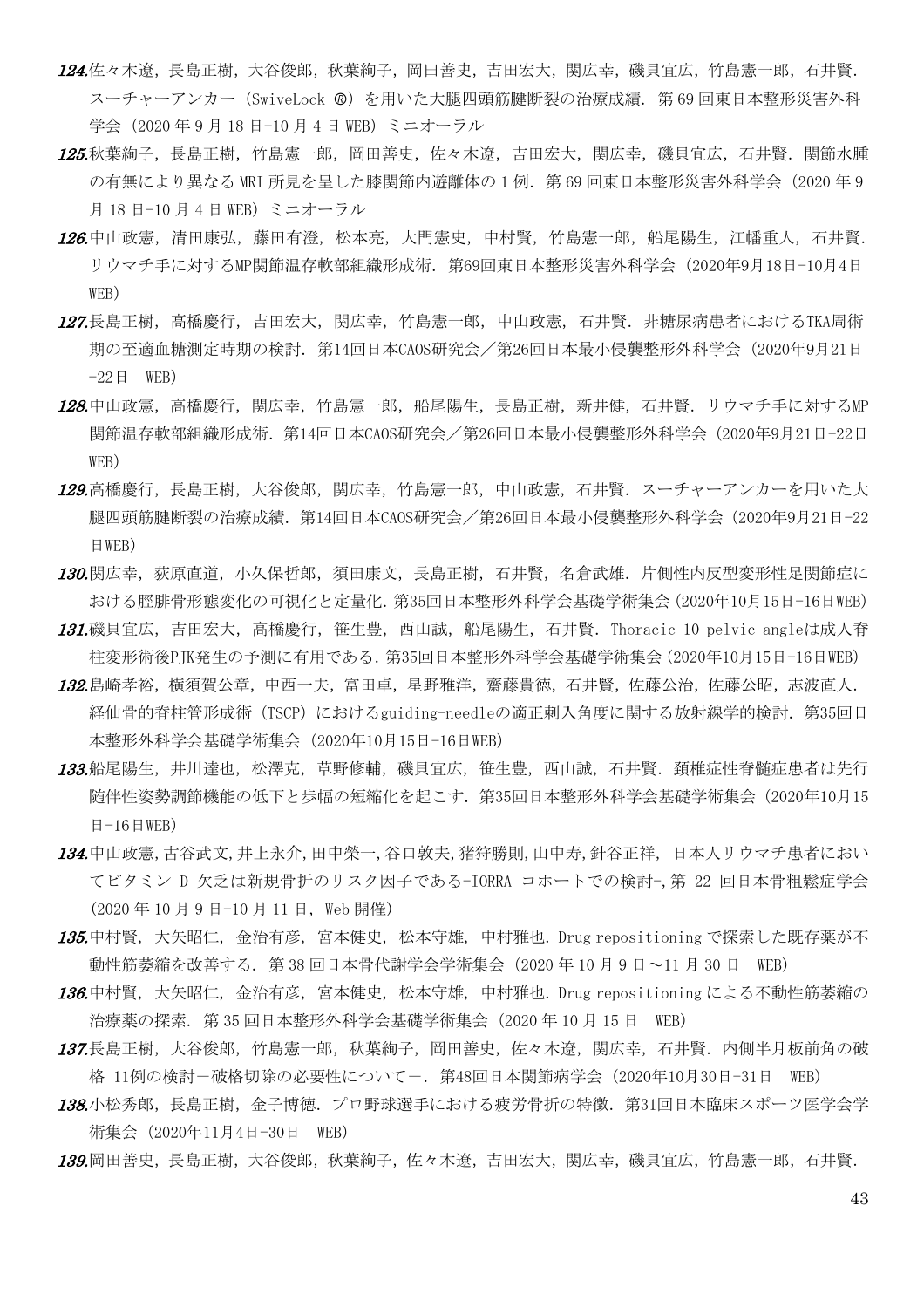プロ野球選手に発症した有痛性分裂膝蓋骨. 第31回日本臨床スポーツ医学会学術集会(2020年11月4日-30日 WEB)

- 140.磯貝宜広, 八木満, 大伴直央, 鈴木悟士, 海苔聡, 计収彦, 名越慈人, 岡田英次朗, 藤田順之, 中村雅也, 松本守雄,渡辺航太. 思春期特発性側弯症Lenke分類type2において近位胸椎カーブの頭側終椎がT1は術後肩 バランス不良のリスク因子である. 第54回日本側弯症学会 (2020年11月6日-7日WEB@さいたま)
- 141.長島正樹,大谷俊郎,関広幸,折口信人,竹島憲一郎,石井賢.空気止血帯の有無によるACL再建術後DVTの 発生率の検討. 第12回日本関節鏡・膝・スポーツ整形外科学会 (JOSKAS) (2020年12月17日 神戸)
- 142.小松秀郎,長島正樹,金子博徳.プロ野球選手における内腹斜筋肉離れの特徴.第12回日本関節鏡・膝・ス ポーツ整形外科学会(JOSKAS)(2020年12月19日 神戸)

#### 5-4 ポスター 67 編

- 1. 藤井武, 藤田順之, 鈴木悟士, 渡辺航太,石井賢, 辻崇,宮本健史,堀内圭輔, 松本守雄, 中村雅也. 小胞体 ストレス応答は NF-kB シグナルを介して椎間板変性を惹起している. 第 46 回日本脊椎脊髄病学会学術集会 (2017年4月13日 札幌) ポスター
- 2. 船尾陽生, 磯貝宜広, 藤田順之, 八木満, 渡辺航太, 中村雅也, 北川雄光, 松本守雄, 尾原秀明, 石井賢. 3 次元骨盤 CT を用いた日本人における理想的な仙骨骨盤固定スクリューの刺入経路の解析.第 46 回日本脊椎 脊髄病学会学術集会 (2017年4月13日 札幌)ポスター
- 3. 小林喜臣, 岩波明生, 石井賢, 川端走野, 西山雄一郎, 渡辺航太, 八木満, 藤田順之, 辻収彦, 松本守雄, 中村雅也, 名越慈人. 胸髄腫瘍摘出術後の脊椎矢状面アライメント変化の検討. 第 46 回日本脊椎脊髄病 学会学術集会 (2017年4月13日 札幌)ポスター
- 4. 川端走野, 岩波明生, 石井賢, 西山雄一郎, 渡辺航太, 八木満, 藤田順之, 辻収彦, 松本守雄, 中村雅也, 名越慈人. 頚椎ダンベル腫瘍術後の頚椎アライメント変化.第 46 回日本脊椎脊髄病学会学術集会(2017 年 4 月13日 札幌) ポスター
- 5. 藤田順之, 東宏一郎, 辻収彦, 名越慈人, 八木満, 渡辺航太,中村雅也, 松本守雄, 石井賢.サルコペニアに おける傍脊柱筋の検討. 第46回日本脊椎脊髄病学会学術集会 (2017 年4月13日 札幌)ポスター
- 6. 八木満, 藤田順之, 名越慈人, 岩波明生, 谷戸祥之, 朝妻孝仁,石井賢, 中村雅也, 松本守雄, 渡辺航太. 成人脊柱変形に対する手術において固定最上位椎の高位は歩行に影響を与えるか?第 46 回日本脊椎脊髄病 学会学術集会 (2017年4月14日 札幌)ポスター
- 7. 細金直文, 河野仁, 今林英明, 千葉一裕, 藤田順之, 八木満, 名越慈人, 辻収彦, 石井賢, 中村雅也, 松 本守雄, 渡辺航太.ADL アンケートによって成人脊柱変形に対する矯正固定術後の ADL 障害を適切に評価しう るか?-短範囲固定術との比較による検証―. 第 46 回日本脊椎脊髄病学会学術集会(2017 年 4 月 14 日 札 幌)ポスター
- 8. 渡辺航太, 松本大, 藤田順之, 八木満, 名越慈人, 辻収彦, 石井賢, 中村雅也, 松本守雄. 成人脊柱変形に 対する矯正固定術後の肺容量の変化. 第46回日本脊椎脊髄病学会学術集会 (2017年4月14日 札幌)ポス ター
- 9. 西田光宏, 藤田順之, 八木満, 名越慈人, 辻収彦, 石井賢, 中村雅也, 松本守雄, 渡辺航太. 思春期特発性 側弯症における骨成熟までの骨密度変化の縦断的研究. 第 46 回日本脊椎脊髄病学会学術集会(2017 年 4 月 14 日 札幌) ポスター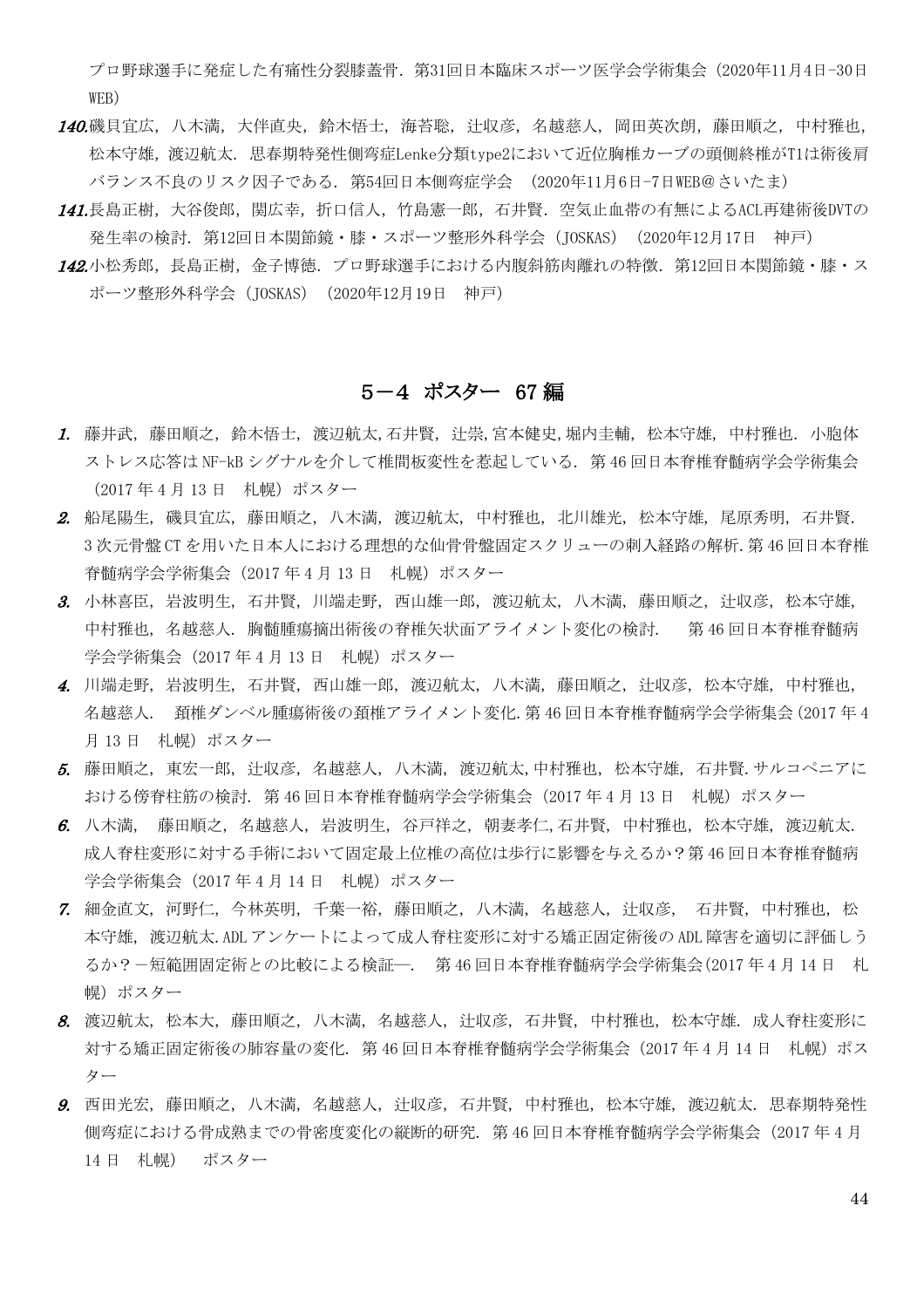- 10. 辻崇, 千葉一裕, 渡辺航太, 中村雅也, 松本守雄, 石井賢. スコアリングを用いた骨巨細胞腫と脊索腫の鑑 別. 第46回日本脊椎脊髄病学会学術集会 (2017年4月14日 札幌)ポスター
- 11. 船尾陽生, 山根淳一, 名越慈人, 磯貝宜広, 石原慎一, 辻収彦, 藤田順之, 八木満, 渡辺航太, 細金直文, 二宮研, 中村雅也, 松本守雄, 石井賢, KSRG メンバー. 頚椎症性脊髄症に対する後方除圧術の治療成績 ―ASA 分類による比較検討―. 第 46 回日本脊椎脊髄病学会学術集会(2017 年 4 月 14 日 札幌) ポスター
- 12. 中島大輔, 名倉武雄, 河奈裕正, 陣崎雅弘, 松本守雄, 中村雅也, 石井賢. 新しい非侵襲的椎弓根スクリュ ー設置強度評価法の確立―新鮮屍体を用いた共振周波数解析―. 第 46 回日本脊椎脊髄病学会学術集会 (2017 年 4 月 14 日 札幌)ポスター
- 13. 船尾陽生, 大和雄: 第 11 回 Asia Traveling Fellowship -韓国・マレーシア訪問記-. 第 46 回日本脊椎脊髄 病学会学術集会(2017 年 4 月 13-15 日 札幌) ポスター
- 14. 細金直文, 河野仁, 今林英明, 藤田順之, 八木満, 千葉一裕, 石井賢, 中村雅也, 松本守雄, 渡辺航太. 成 人脊柱変形に対する矯正固定術が日常生活動作に与える影響―新規ADLアンケートによる調査―. 第90回日 本整形外科学会学術総会 (2017年5月18日 仙台)ポスター
- 15. 八木満, 藤田順之, 名越慈人, 岩波明生, 金子慎二郎,谷戸祥之, 朝妻孝仁, 石井賢, 中村雅也, 松本守雄, 渡辺航太. 低骨密度は成人脊柱変形に対する手術後の近位隣接椎間後弯障害発生のリスク因子である. 第 90 回日本整形外科学会学術総会 (2017年5月18日 仙台)ポスター
- 16. 八木満, 金子慎二郎, 藤田順之, 名越慈人, 岩波明生, 谷戸祥之, 朝妻孝仁, 石井賢, 中村雅也, 松本守雄, 渡辺航太. 成人脊柱変形手術後に発生する近位隣接椎間後弯障害は予測可能か. 第 90 回日本整形外科学会 学術総会 (2017年5月18日 仙台) ポスター
- 17. 石原慎一, 藤田順之, 東宏一郎, 名越慈人, 八木満, 渡辺航太, 石川雅之, 福井康之, 中村雅也, 松本守雄, 石井賢. 腰部硬膜外脂肪腫症と脂質代謝異常の関連性. 第 90 回日本整形外科学会学術集会(2017 年 5 月 19 日 仙台)ポスター
- 18. 堀内圭輔, 日方智宏, 長谷川智春, 藤田順之, 岩波明生, 渡辺航太, 石井賢, 中村雅也,網塚憲生, 松本守 雄. エルデカルシトールは閉経後骨粗鬆症患者においてミニモデリング骨形成を誘導する. 第 90 回日本整 形外科学会学術集会(2017年5月19日 仙台)ポスター
- 19. 水谷潤,遠藤健司,鐙邦芳,石井賢,八木満,細金直文,大塚隆信,和田郁雄,Christopher Ames. 頚椎後 弯変形における全脊柱バランスと頭蓋ポジション. 第 90 回日本整形外科学会学術集会 (2017 年 5 月 20 日 仙台) ポスター
- 20. 石井賢, 塩野雄太, 日方智宏, 藤田順之, 八木満,渡辺航太, 中村雅也, 松本守雄. 腰椎変性すべり症に対 する PPS を併用した LIF の手術治療成績. 第 90 回日本整形外科学会学術集会 (2017 年 5 月 20 日 仙台) ポスター
- 21. 中島大輔, 名倉武雄, 陣崎雅弘, 松本守雄, 中村雅也, 石井賢. マイクロ CT 解析を用いた椎弓根スクリュ ー設置強度評価法の新規分析法―新鮮屍体研究―. 第90回日本整形外科学会学術集会(2017年5月20日 仙 台) ポスター
- 22. 山根淳一, 岩波明生, 名越慈人, 中村雅也, 松本守雄, 石井賢, KSRG メンバー. 頚髄症に対する後方除圧術 の術式別治療成績―片開き式椎弓形成術, 両開き式椎弓形成術, 筋温存型選択的椎弓切除術との比較―. 第 90 回日本整形外科学会学術集会 (2017年5月21日 仙台)ポスター
- 23. 水谷潤, 鐙邦芳, 石井賢, 八木満, 遠藤健司, 大塚隆信, 和田郁雄, Christopher Ames. 重度頚椎後弯変形 再建術後の全脊柱バランスの変化. 第 90 回日本整形外科学会学術集会 (2017 年 5 月 21日 仙台) ポス ター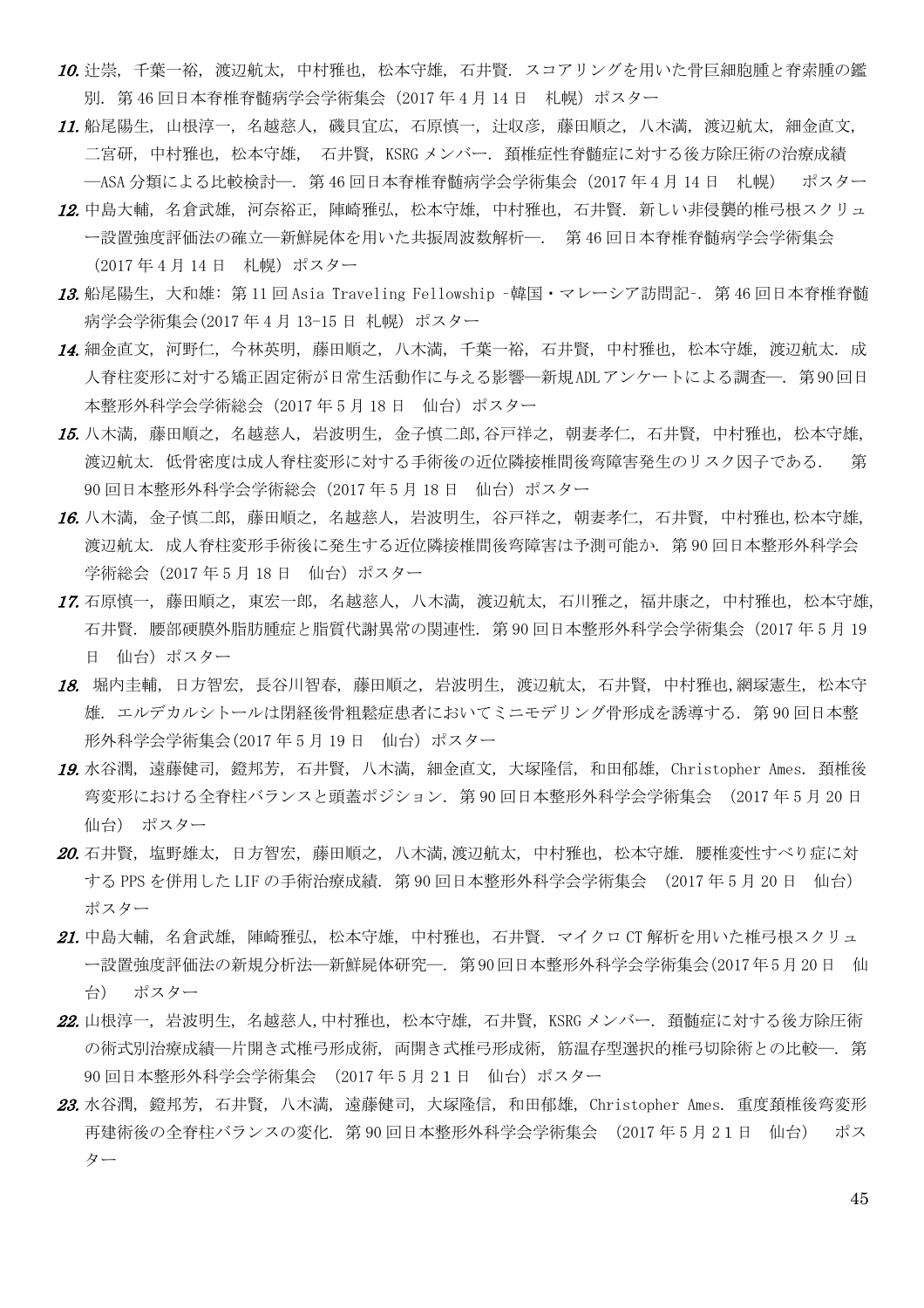- 24. 長島正樹,大谷俊郎,関広幸,須田康文,石井賢. 膝関節内側半月板前角の破格7例の検討. 第9回日本 関節鏡・膝・スポーツ整形外科学会 (JOSKAS) (2017年6月22日 札幌)ポスター
- 25. 原藤健吾,小林秀, 豊田敬, 月村泰規, 斎藤良彦, 長谷川貴之, 長島正樹, 二木康夫.膝前十字靭帯再建術に おける助手の重要性-多施設共同研究-. 第 9 回日本関節鏡・膝・スポーツ整形外科学会 (JOSKAS) (2017 年 6 月 23 日 札幌) ポスター
- 26. 磯貝宜広, 船尾陽生,石原慎一, 石川雅之, 石井賢. びまん性特発性骨増殖症の感染に伴う遅発性胸髄症に 対して MISt を施行した 1 例. 第 20 回日本低侵襲脊椎外科学会学術集会 (2017 年 7 月 27 日 札幌)ポスタ ー
- 27. 磯貝宜広, 石川雅之, 石原慎一, 船尾陽生, 西山誠, 櫻井公典, 中村聡, 朝本俊司, 長島正樹, 関広幸, 松 本亮,石井賢. 成人期特発性胸椎側弯症に対する後方胸椎矯正固定術後の腰椎カーブの矯正効果 第 51 回日 本側彎症学会 (2017 年 8 月 24 日 札幌) ポスター
- 28. 田辺理恵, 須田康文, 関広幸, 櫻井愛子, 土屋里沙, 易晶晶, 新田唯奈, 長島正樹, 石井賢: 外反母趾患者 の歩行解析ー立脚終期に注目して. 第 42 回日本足の外科学会学術集会 (2017 年 11 月 9 日 名古屋) ポスタ ー
- 29. 竹島憲一郎, 宮本健史, 松本守雄, 中村雅也, 2 型アルデヒド脱水素酵素(ALDH2)遺伝子多型と大腿骨近位部 骨折の発症に関する疫学的検討. 第 32 回日本整形外科学会基礎学術集会 (2017 年 10 月 26 日 沖縄)ポス ター
- 30. 竹島憲一郎, 小久保哲郎. 第 2 足根中足関節に変形性変化を伴った外反母趾の X 浅学的検討. 第 42 回日本足 の外科学会・学術集会(2017 年 11 月 9 日 愛知) ポスター
- 31. 齊藤誠人, 関田哲也, 浅野尚文, 菊田一貴, 日方智宏, 石井賢, 森岡秀夫, 中村雅也, 松本守雄, 中山ロバ ート. 脊椎類骨骨腫に対して内視鏡的切除を行った 3 例. 第 28 回日本小児整形外科学会学術集会(2017 年 12 月 8 日 東京) ポスター
- 32. 小谷善久, 石井賢, 船尾陽生, 有薗剛, 森本忠嗣, 星野雅洋, 佐藤公治, 斎藤貴徳: 仙腸関節障害の病態診 断と治療の現状に関する多施設調査(第一報). 第 9 日本 MISt 研究会 (2018 年 3 月 18 日 東京)
- 33. 船尾陽生, 磯貝宜広, 石原慎一, 石川雅之, 西山誠, 松本亮, 関広幸, 長島正樹, 中村雅也, 北川雄光, 松 本守雄, 尾原秀明, 石井賢. 3 次元骨盤 CT を用いた骨盤固定スクリュー刺入経路の解析 −男女間での比較−. 第 47 回日本脊椎脊髄病学会学術集会(2018 年 4 月 13 日 神戸)
- 34. 船尾陽生, 山根淳一, 磯貝宜広, 石原慎一, 辻収彦, 藤田順之, 八木満, 渡辺航太, 細金直文, 二宮研, 中 村雅也, 松本守雄, 石井賢, 名越慈人. ASA 分類による頚椎後方除圧術の治療成績比較. 第 47 回日本脊椎脊 髄病学会学術集会(2018 年 4 月 13 日 神戸)
- 35. 磯貝宜広,石川雅之,石原慎一,船尾陽生,西山誠,長島正樹,関広幸,松本亮,石井 賢. 成人期特発性 胸椎側弯症に対する後方胸椎矯正固定術後の腰椎カーブの矯正効果.第 47 回日本脊椎脊髄病学会学術集会 (2018 年 4 月 13 日 神戸)
- 36. 渡辺航太,道川武紘,磯貝宜広,米澤郁穂,高相晶士,南昌平,小谷俊明,佐久間穀,曽雌茂,岡田英次朗,西脇祐司, 中村雅也,松本守雄. 思春期特発性側弯症の重症化に関与する環境因子の同定. 第 91 回日本整形外科学会学 術総会(2018 年 5 月 24 日 神戸)
- 37. 関広幸, 大木聡, 須田康文, 長島正樹, 竹島憲一郎, 小久保哲郎, 名倉武雄, 石井賢. DLMO 法における第一 中足骨回内外矯正の三次元形態解析. 第 91 回日本整形外科学会学術総会(2018 年 5 月 24 日 神戸)
- 38. 小久保哲郎, 橋本健史, 池澤裕子, 竹島憲一郎, 関広幸. 外反母趾に対する手術成績―近位 chevron 法と Lapidus 法の比較―. 第 91 回日本整形外科学会学術総会(2018 年 5 月 24 日 神戸)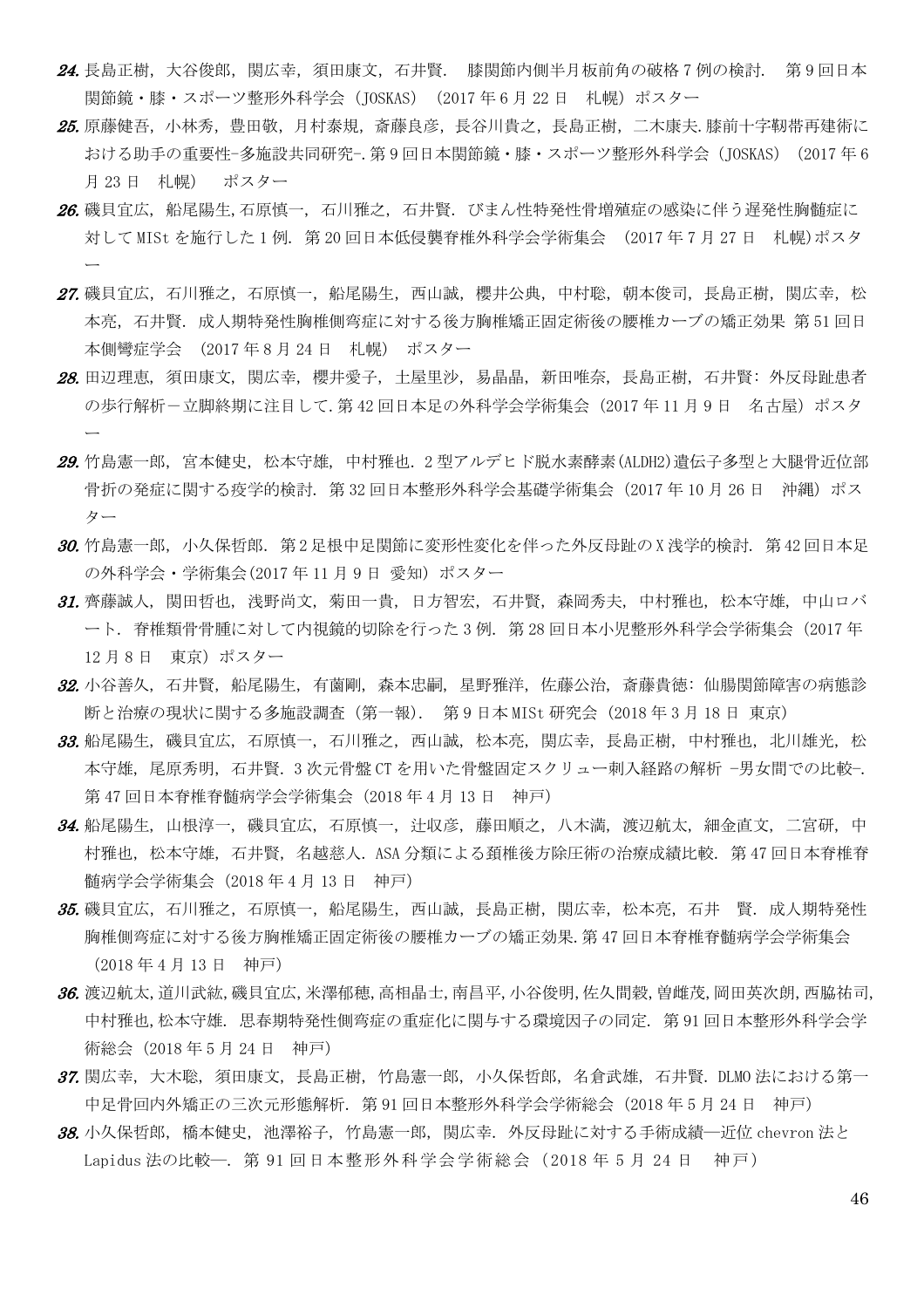39. 関広幸, 須田康文, 竹島憲一郎, 小久保哲郎, 二木康夫, 石井賢. 重度外反母趾に対する DLMO 法に おける遠位骨片逸脱例の検討. 第 91 回日本整形外科学会学術総会(2018 年 5 月 24 日 神戸)

- 40. 長島正樹, 大谷俊郎, 松本亮, 関広幸, 磯貝宜広, 石原慎一, 船尾陽生, 西山誠, 石井賢. 内側半月板前角 の破格 11 例の検討. 第 91 回日本整形外科学会学術総会(2018 年 5 月 26 日 神戸)
- 41. 石原慎一, 藤田順之, 東宏一郎, 八木満, 计崇, 石井賢, 松本秀男, 中村雅也, 松本守雄, 渡辺航太, 硬膜 外脂肪蓄積とメタボリックシンドロームの関係. 第 91 回日本整形外科学会学術総会(2018 年 5 月 26 日 神戸)
- 42. 名越慈人, 磯貝宜広, 大門憲史, 野尻賢哉, 八木満, 藤田順之, 岩波明生, 辻崇, 石川雅之, 渡辺航太, 中 村雅也, 松本守雄, 石井賢, 山根淳一. 脊椎脊髄外科指導医と非指導医における頸椎椎弓形成術後の手術治 療成績の比較―675 例の頚髄症患者を対象とした多施設研究. 第 91 回日本整形外科学会学術総会(2018 年 5 月 27 日 神戸)
- 43. 船尾陽生, 磯貝宜広, 石原慎一, 小柳貴裕, 石井賢. 脊椎疾患による神経根症状に似た帯状疱疹による神経 痛様疼痛. 第 18 回日本抗加齢医学会総会(2018 年 5 月 27 日 大阪)
- 44. 中村聡, 船尾陽生, 磯貝宜広, 石原慎一, 石川雅之, 西山誠, 石井賢: 極めて稀な下位胸椎で片側椎弓内に 脊髄嵌頓を認めた1例. 第 33 回日本脊髄外科学会 (2018 年 6 月 14-15 日 奈良)
- 45. 小松秀郎,長島正樹,金子博徳,世良泰,松本秀男.プロ野球選手に特有の肉離れ.第 10 回日本関節鏡・膝・ スポーツ整形外科学会(JOSKAS)(2018 年 6 月 15 日 福岡)
- 46. 原藤健吾,二木康夫,小林秀,長島正樹,長谷川貴之,谷川英徳,水落裕,勝山詠理,野本聡.決定木分析 を用いた人工関節全置換術の手術時間に影響を及ぼす因子の解析.第 10 回日本関節鏡・膝・スポーツ整形外 科学会(JOSKAS)(2018 年 6 月 14 日 福岡)
- 47. 長島正樹, 大谷俊郎, 藤田有澄, 末松悠, 前田祥宏, 関広幸, 磯貝宜広, 船尾陽生, 西山誠, 笹生豊, 石井 賢. 人工膝関節全置換術周術期における至適血糖測定時期の検討.第 49 回日本人工関節学会(2019 年 2 月 15 日 東京)
- 48. 船尾陽生, 山根淳一, 磯貝宜広, 石原慎一, 辻収彦, 岡田英次朗, 藤田順之, 八木満, 渡辺航太, 細金直文, 二宮研, 中村雅也, 松本守雄, 石井賢, 名越慈人. 頚椎後縦靭帯骨化症に対する後方除圧術の ASA-PS 分類 による治療成績比較. 第 48 回日本脊椎脊髄病学会学術集会(2019 年 4 月 18 日 横浜)
- 49. 磯貝宜広,大伴直央,藤田順之,八木満,岡田英次朗,名越慈人,辻収彦,鈴木悟士,中村雅也,松本守雄,渡 辺航太. 思春期特発性側弯症 Lenke 分類 type2 において近位胸椎カーブの頭側終椎の位置が術後肩バランス に与える影響. 第 48 回日本脊椎脊髄病学会学術集会 (2019 年 4 月 18 日横浜)
- 50. 小谷 俊明,渡辺 航太,佐久間 毅,磯貝 宜広,中山 敬太,飯島 靖,赤澤 努,佐藤 康介,朝田 智之,南 昌平,稲 毛 一秀,大鳥 精司.側彎症術後患者の約 1/3 が保健医療系の進路を選択する 第 48 回日本脊椎脊髄病学会学 術集会 (2019 年 4 月 18 日横浜)
- 51. 名越慈人, 河野仁, 辻収彦, 青山龍馬, 藤吉兼浩, 塩野雄太, 鈴木悟士, 岡田英次朗, 藤田順之, 八木満, 渡辺航太, 中村雅也, 松本守雄, 石井賢, 山根淳一. 喫煙が頚椎症性脊髄症の後方除圧術の治療成績に与え る影響. 第 48 回日本脊椎脊髄病学会学術集会(2019 年 4 月 18 日 横浜)
- 52. 長島正樹, 大谷俊郎, 藤田有澄, 末松悠, 前田祥宏, 関広幸, 磯貝宜広, 船尾陽生, 西山誠, 笹生豊, 石井 賢. 膝蓋骨置換 TKA における膝蓋骨部品外側部分の骨切りの有効性. 第 92 回日本整形外科学会学術総会 (2019 年 5 月 12 日 横浜)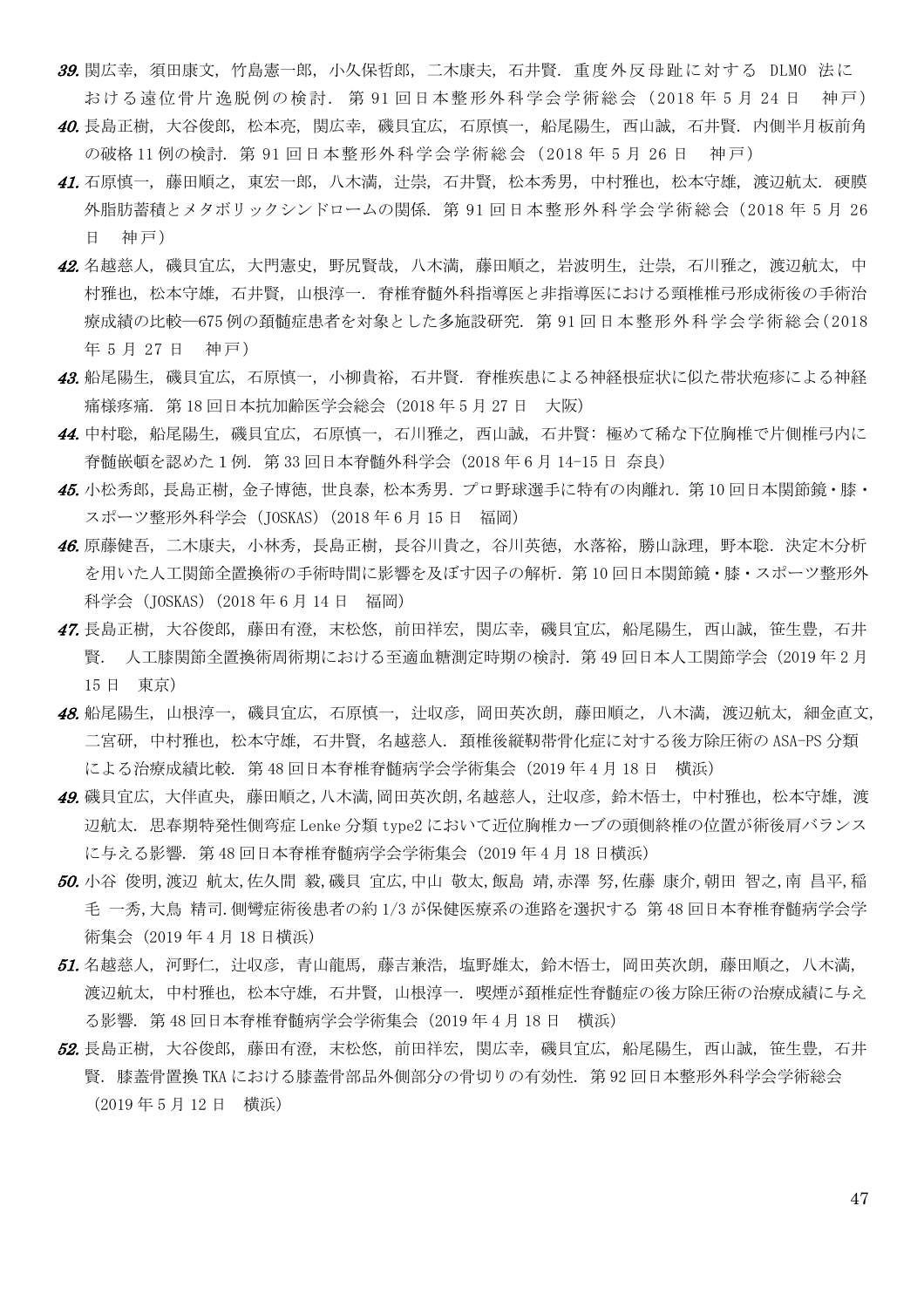- 53. 船尾陽生, 磯貝宜広, 前田祥宏, 笹生豊, 西山誠, 中村雅也, 北川雄光, 松本守雄, 石井賢. 三次元骨盤 CT を用いた理想的な仙骨骨盤固定スクリュー経路の解析 -日本人男女間での比較-. 第 92 回日本整形外科 学会学術総会(2019 年 5 月 12 日 横浜)
- 54. 長島正樹,大谷俊郎,関広幸,竹島憲一郎,折口信人,石井賢.空気止血帯の有無による ACL 再建術後 DVT の発生率. 第 11 回日本関節鏡・膝・スポーツ整形外科学会 (JOSKAS) (2019 年 6 月 13 日 札幌)
- 55. 小松秀郎, 長島正樹, 金子博徳, 橋本健史. プロ野球選手おける肩の障害調査. 第11回日本関節鏡・膝・ス ポーツ整形外科学会(JOSKAS)(2019 年 6 月 13 日 福岡)
- 56. 船尾陽生, 井川達也, 松澤克, 草野修輔, 磯貝宜広, 笹生豊, 西山誠, 石井賢. 頚椎症性脊髄症ならびに後 縦靭帯骨化症患者における先行随伴性姿勢調節機能の解析 ―健常者との比較―. 第 9 回国際医療福祉大学 学術大会 (2019 年 9 月 15–16 日 東京)
- 57. 笠原知樹、須田康文. 転落外傷後の外反扁平足に対して距踵関節固定と内側楔状骨骨切りにより治療した1 例. 第 44 回日本足の外科学会学術集会(2019 年 9 月 27 日 札幌)
- 58. 新田唯奈, 関広幸, 須田康文, 田辺理恵, 土屋里沙, 竹島憲一郎. 舟状骨脱臼骨折後の変形性距舟関節症に 対し距舟関節固定術を施行した 2 例-術後歩行解析-. 第 44 回日本足の外科学会学術集会 (2019 年 9 月 26 日札幌)
- 59. 中山政憲,古谷武文,井上永介,田中栄一,谷口敦夫,猪狩勝則,山中寿,関節リウマチ患者における骨粗鬆症治 療薬使用の関連因子-東京女子医大膠原病リウマチ痛風センターIORRA コホートでの検討-,第 21 回日本骨粗 鬆症学会,2019 年 10 月 11 日-13 日, 兵庫県
- 60. 船尾陽生, 井川達也, 松澤克, 草野修輔, 磯貝宜広, 笹生豊, 西山誠, 石井賢. 頚髄症患者における先行髄 伴性姿勢調節機能の解析-健常者との比較-. 第 34 回日本整形外科学会基礎学術集会.(2019 年 10 月 17 日 横浜)
- 61. 吉田宏大, 磯貝宜広, 塩野雄太, 高橋慶行, 笹生豊, 西山誠, 船尾陽生, 石井賢. 腰椎変性すべり症に対す る側方経路腰椎椎体間固定術と経皮的椎弓根スクリューのすべり矯正効果 第 22 回日本低侵襲脊椎外科学会 (2019 年 11 月 28 日 高松) 優秀ポスター賞受賞
- 62. 長島正樹,大谷俊郎,高橋慶行,吉田宏大,関広幸,磯貝宜広,竹島憲一郎,中山政憲,船尾陽生,石井賢. 非糖尿病患者における TKA 術後至適血糖測定時期の検討-前向き研究―. 第50 回日本人工関節学会 (2020 年 2 月 21 日,22 日 福岡)
- 63. 関広幸,荻原直道,小久保哲郎,須田康文,長島正樹,石井賢,名倉武雄.片側性内反型変形性足関節症に おける距骨形態変化の可視化と定量化.第 93 回日本整形外科学会学術総会(2020 年 6 月 11 日‐8 月 31 日 WEB)
- 64. 長島正樹,大太谷俊郎,折口信人,関広幸,磯貝宜広,竹島憲一郎,中山政憲,船尾陽生,西山誠、笹生豊, 石井賢.空気止血帯の有無による ACL 再建術後の DVT 発生率の検討.第 93 回日本整形外科学会学術総会(2020 年 6 月 11 日 - 8 月 31 日 WEB)
- 65. 長島正樹,大谷俊郎,高橋慶行,吉田宏大,関広幸,磯貝宜広,竹島憲一郎,中山政憲,船尾陽生,西山誠、 笹生豊, 石井賢. 非糖尿病患者における TKA 周術期の至適血糖測定時期の検討-前向き研究―. 第 93 回日本 整形外科学会学術総会(2020 年 6 月 11 日‐8 月 31 日 WEB)
- 66. 船尾陽生, 出浦健太郎, 草野修輔, 吉田宏大, 高橋慶行, 磯貝宜広, 笹生豊, 西山誠, 石井賢. 頚椎症性脊 髄症における上肢機能障害に関連した日常動作制限の解析 -DASH を用いた解析-. 第93回日本整形外科学 会学術集会 (2020 年 6 月 11 日〜8 月 31 日 福岡→web 開催)
- 67. 島崎孝裕,横須賀公章,船尾陽生,鵜飼淳一,中西一夫,朴正旭,富田卓,星野雅洋,齋藤貴徳,石井賢,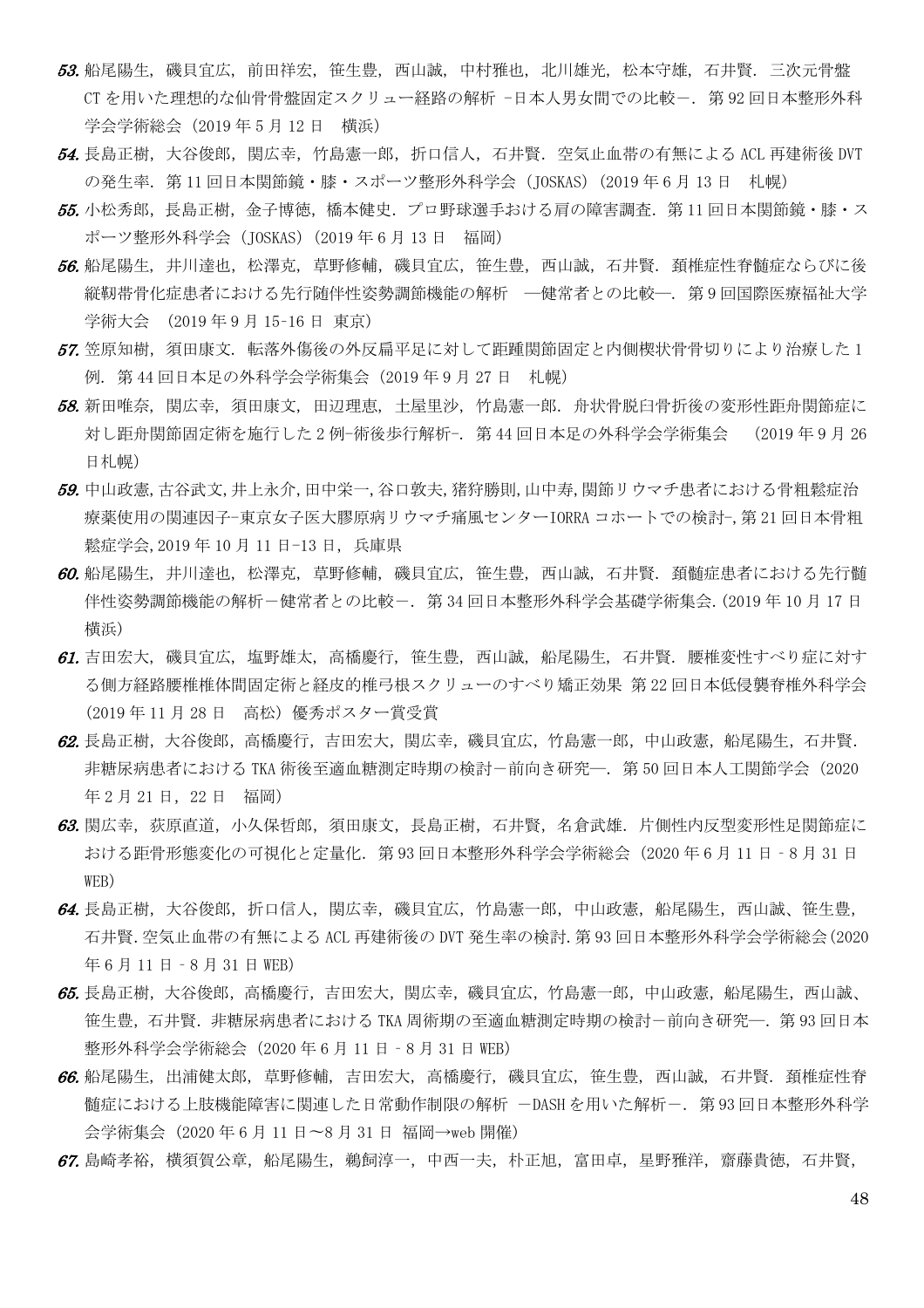佐藤公治,佐藤公昭,志波直人.経仙骨的脊柱管形成術(Trans-sacral canalplasty:TSCP)におけるガイディ ングニードルテクニック. 第 14 回日本 CAOS 研究会/第 26 回日本最小侵襲整形外科学会 (2020 年 9 月 21 日  $-22 \quad \text{H}$  WEB)

# 6 座長 75 件

- 1. 石井賢. 脊椎脊髄外科における合併症~予防と対処~,Meet The Orthopedic Specialist in Tokushima.(2017 年6月8日 徳島)
- 2. 須田康文. スポーツ外傷, 第9回日本関節鏡・膝・スポーツ整形外科学会(JOSKAS).(2017年6月22日 札幌)
- 3. 佐藤公治, 石井賢, 低侵襲固定術のNEXT STAGE. 第20回日本低侵襲脊椎外科学会学術集会(2017年7月28日 札幌)
- 4. 石井賢. 脊椎脊髄手術における合併症とトラブルシューティング. 第59回中部脊髄外科ワークショップ (2017年9月2日 名古屋) 特別講演
- 5. 竹下克志, 石井賢. Case Report Award 2. 第66回東日本整形災害外科学会(2017年9月15日 東京)
- 6. 須田康文. 教育研修講演「初心レクチャー1. 外反母趾診療のUP TO DATE」. 第31回日本靴医学会学術集会 (2017年9月15日 奈良)
- 7. 須田康文. 一般演題20 下肢2. 第66回東日本整形災害外科学会(2017年9月16日 東京)
- 8. 石井賢. 難治性頚椎疾患の治療戦略―手術の工夫とピットフォール. 第24回日本脊椎・脊髄神経手術手技学 会(2017年9月23日新潟)
- 9. 石井賢, 田中信弘. 一般演題口演4 画像解析:脊椎. 第32回日本整形外科学会基礎学術集会(2017年10月 26日 沖縄)
- 10. 石井賢. 主題4:LIF. 第25回日本腰痛学会(2017年11月4日 東京)
- 11. 石井賢. MISt手技の発展による脊椎手術低侵襲化の潮流-最後の難関、成人脊柱変形矯正術への挑戦-. 第 23回日本最小侵襲整形外科学会(2017年11月11日 東京)
- 12. 須田康文. 知行 (イブニング) セミナー2. 下肢麻痺のリハビリテーション一装具・ロボット・訓練ー. 第 42回日本足の外科学会学術集会(2017年11月9日 名古屋)
- 13. 石井賢. 腰仙椎手術. 第52回日本脊髄障害医学会. (2017年11月16日 千葉)
- 14. 石井賢.特別講演II 脊椎疾患における痛みの病態と治療・そして医療倫理. 東京都慢性疼痛研究会(2017年 11月18日 東京)
- 15. 石井賢. 環軸関節回旋位固定の病態と治療. 第28回日本小児整形外科学会学術集会(2017年12月8日 東京)
- 16. 石井賢. NSAIDs起因性消化管傷害の予防~ボノプラザンへの期待~.TV-Orthopedist's Conference(2018 年2月16日 東京)
- 17. 石井賢. 局部麻酔下·経皮的脊椎内視鏡手術の進化~ヘルニア摘出から狭窄症除圧まで. ~ TV-Orthopedist's Conference(2018年2月16日 東京)
- 18. 石井賢. Development and advance of OLIF25 and OLIF51. 第9回日本MISt研究会 (2018年3月18日 札 幌)
- 19. Ishii K, Srivastava SK. 2 Cranio-Vertebral Junction Surgeries. 9<sup>th</sup> Annual Meeting of Cervical Spine Research Society Asia Pacific Section. (2018年3月23日 India)
- *20.* 石井賢, 折田純久. シンポジウム2 情報技術 (IT) と最先端医療. 第47回日本脊椎脊髄病学会学術集会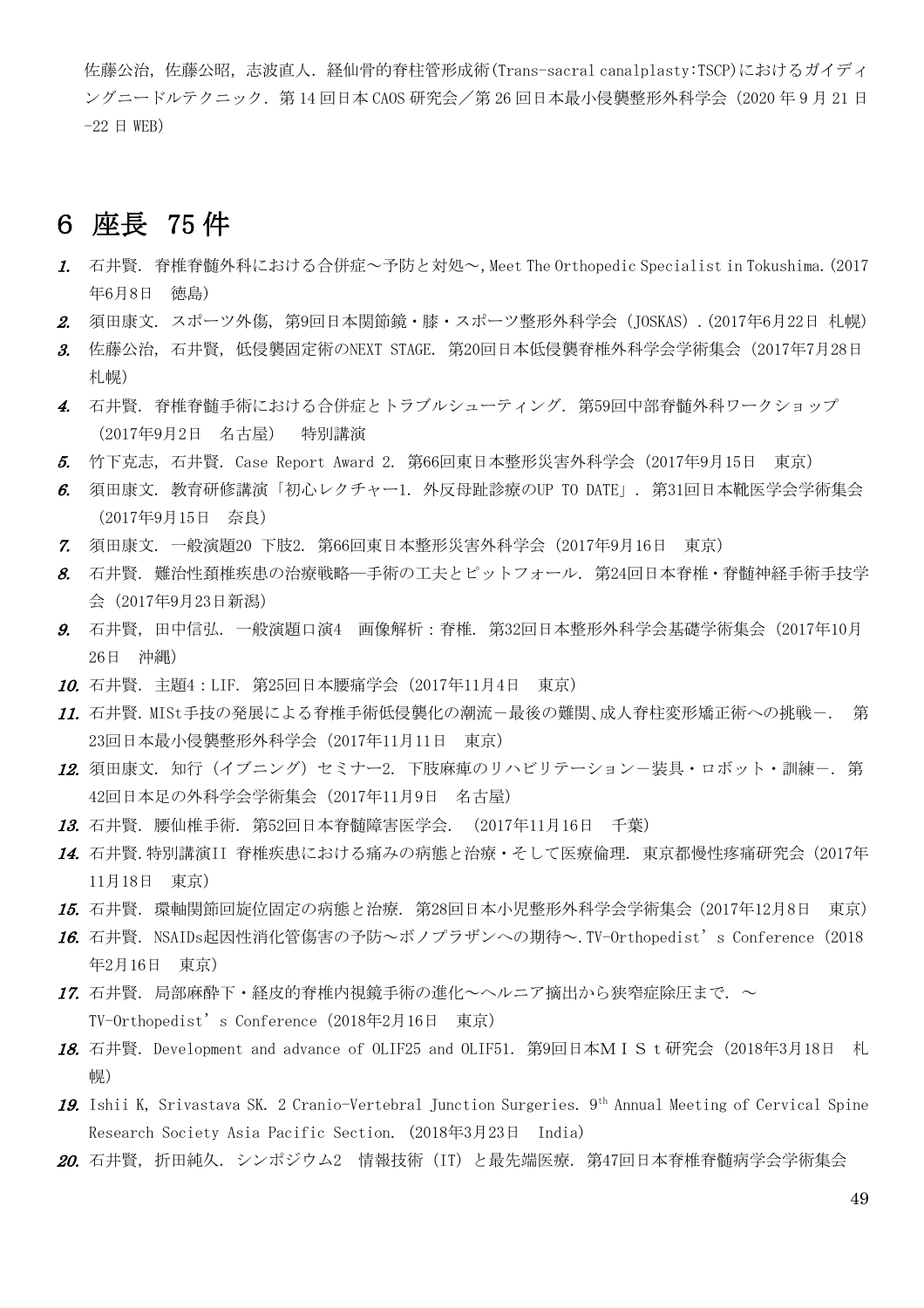(2018年4月12日 神戸)

- 21. 石井賢, 浦田哲郎. 一般口演13 運動・運動器2. 第18回日本抗加齢医学会総会 (2018年5月26日 大阪)
- 22. 須田康文. 一般演題 足関節・足:スポーツ. 第91回日本整形外科学会学術総会(2018年5月27日 神戸)
- 23. 須田康文. Eポスター39 スポーツ7足. 第10回日本関節鏡・膝・スポーツ整形外科学会 (JOSKAS) (2018年6 月15日 福岡)
- 24. 磯貝宜広. 特別講演 難治性頸椎病変に対する治療とこだわり 第15回房総脊椎脊髄外科研究会 (2018年 7月21日 鴨川)
- 25. 石井賢. Surgical Technique1 成人石柱変形治療のニューフロンティア Global Alignment Seminar2018(2018年9月1日 東京)
- 26. 須田康文. ランチョンセミナー2 成人期扁平足の病熊と治療-装具療法を中心に-. 第32回日本靴医学会 学術集会 (2018年9月23日 東京)
- 27. 石井賢. 主題5 脊椎外科における医工連携. 第33回日本整形外科学会基礎学術集会(2018年10月11日 奈 良)
- 28. 石井賢. 英語セッション1 Diagnostics and Others. 第52回日本側弯症学会学術集会(2018年11月2日 東 京)
- **29.** Ishii K. Keynote Lectures 2.  $2^{nd}$  SOLAS Japan Regional Meeting (2018年11月10日 名古屋)
- **30.** Ishii K, Yip R. Syposiun3: Single-position Surgery2<sup>nd</sup> SOLAS Japan Regional Meeting (2018年11月10 日 名古屋)
- 31. 今釜史郎, 石井賢. 脊椎のMIOS. 第24回日本最小侵襲整形外科学会(2018年11月10日 名古屋)
- 32. 須田康文. 第24回糖尿病フットケア研究会. 一般演題(2018年12月8日 東京)
- 33. 石井賢. Session IV. 第22回脊椎と神経を語る会. (2019年3月10日 東京)
- 34. 石井賢. English Presentation Award3. 第48回日本脊椎脊髄病学会学術集会 (2019年4月18日 横浜)
- 35. 石井賢. 教育研修講演8. 第48回日本脊椎脊髄病学会学術集会(2019年4月19日 横浜)
- **36.** 須田康文. 足関節・他. 第11回JOSKAS (2019年6月14日 札幌)
- 37. 磯貝宜広. 特別講演 側方アプローチ手術の適応と合併症:今後どこに向かうのか? 第16回房総脊椎脊 髄外科研究会 (2019年7月20日 鴨川)
- 38. 石井賢.講演. 福島県医療福祉機器産業協議会 整形インプラント製品国産化研究分科会セミナー(2019年8 月31日 福島)
- 39. 中山政憲, RA その他 第68回東日本整形災害外科学会(2019年9月6日 東京)
- 40. 須田康文. シンポジウム2. 重度外反母趾の治療戦略. 第44回日本足の外科学会学術集会(2019年9月26日 札幌)
- 41. 須田康文.ランチョンセミナー7. 足関節外側靱帯損傷に対する鏡視下手術:各術式の概要と残された課題. 第44回日本足の外科学会学術集会(2019年9月27日 札幌)
- 42. 長島正樹. 一般演題 口演. 手術:四肢. 第34回日本整形外科学会基礎学術集会
- 43. 須田康文. 第2回栃木県北地区慢性疼痛治療フォーラム(2019.11.12 大田原)
- 44. 須田康文. 第3回日本リハビリテーション医学会秋季学術集会 特別講演4(2019.11.15 静岡)
- 45. 須田康文. 第30回日本臨床スポーツ医学会学術集会 一般演題21(2019.11.16 横浜)
- **46.** 石井賢. Lecture Forum 2 加齢に伴う脊柱後弯変形の病態と対策(2019年12月1日 東京)
- 47. 須田康文. 第25回糖尿病フットケア研究会 教育講演2(2019.12.14 東京)
- *48.* 石井賢. 理想の人工膝関節設置:脛骨AP軸とロボット手術の展望. 第3回国際関節スポーツ科学カンファ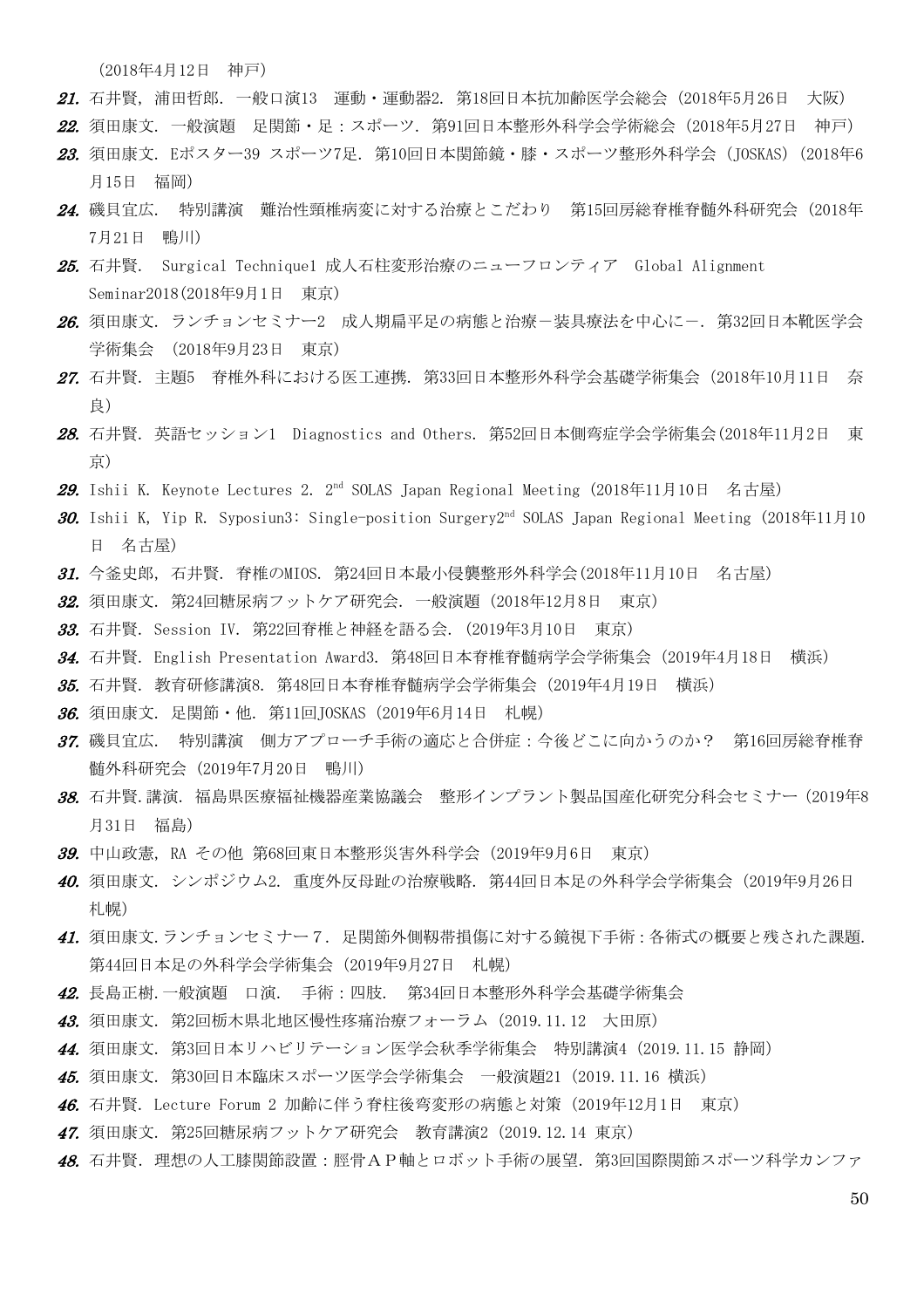レンス(2020年1月18日 東京)

- 49. 石井賢. 頚椎変形の手術治療戦略、アジア諸国での脊椎手術経験. 第1回国際頚椎カンファレンス (2020年1 月30日 東京)
- 50. 石井賢.難治性足関節疾患に対する人工距骨の応用.第3回国際運動器フォーラム(2020年2月1日 東京)
- 51. 石井賢. 脊椎転移に対するMIST-多角的アプローチによる制御-第10回最小侵襲脊椎治療学会(2020年2月14 日 神戸)
- 52. 石井賢. 特別講演2.第10回最小侵襲脊椎治療学会(2020年2月14日 神戸)
- 53. 石井賢.海外招待講演16.第93回日本整形外科学会学術総会(2020年6月11日‐8月31日WEB)
- 54. 石井賢. シンポジウム58. 脊椎外科領域の低侵襲治療最前線.第93回日本整形外科学会学術総会(2020年6 月11日‐8月31日WEB)
- 55. 石井賢.ランチョンセミナー 整形外科領域における神経障害性疼痛を再考する‐特に中枢神経に注目して ‐.第 60 回関東整形災害外科学会(2020 年 8 月 22 日 東京)
- 56. 石井賢. Master's Instruction2 Microsurgery. 第 49 回日本脊椎脊髄病学会学術集会(2020年9月7日-9 日 神戸)
- 57. 石井賢.International Case Discussion (Cervical Spine) 3 頚椎、首下がり.第 49 回日本脊椎脊髄病学 会学術集会(2020 年 9 月 7 日-9 日 神戸)
- 58. 石井賢. ランチョンセミナー17. 第49 回日本脊椎脊髄病学会学術集会 (2020 年 9 月 7 日-9 日 神戸)
- 59. 船尾陽生: 転移性脊椎腫瘍 ポスターセッション座長. 第 49 回日本脊椎脊髄病学会学術集会 (2020 年 9 月 7-9 日 神戸→縮小開催にて中止)
- 60. 船尾陽生: English session 1 座長. 第 23 回日本低侵襲脊椎外科学会学術集会学術集会 (2020 年 9 月 24-25 日 神戸)
- $61.$  長島正樹. 一般演題11「膝関節1」. 第48回日本関節病学会(2020年10月30日 WEB)
- 62. 磯貝宜広. 主題 腰椎変性疾患の病態と治療 第27回日本脊椎・脊髄神経手術手技学会(2020年10月4日 WEB)
- 63. 石井賢. 一般演題 口演 39 脊椎: 病態. 第 35 回日本整形外科学会基礎学術集会 (2020 年 10 月 15 日-16 日 WEB)
- $64.$  石井賢. ランチョンセミナー14 脊椎脊髄由来の慢性疼痛に対する脊髄刺激療法. 第57回日本臨床神経生 理学会(2020 年 11 月 27 日 WEB)
- 65. 須田康文. シンポジウム4 足部足関節のバイオメカニクス-ランニングとジャンプで何が起こっているか -. 第45回日本足の外科学会学術集会(2020年11月26日 WEB)
- 66. 石井賢. トップアスリートの膝関節外傷・障害ー症例から学ぶ治療戦略ー. 第2回国際整形フォーラム (2020 年12月5日 WEB)
- 67. 須田康文. 一般口演29 足 足関節2. JOSKAS-JOSSM 2020(第12回日本関節鏡・膝・スポーツ整形外科学会 第 46回日本整形外科スポーツ医学会学術集会)(2020年12月17日 WEB)
- 68. 石井賢. イブニングセミナー1 内視鏡手術から始まった低侵襲脊椎手術の変遷-新生「MIST学会」の 誕生-.第 12 回日本関節鏡・膝・スポーツ整形外科学会/第 46 回日本整形外科スポーツ医学会学術集会(2020 年 12 月 18 日 WEB)
- 69. 石井賢. Session1,2 Fracture Prevention Seminar (2021年1月15日 WEB)
- 70. 石井賢. 肘離断性骨軟骨炎に対する治療の現況と展望-疼痛マネジメントから再生医療まで-. 第4回国際 関節スポーツカンファレンス (2021年1月16日 WEB)
- 71. 石井賢.変形性関節症に関する治療:保存治療と手術治療.第 4 回国際運動器フォーラム(2021 年 3 月 6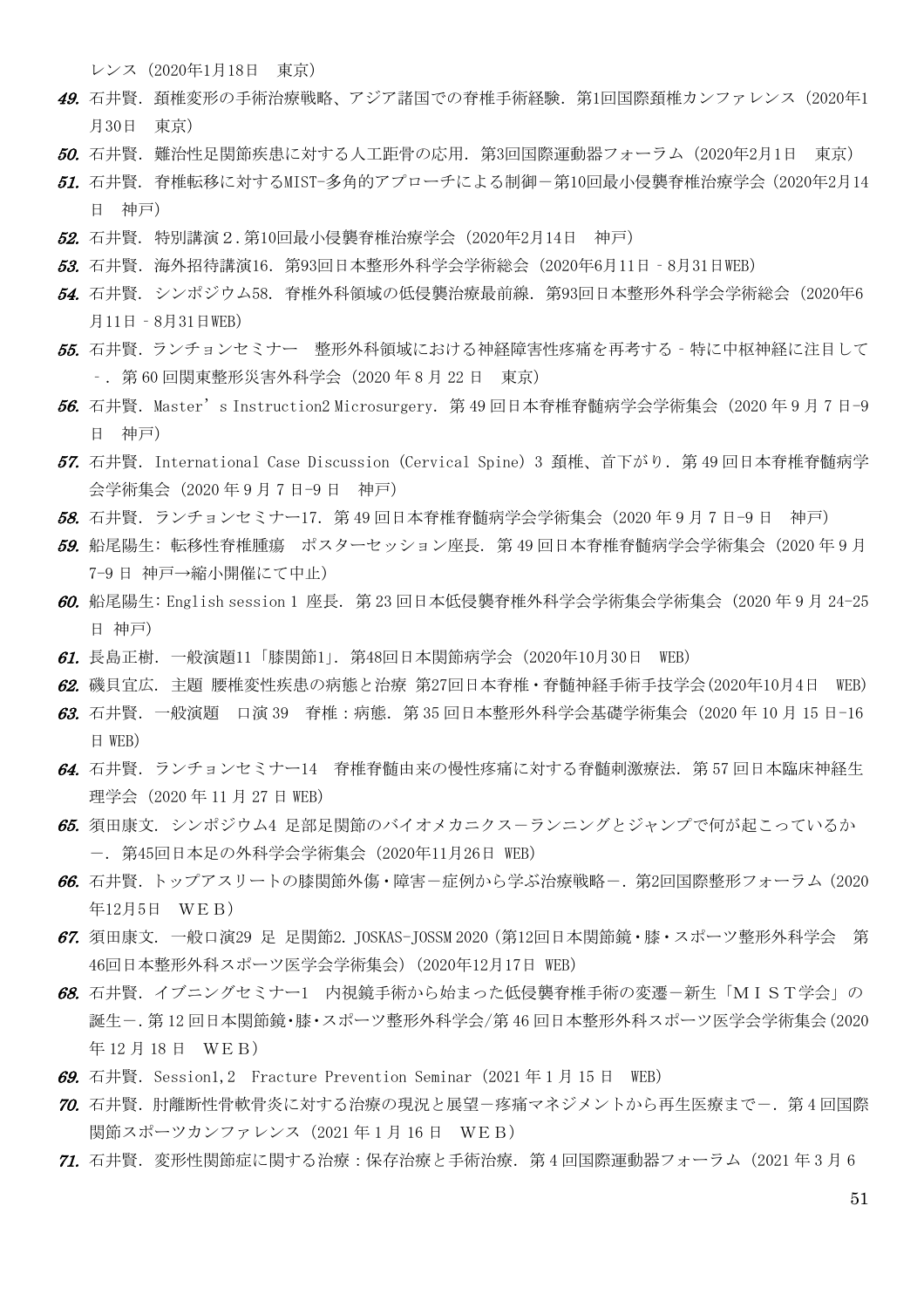日 WEB)

- 72. 須田康文. 特別講演 骨粗鬆症の薬物治療. 県北整形外科医会学術講演会(2021年3月16日 大田原)
- 73. 石井賢.変形性膝関節症と痛みの中枢感作-診断と治療-.千葉県慢性疼痛 FORUM2021(2021 年 3 月 24 日 WEB)
- 74. 長島正樹.Case Report Award Session 2.第61回関東整形災害外科学会(2021年3月26日 WEB)
- 75. 石井賢.レビューセッション4 脊椎.第61回関東整形災害外科学会(2021年3月26日 WEB)

## 7 競争的研究資金 9 件

(申請者、機関名、事業名、課題名、期間、金額(千円))

#### (研究代表者)

- 1. 石井賢、日本整形外科学会プロジェクト研究、運動器加齢性疾患の予防と治療法の確立、平成 28-30 年、 16500
- 2. 石井賢. 科学研究費助成事業 インプラント関連感染症の早期診断と治療の確立、平成 27年-29年 2,000
- 3. 中山政憲.文部科学省科学研究費補助金 若手研究(B) 1 型インターフェロンの関節リウマチにおける役割 と治療標的分子としての可能性 、平成 28 年度〜30 年度
- 4. 磯貝宜広 公益財団法人整形災害外科学研究助成財団「日本シグマックス賞」 メタボローム解析を用いた 骨感染症の新規血漿バイオマーカー 平成 31-33 年 500
- 5. 磯貝宜広 文部科学省科学研究費補助金 若手研究 メタボローム解析を用いた骨感染症の新規血漿バイオ マーカー 令和 3-5 年 4550

#### (研究分担者)

- 1. 相澤守、石井賢、他、国立研究開発法人新エネルギー・産業技術総合開発機構 戦略的基盤技術高度化支援 事業(プロジェクト委託型) 耐感染性と優れた形状・サイズ加工性を兼ね備えた抗菌性綿形状人工骨充填 材の開発、平成 28-31 年、2,000
- 2. 大川淳、岩﨑幹季、石井賢、他、厚生労働科学研究費補助金難治性疾患等政策研究事業 脊柱靱帯骨化症に 関する調査研究、<mark>平成 29年 - 31年</mark>、2,500
- 3. 大川淳、岩﨑幹季、石井賢、他、厚生労働科学研究費補助金難治性疾患等政策研究事業 脊柱靱帯骨化症に 関する調査研究、令和元年‐2 年、2,500
- 4. 山崎正志、岩﨑幹季、石井賢、他、厚生労働科学研究費補助金難治性疾患等政策研究事業 脊柱靱帯骨化症 に関する調査研究、令和3年‐年、2,500

## 8 特許出願・取得 3件

(特許出願番号、発明者、発明内容、出願者、(出願日あるいは登録日))

- 1. US 9743958 石井賢, 松本守雄, 戸山芳昭, 伊藤順二, 新真樹. 脊椎用インプラント及び脊椎固定用装置、京 セラメディカル(登録日 2017 年 8 月 29 日)
- 2. 特願 2014-110280、石井賢、松本守雄、戸山芳昭、京セラメディカル株式会社、脊椎用インプラント及び脊 椎固定用装置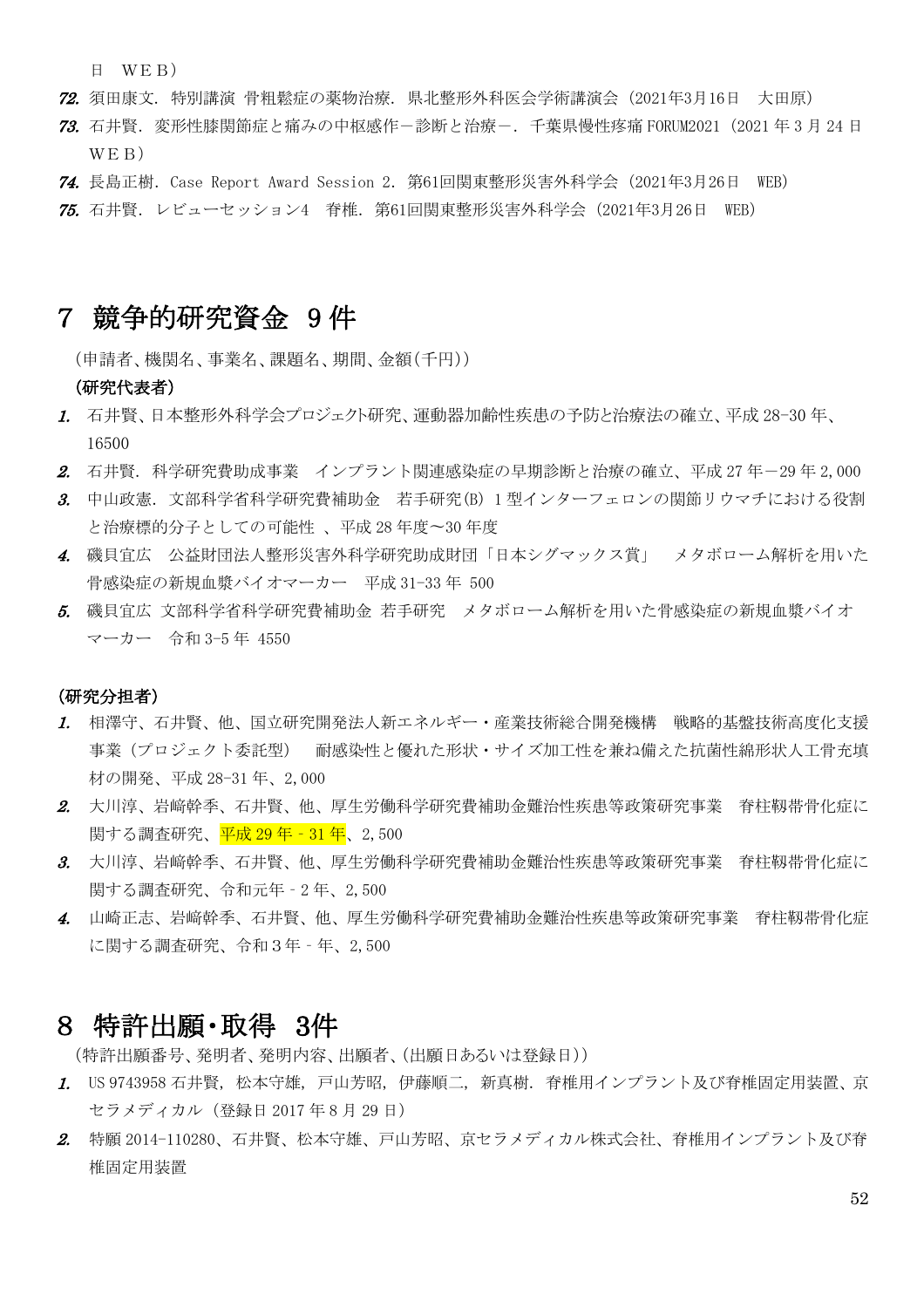## 9 マスコミ関連(新聞掲載など) 31 件

- 1. 石井賢:2017/3/28(火)19:00~23:00「予約殺到!スゴ腕の専門外来スペシャル」(TBS)
- 2. 須田康文:2017/4/26 (水) 22:00~23:10 NHKジャーナル ジャーナル医療健康 正しい靴の履き方と外 反母趾対策
- 3. 須田康文:くらしナビ ライフスタイル ハイヒールの選び方, 毎日新聞 p17, 2017年4月11日
- 4. 須田康文:2017/5/24(水)22:00~23:10 NHKジャーナル ジャーナル医療健康 ウォーキングと足の痛 み
- 5. 須田康文:2017/5/27(土)20:00~20:44 Eテレ チョイス@病気になったとき 気になる足のトラブル 外 反母趾&足底腱膜炎
- 6. 須田康文:病院長紹介. 下野新聞 p4, 2017年5月24日
- 7. 石井賢: 2017/6/11(日)7:00~7:30 「健康カプセル!ゲンキの時間」(TBS)
- 8. 須田康文:国際医療福祉大学塩谷病院平成29年度第1回市民公開講座. 下野新聞 p8, 2017年6月25日
- 9. 須田康文:強剛母趾. 健康相談室 Health & Life 5月号, 研友企画出版 21, 2017
- 10. 石井賢. 最小侵襲脊椎安定術, 病院の実力ムック版, 読売新聞社, 130-131, 2017
- 11. 石井賢:2018 年版受けたい医療 先進の技術から、心と体にやさしい治療まで、専門記者が分かりやすく解 説, 136-137 読売新聞社, 2017
- 12. 石井賢:2017/11/28 16:48 19:00 報道番組「かんさい情報ネット ten..」(読売テレビ)
- 13. 石井賢: ③首こり 神経の圧迫を取り「頚椎症」を直す. 予約殺到! スゴ腕の専門外来. 18-23 毎日新聞出 版, 2018
- 14. 石井賢:2018/4/10(火)20:00~23:00「予約殺到!スゴ腕の専門外来スペシャル 10」(TBS)
- 15. 須田康文: 2018/7/19 外反母趾 高齢者に負担少ない手術も, 生活, 産経新聞
- 16. 須田康文: 2018/7/29 国際医療福祉大学塩谷病院平成30年度第2回市民公開講座. 下野新聞 p6
- 17. 須田康文: 2018/8/4 20:00-20:45 Eテレ チョイス@病気になったとき 足のトラブル解消法
- 18. 須田康文: 2018/9/1 20:00-20:45 Eテレ チョイス@病気になったとき その歩き方で大丈夫?ウォーキン グのトラブル
- 19. 須田康文: 2018/11/28 (水) 19:00-22:00 「予約殺到スゴ腕の専門外来スペシャル12」 (TBS)
- 20. 長島正樹: 2019/7/19(金) 「ブラックジャックを探せ」 夕刊フジ p9
- 21. 磯貝宜広:2019/8/10(土) 「寝違えた・・・」は大きな勘違い!? 「頚椎症性神経根症」を見逃さない5 つの診断ポイント 文春オンライン
- 22. 須田康文: 2019/10/20 (日)「ご存知ですか?フットケアの大切さ」下野新聞 p5
- 23. 長島正樹: 2020年2月1日「ストレッチなどで柔軟性を高めることの健康への効果」 朝日新聞 土曜日別刷 り「be」
- 24. 磯貝宜広:2020/9/12(土) 背中に突然の激痛が! 心筋梗塞? 大動脈解離? あなたにも起こる「原因不明」 の病とは 文春オンライン
- 25. 磯貝宜広:2020/9/18(金) 「ブラックジャックを探せ」 夕刊フジ
- *26.* 石井賢:国民のための名医ランキング2021~2023, 桜の花出版, p373, 星雲社, 2020